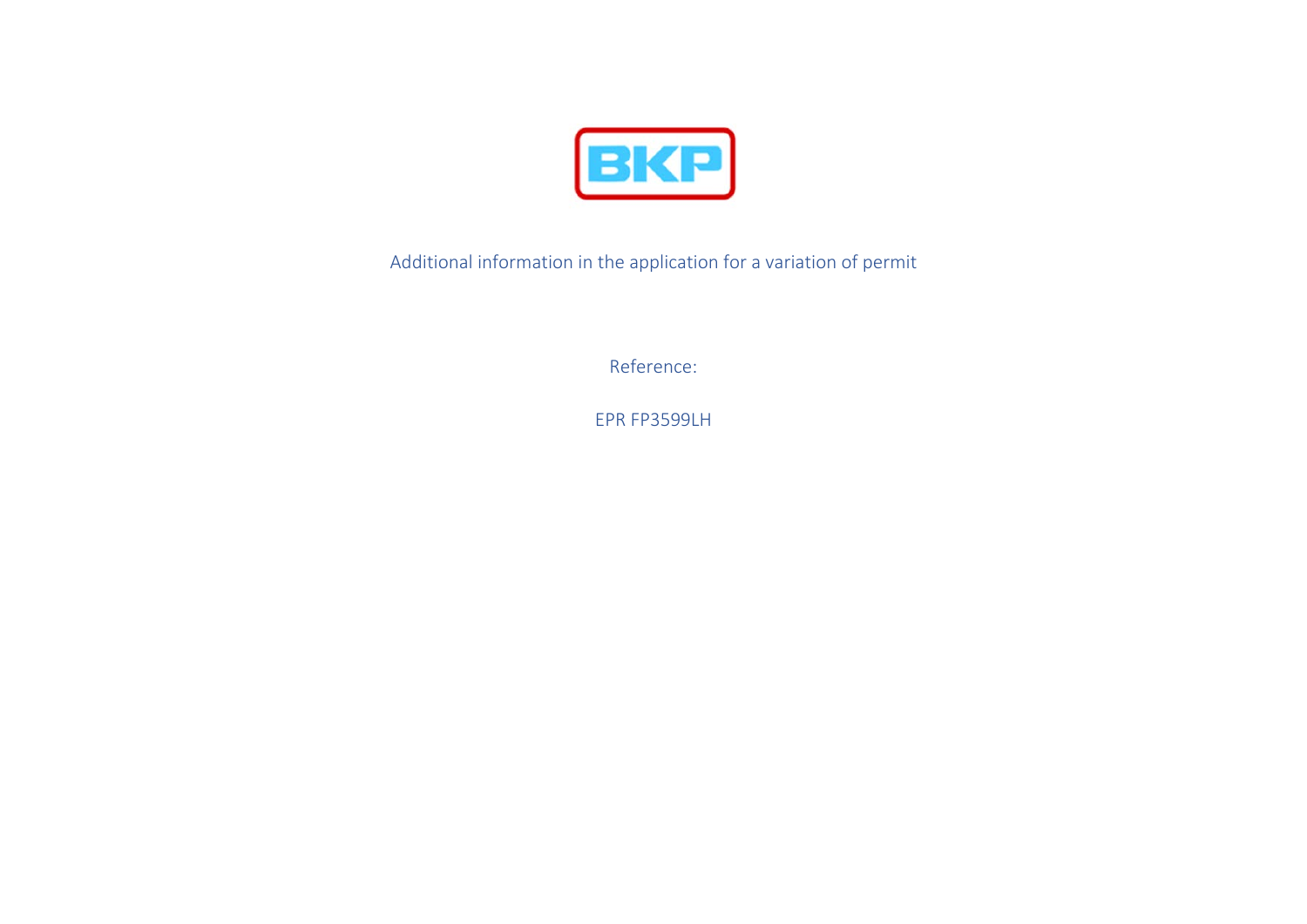| Table 1a |  |
|----------|--|
|----------|--|

| Schedule 1 listed activities |             |                                 |                 |                                                          |                 |                        |                               |                   |
|------------------------------|-------------|---------------------------------|-----------------|----------------------------------------------------------|-----------------|------------------------|-------------------------------|-------------------|
| <b>Installation</b>          | Schedule 1  | <b>Description of Activity</b>  | <b>Activity</b> | <b>Annex</b>                                             | <b>EWC LIST</b> | NOTES/                 | <b>CHANGES AGAINST</b>        | <b>BAT/BREF</b>   |
| name                         | Reference   |                                 | capacity        | I(D)<br>codes)<br>and<br><b>Annex</b><br>II(R)<br>codes) |                 | <b>RESTRICTIONS</b>    | <b>CURRENT PERMIT</b>         | <b>REFERENCES</b> |
| Casbrook Park                | S5.3        | <b>AR1 - Treatment of</b>       |                 |                                                          |                 | Treatment              | <b>Expansion of EWC lists</b> | Sector            |
| EPR/FP3599LH                 | A(1)(a)(ii) | waste oil, oil/water,           | $250$ T/day     | R3,                                                      | <b>SEE</b>      | consisting only        | to include other oily         | Guidance          |
|                              | Disposal or | <b>Interceptor wastes &amp;</b> | 20,000T/        | R13,                                                     | <b>TABLE</b>    | of separation of       | wastes that are               | <b>PPC S5.06</b>  |
|                              | recovery of | oily wastes by Tilted           | annum           | D09,                                                     | 1 <sub>b</sub>  | waste into             | suitable for processing       |                   |
|                              | hazardous   | plate separator and             |                 | D <sub>15</sub>                                          | Schedule        | different              | - Table 1b, Reference         |                   |
|                              | waste with  | oAVC treatment for              |                 |                                                          | reference       | components for         | activity 2.1. Addition of     |                   |
|                              | a capacity  | the purposes of                 |                 |                                                          | 2.1             | recovery.              | Disposal code for             |                   |
|                              | exceeding   | recovery or disposal.           |                 |                                                          |                 | <b>Treatment shall</b> | treatment. No                 |                   |
|                              | 10 tonnes   | D9 Physico-chemical             |                 |                                                          |                 | only take place        | operational changes           |                   |
|                              | per day     | treatment resulting in          |                 |                                                          |                 | on an                  |                               |                   |
|                              | involving   | final compounds or              |                 |                                                          |                 | impermeable            |                               |                   |
|                              | physico-    | mixtures which are              |                 |                                                          |                 | surface with a         |                               |                   |
|                              | chemical    | discarded by any of the         |                 |                                                          |                 | sealed drainage        |                               |                   |
|                              | treatment.  | operations R3                   |                 |                                                          |                 | system.                |                               |                   |
|                              |             | Recycling/reclamation           |                 |                                                          |                 | Maximum daily          |                               |                   |
|                              |             | of organic substances           |                 |                                                          |                 | treatment              |                               |                   |
|                              |             | which are not used as           |                 |                                                          |                 | capacity of 250        |                               |                   |
|                              |             | solvents. D15 Storage           |                 |                                                          |                 | tonnes per day.        |                               |                   |
|                              |             | pending any of the              |                 |                                                          |                 | Maximum                |                               |                   |
|                              |             | operations numbered             |                 |                                                          |                 | storage time of        |                               |                   |
|                              |             | D1 to D14 (excluding            |                 |                                                          |                 | 6 months.              |                               |                   |
|                              |             | temporary storage,              |                 |                                                          |                 | Limited to             |                               |                   |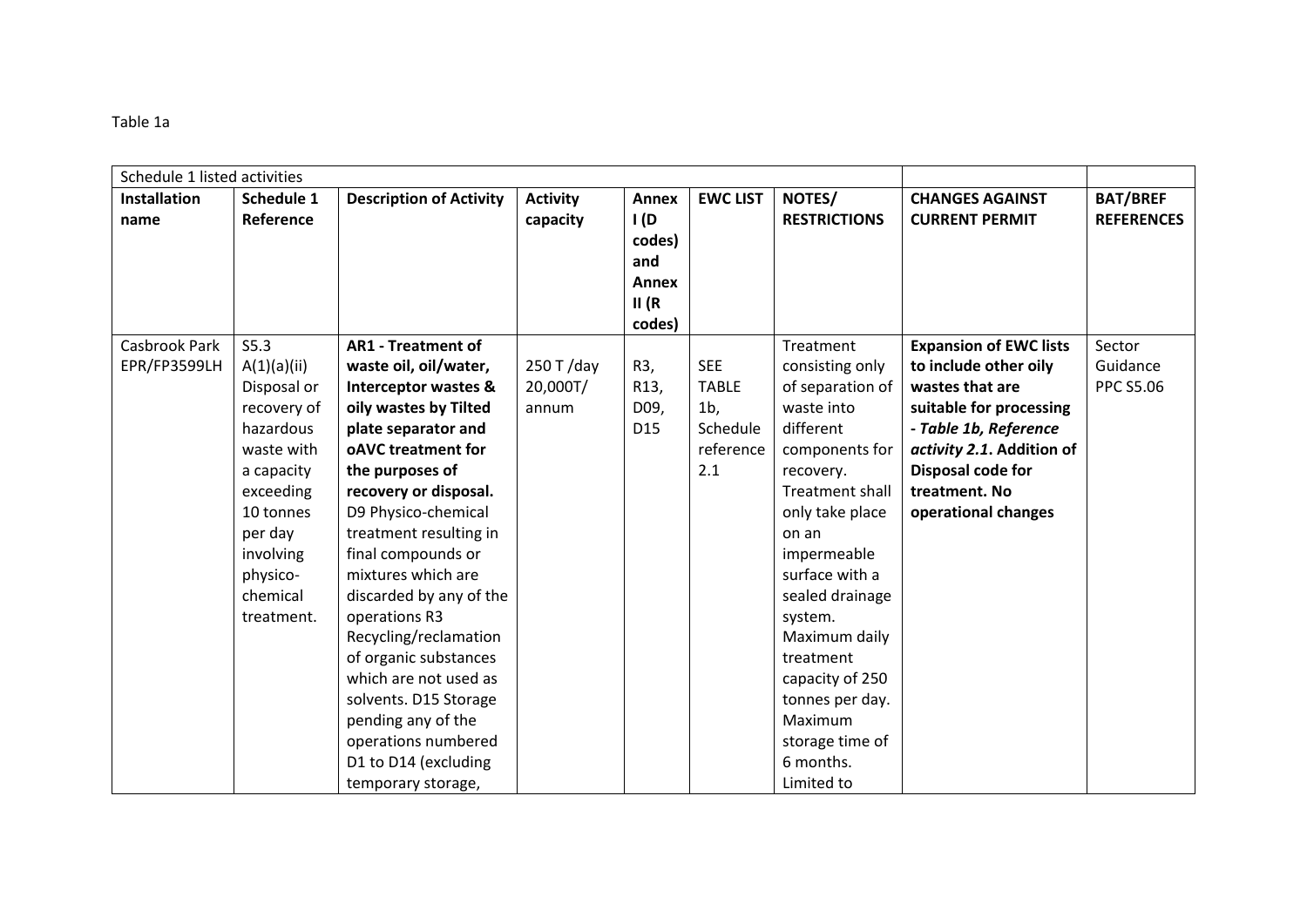|          |          | pending collection, on<br>the site where it is<br>produced). R13<br>Storage of wastes<br>pending any of the<br>operations numbered<br>R1 to R12 (excluding<br>temporary storage,<br>pending collection, on<br>the site where it is<br>produced).                                                                                                                                                                                                                                |                                 |                                                      |                                                                              | waste types<br>listed in table<br>S2.1.                                                                                                                                                                                                                                                                                       |                                                                                                                                                                                                                                                                                                                                                                                                                      |                                        |
|----------|----------|---------------------------------------------------------------------------------------------------------------------------------------------------------------------------------------------------------------------------------------------------------------------------------------------------------------------------------------------------------------------------------------------------------------------------------------------------------------------------------|---------------------------------|------------------------------------------------------|------------------------------------------------------------------------------|-------------------------------------------------------------------------------------------------------------------------------------------------------------------------------------------------------------------------------------------------------------------------------------------------------------------------------|----------------------------------------------------------------------------------------------------------------------------------------------------------------------------------------------------------------------------------------------------------------------------------------------------------------------------------------------------------------------------------------------------------------------|----------------------------------------|
| As above | As above | <b>AR2 - Treatment of</b><br>Oily & Hazardous<br>sludge wastes by<br>centrifugation to<br>dewater for the<br>purpose of recovery or<br>disposal D9 Physico-<br>chemical treatment<br>resulting in final<br>compounds or<br>mixtures which are<br>discarded by any of the<br>operations D15<br>Storage pending any of<br>the operations<br>numbered D1 to D14<br>(excluding temporary<br>storage, pending<br>collection, on the site<br>where it is produced).<br>R <sub>3</sub> | 250T / Day<br>20,000T/<br>annum | R3, R4,<br>R <sub>13</sub><br>D15,<br>D <sub>9</sub> | <b>SEE</b><br><b>TABLE</b><br>1 <sub>b</sub><br>Schedule<br>reference<br>2.2 | Treatment of<br>oily and<br>hazardous<br>sludge wastes<br>by<br>centrifugation<br>for the<br>purposes of<br>disposal or<br>recovery on the<br>main yard.<br><b>Treatment shall</b><br>only take place<br>on an<br>impermeable<br>surface with a<br>sealed drainage<br>system.<br>Maximum daily<br>treatment<br>capacity shall | <b>Expansion of EWC lists</b><br>to include other waste<br>streams that may be<br>suitable for dewatering<br>- table 1b, reference<br>activity 2.2. Only low<br>hazard materials where<br>centrifugation<br>improved physical<br>properties to enable<br>more efficient disposal.<br><b>Combining Recovery</b><br>and disposal into 1<br>activity rather than 2<br>activities as previous.<br>No operational changes | Sector<br>Guidance<br><b>PPC S5.06</b> |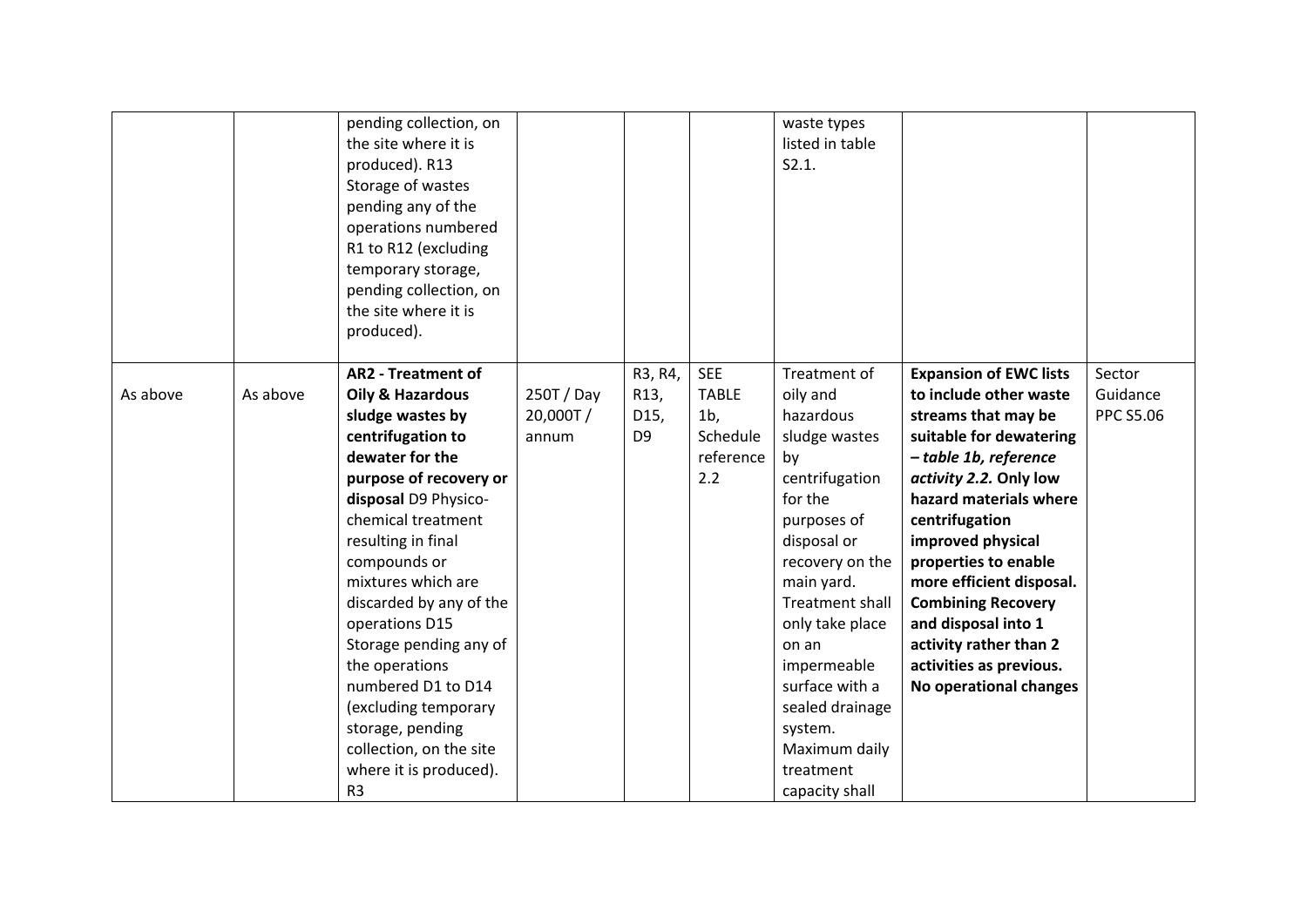|          |          | Recycling/reclamation   |             |         |                | not exceed 250   |                               |                  |
|----------|----------|-------------------------|-------------|---------|----------------|------------------|-------------------------------|------------------|
|          |          | of organic substances   |             |         |                | tonnes. Limited  |                               |                  |
|          |          | which are not used as   |             |         |                | to waste types   |                               |                  |
|          |          | solvents. R13 Storage   |             |         |                | listed in table  |                               |                  |
|          |          | of wastes pending any   |             |         |                | 1b Schedule      |                               |                  |
|          |          | of the operations       |             |         |                | 2.2. Non         |                               |                  |
|          |          | numbered R1 to R12      |             |         |                | malodorous,      |                               |                  |
|          |          | (excluding temporary    |             |         |                | non-flammable,   |                               |                  |
|          |          | storage, pending        |             |         |                | non-oxidising,   |                               |                  |
|          |          | collection, on the site |             |         |                | Non HP6 cat 1    |                               |                  |
|          |          | where it is produced).  |             |         |                | or 2             |                               |                  |
|          |          |                         |             |         |                |                  |                               |                  |
|          |          | AR3 - Washing of        |             | R3, R4, | <b>SEE</b>     | Washing of       | <b>New activity. Existing</b> | Sector           |
| As above | As above | nominally empty         | $10T$ / day | R13,    | <b>TABLE</b>   | nominally        | treatment technique of        | Guidance         |
|          |          | containers onsite to    | 3000T/Year  | D15     | 1 <sub>b</sub> | empty            | shredding. New                | <b>PPC S5.06</b> |
|          |          | remove hazards prior    |             |         | Schedule       | containers to    | treatment technique of        |                  |
|          |          | to recovery or disposal |             |         | reference      | remove hazards   | washing to enable             |                  |
|          |          | D9 Physio-chemical      |             |         | 2.3            | prior to reuse   | recovery. Washing of          |                  |
|          |          | treatment resulting in  |             |         |                | of containers or | nominally empty               |                  |
|          |          | final compounds or      |             |         |                | recovery of      | hazardous steel or            |                  |
|          |          | mixtures which are      |             |         |                | metal or plastic | HDPE, PP packaging            |                  |
|          |          | discarded by any of the |             |         |                | packaging as a   | prior to recovery or          |                  |
|          |          | operations R3           |             |         |                | recyclable       | reuse of containers.          |                  |
|          |          | Recycling/reclamation   |             |         |                | product.         | <b>Containers are</b>         |                  |
|          |          | of organic substances   |             |         |                | Treatment shall  | technically assessed          |                  |
|          |          | which are not used as   |             |         |                | only take place  | and compatibility             |                  |
|          |          | solvents. R4            |             |         |                | on an            | assessments done prior        |                  |
|          |          | Recycling/reclamation   |             |         |                | impermeable      | to processing to check        |                  |
|          |          | of metals and metal     |             |         |                | surface with a   | suitability for washing       |                  |
|          |          | compounds. D15          |             |         |                | sealed drainage  | and inspected prior to        |                  |
|          |          | Storage pending any of  |             |         |                | system in a      | washing and recovery          |                  |
|          |          | the operations          |             |         |                | bunded area      | of plastic as a               |                  |
|          |          | numbered D1 to D14      |             |         |                | with all liquids | granulate. Effluent is        |                  |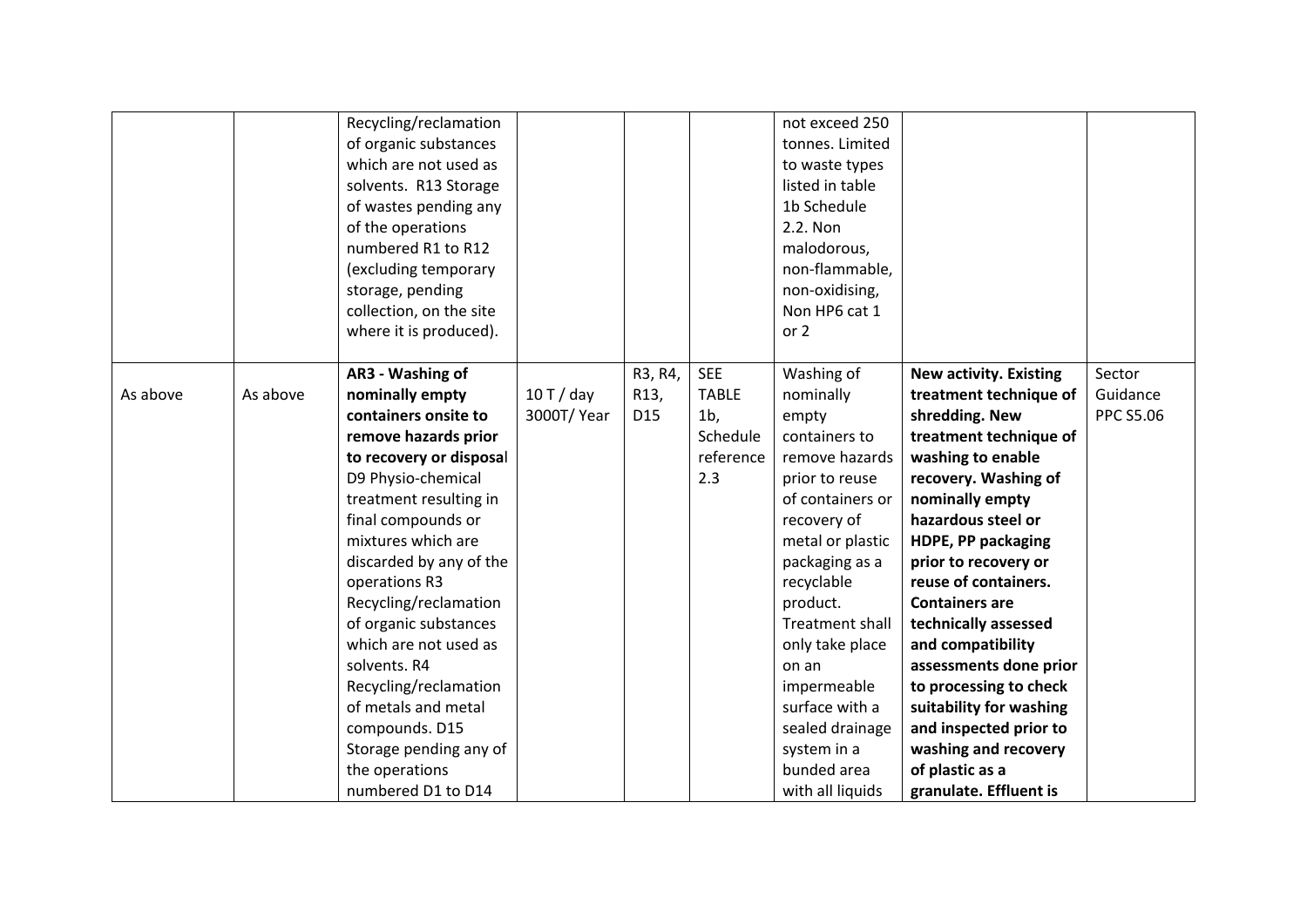|          |          | (excluding temporary        |              |    |                | captured.        | reused and recycled           |                  |
|----------|----------|-----------------------------|--------------|----|----------------|------------------|-------------------------------|------------------|
|          |          | storage, pending            |              |    |                | Material is      | where possible prior to       |                  |
|          |          | collection, on the site     |              |    |                | shredded or      | disposal offsite. No          |                  |
|          |          | where it is produced).      |              |    |                | granulated       | flammable/high hazard         |                  |
|          |          | R13 Storage of wastes       |              |    |                | once hazards     | containers to be              |                  |
|          |          | pending any of the          |              |    |                | are removed to   | processed onsite. Only        |                  |
|          |          | operations numbered         |              |    |                | enable           | materials that are not        |                  |
|          |          | R1 to R12 (excluding        |              |    |                | recovery. Only   | covered in restrictions       |                  |
|          |          | temporary storage,          |              |    |                | materials with   | and EWC codes                 |                  |
|          |          | pending collection, on      |              |    |                | HP codes HP4,    | specified in table 1b         |                  |
|          |          | the site where it is        |              |    |                | HP5, HP6 (Nil    | schedule 2.3                  |                  |
|          |          | produced).                  |              |    |                | Cat 1 or 2),     |                               |                  |
|          |          |                             |              |    |                | <b>HP7, HP8,</b> |                               |                  |
|          |          |                             |              |    |                | HP10, HP11,      |                               |                  |
|          |          |                             |              |    |                | HP12, HP13,      |                               |                  |
|          |          |                             |              |    |                | HP14 are         |                               |                  |
|          |          |                             |              |    |                | suitable for     |                               |                  |
|          |          |                             |              |    |                | process.         |                               |                  |
|          |          |                             |              |    |                | Maximum daily    |                               |                  |
|          |          |                             |              |    |                | treatment        |                               |                  |
|          |          |                             |              |    |                | capacity shall   |                               |                  |
|          |          |                             |              |    |                | not exceed 10    |                               |                  |
|          |          |                             |              |    |                | Tonnes. Limited  |                               |                  |
|          |          |                             |              |    |                | to Waste types   |                               |                  |
|          |          |                             |              |    |                | listed in Table  |                               |                  |
|          |          |                             |              |    |                | 1b Schedule 2.3  |                               |                  |
|          |          |                             |              |    |                |                  |                               |                  |
| As above | As Above | <b>AR4 - Manual sorting</b> | 10T/Day      | R4 | <b>SEE</b>     | Hand sorting of  | <b>New activity. Existing</b> | Sector           |
|          |          | of batteries by             | 3,000T/Year  |    | <b>TABLE</b>   | batteries on     | treatment technique of        | Guidance         |
|          |          | chemistry to enable         |              |    | 1 <sub>b</sub> | fixed table by   | sorting. Hand sorting         | <b>PPC S5.06</b> |
|          |          | their recovery R4           | Max Storage  |    | Schedule       | chemistry in     | mixed batteries by            |                  |
|          |          | Recycling reclamation       | of 50 tonnes |    | reference      | transfer         | chemistry to enable           |                  |
|          |          |                             |              |    | 2.4            | station. No      | their recovery. Permit        |                  |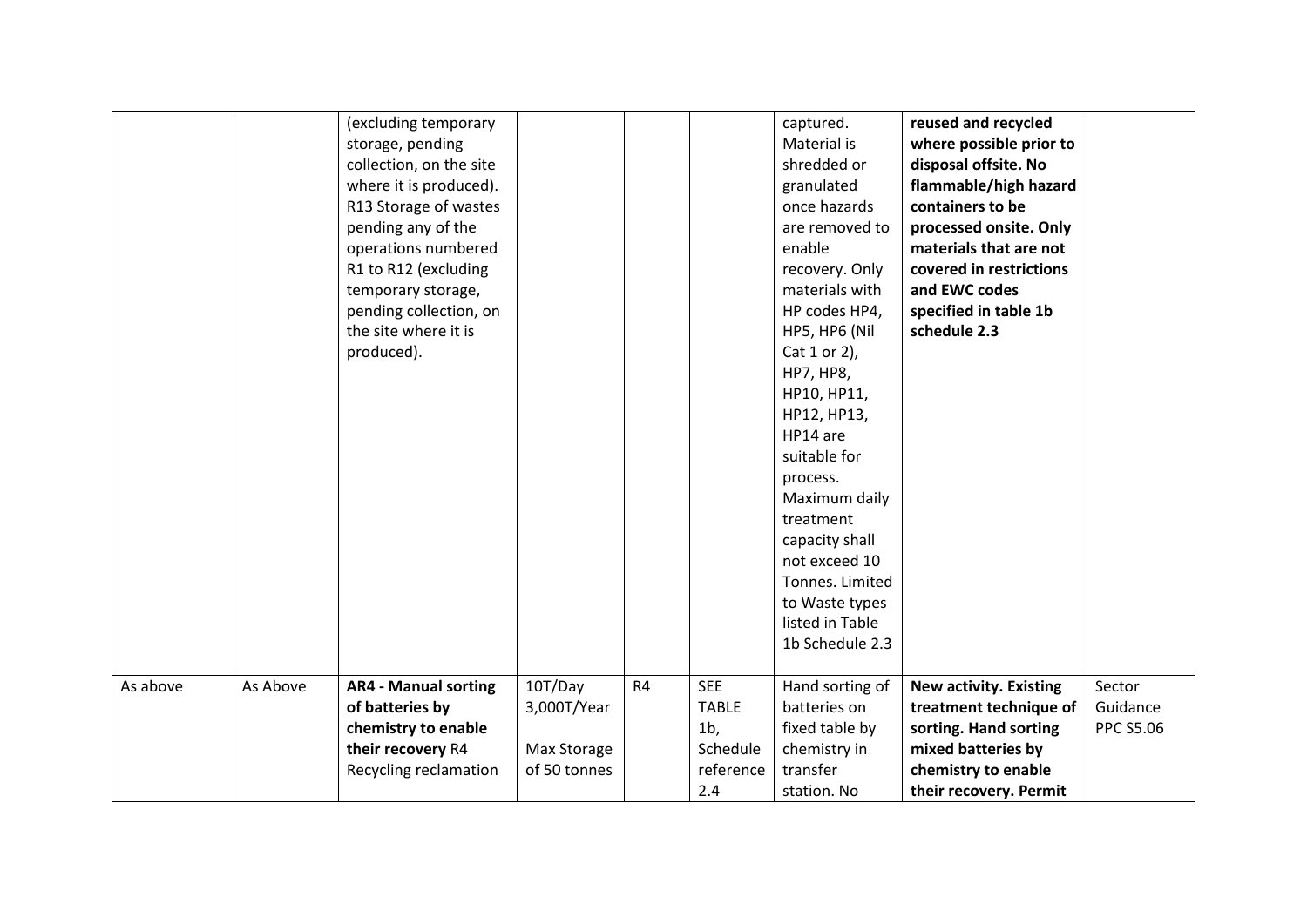|          |                                                                                                                      | of metals/metal<br>compounds                                                                                                                                                                                    | of unsorted<br>batteries |                               |                                                                 | Physiochemical<br>treatment<br>other than<br>segregating,<br>bulking,<br>repacking.<br>Limited to<br>waste types<br>listed in table<br>1b, Schedule<br>2.4. Maximum<br>daily treatment<br>capacity for this<br>activity shall<br>not exceed 10<br>tonnes.<br>Maximum<br>storage of<br>material for | application prior to<br><b>ABTO/ABE application.</b><br>Hand-sorting on fixed<br>battery table in bunded<br>area in transfer station.<br>All batteries stored in<br>secondary containers<br>protected from short<br>circuit in plastic,<br>wooden or lined steel<br>containers and suitably<br>packed prior to<br>shipment to recycler.<br>Only EWC codes in<br>Table 1b, schedule 1.4. |                                        |
|----------|----------------------------------------------------------------------------------------------------------------------|-----------------------------------------------------------------------------------------------------------------------------------------------------------------------------------------------------------------|--------------------------|-------------------------------|-----------------------------------------------------------------|----------------------------------------------------------------------------------------------------------------------------------------------------------------------------------------------------------------------------------------------------------------------------------------------------|-----------------------------------------------------------------------------------------------------------------------------------------------------------------------------------------------------------------------------------------------------------------------------------------------------------------------------------------------------------------------------------------|----------------------------------------|
|          |                                                                                                                      |                                                                                                                                                                                                                 |                          |                               |                                                                 | not exceed 50<br>tonnes at any<br>given time                                                                                                                                                                                                                                                       |                                                                                                                                                                                                                                                                                                                                                                                         |                                        |
| As above | S5.3<br>A(1)(a)(iv)<br>Disposal or<br>recovery of<br>hazardous<br>waste with<br>a capacity<br>exceeding<br>10 tonnes | AR5 - Repacking,<br>sorting and bulking of<br>hazardous waste for<br>disposal or recovery<br>(excluding Asbestos).<br>R <sub>3</sub><br>Recycling/reclamation<br>of organic substances<br>which are not used as | 10,000T/<br>Year         | R3, R4,<br>R5,<br>R12,<br>D14 | <b>SEE</b><br><b>TABLE</b><br>1 <sub>b</sub><br>Schedule<br>2.5 | Treatment shall<br>only take place<br>on an<br>impermeable<br>surface with a<br>sealed drainage<br>system. This<br>activity is<br>limited to                                                                                                                                                       | <b>Expansion of EWC lists</b><br>to include additional<br>packaged hazardous<br>waste, table 1b<br>schedule 2.5.<br><b>Alignment with codes</b><br>for storage and<br>transfer with removal                                                                                                                                                                                             | Sector<br>Guidance<br><b>PPC S5.06</b> |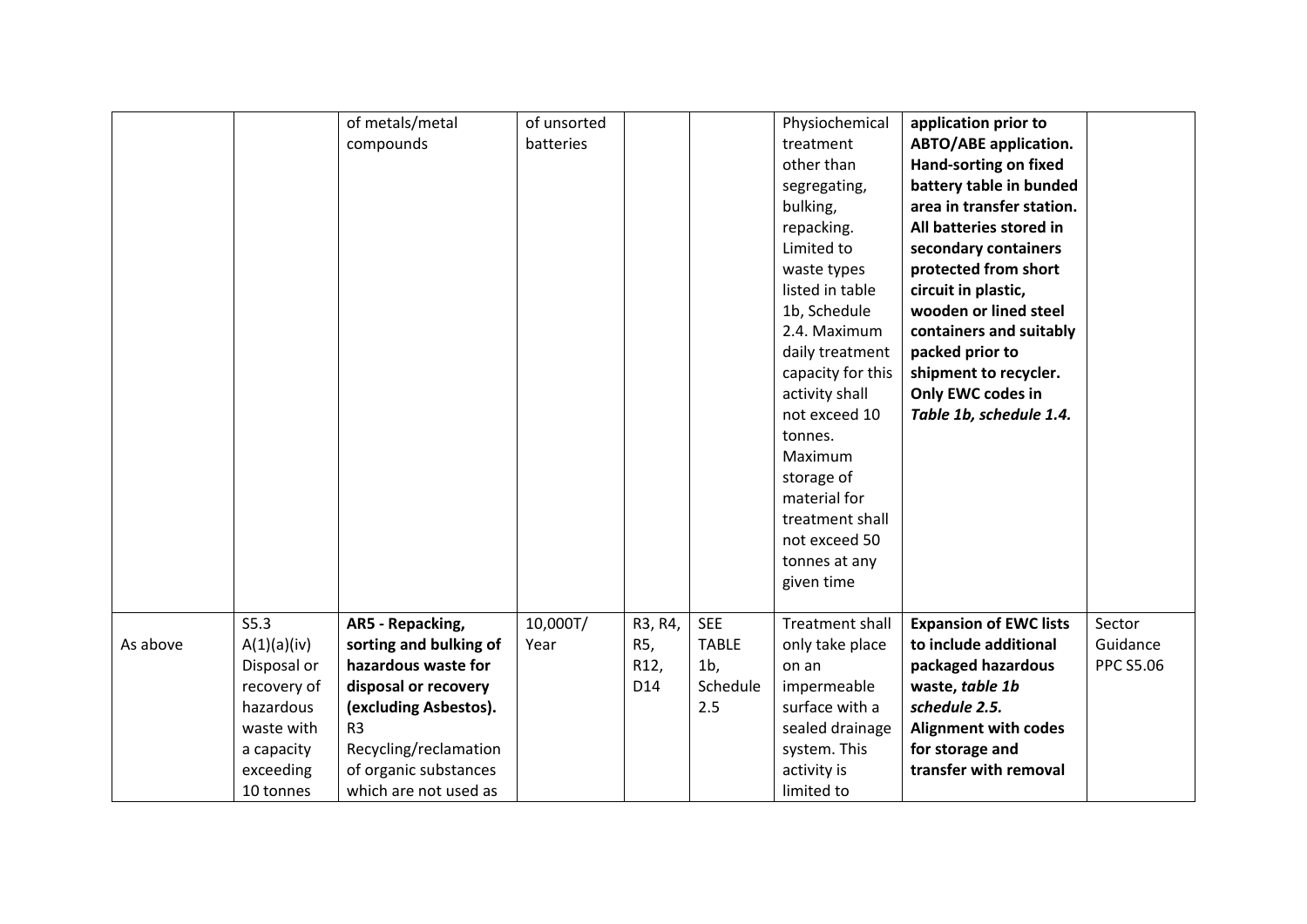|          | per day<br>involving<br>repackaging<br>prior to<br>submission<br>to any<br>activity<br>listed in<br>section 5.3<br>or in 5.1.                              | solvents. R4<br>Recycling/reclamation<br>of metals and metal<br>compounds. R5<br>Recycling/reclamation<br>of other inorganic<br>materials. D14<br>Repackaging prior to<br>submission to any of<br>the operations<br>numbered D1 to D13.<br>R13 Storage of wastes<br>pending any of the<br>operations numbered<br>R1 to R12 (excluding<br>temporary storage,<br>pending collection, on<br>the site where it is<br>produced). |                  |                                    |                                                                 | bulking and<br>transfer only.<br>Limited to<br>waste types<br>listed in table<br>1b, Schedule<br>2.5                                                                                                             | of any fibrous or dusty<br>wastes.                                                                      |                                        |
|----------|------------------------------------------------------------------------------------------------------------------------------------------------------------|-----------------------------------------------------------------------------------------------------------------------------------------------------------------------------------------------------------------------------------------------------------------------------------------------------------------------------------------------------------------------------------------------------------------------------|------------------|------------------------------------|-----------------------------------------------------------------|------------------------------------------------------------------------------------------------------------------------------------------------------------------------------------------------------------------|---------------------------------------------------------------------------------------------------------|----------------------------------------|
| As above | S5.6 A(1)(a)<br>Temporary<br>storage of<br>hazardous<br>waste with<br>a total<br>capacity<br>exceeding<br>50 tonnes<br>pending any<br>of the<br>activities | AR6 - D15 Storage<br>pending any of the<br>operations numbered<br>D1 to D14 (excluding<br>temporary storage,<br>pending collection, on<br>the site where it is<br>produced). R13<br>Storage of wastes<br>pending any of the<br>operations numbered<br>R1 to R12 (excluding<br>temporary storage,                                                                                                                            | 40,000T/<br>Year | R <sub>13</sub><br>D <sub>15</sub> | <b>SEE</b><br><b>TABLE</b><br>1 <sub>b</sub><br>Schedule<br>2.6 | Maximum<br>quantity of<br>hazardous<br>waste pending<br>offsite disposal<br>and for onsite<br>treatment that<br>can be stored<br>at the site shall<br>not exceed 750<br>tonnes at any<br>one time.<br>Limited to | <b>Expansion of EWC</b><br>codes to include<br>additional wastes listed<br>in table 1b, schedule<br>2.6 | Sector<br>Guidance<br><b>PPC S5.06</b> |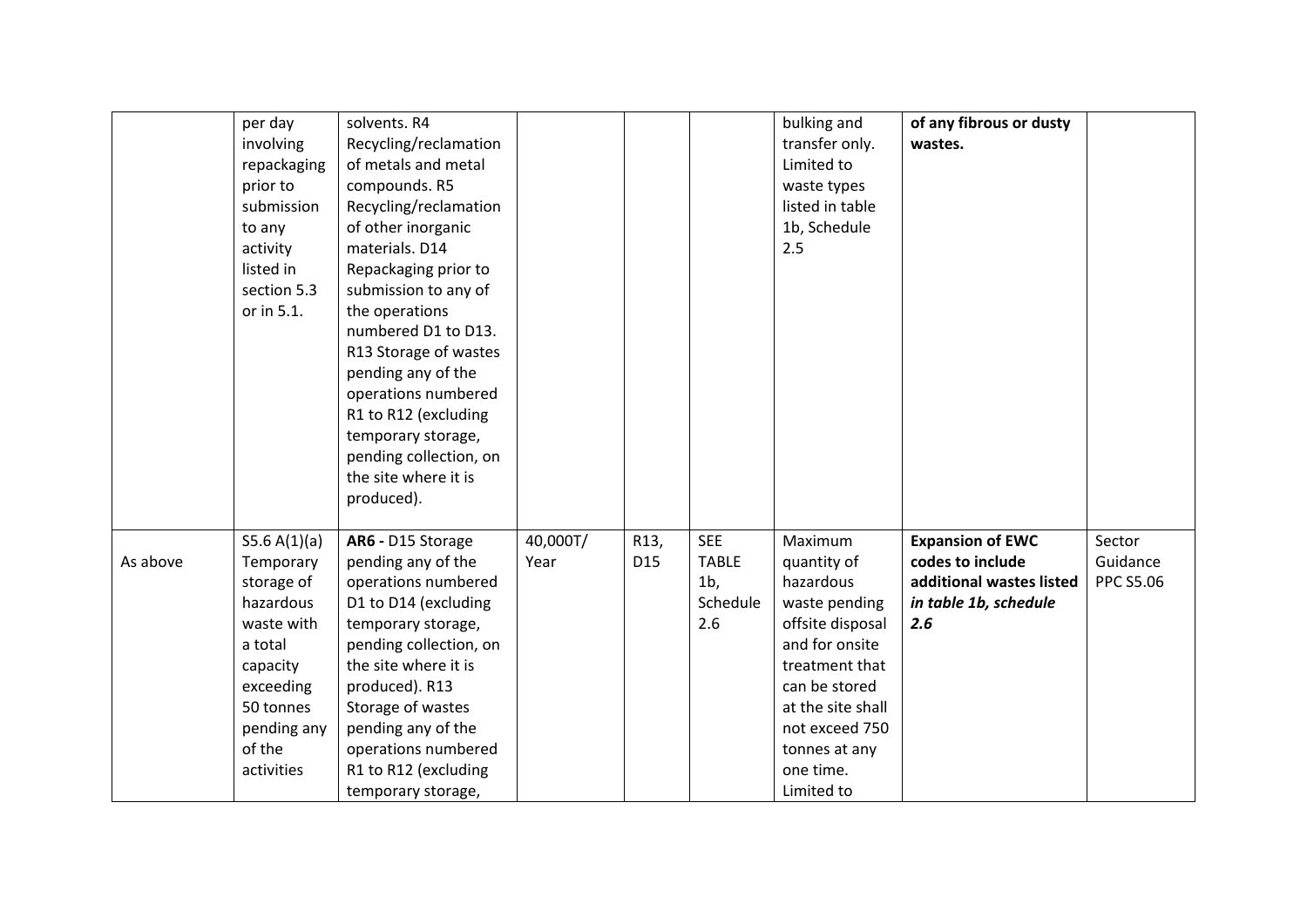|          | listed in<br>Sections 5.1. | pending collection, on<br>the site where it is<br>produced). |             |                   |                | waste types<br>listed in table<br>S2.6. Storage of<br>all wastes<br>pending offsite<br>disposal and<br>recovery and<br>wastes for<br>treatment |                               |                  |
|----------|----------------------------|--------------------------------------------------------------|-------------|-------------------|----------------|------------------------------------------------------------------------------------------------------------------------------------------------|-------------------------------|------------------|
|          | S5.4                       | <b>AR7 - Treatment of</b>                                    |             |                   | <b>SEE</b>     | From receipt of                                                                                                                                | <b>Addition of Non</b>        | Sector           |
| As Above | A(1)(a)(ii)                | non hazardous liquid                                         | Treatment   | D9,               | <b>TABLE</b>   | waste,                                                                                                                                         | <b>Hazardous EWC codes</b>    | Guidance         |
|          | Disposal or                | or sludge wastes for                                         | Capacity of | R3, R5,           | 1 <sub>b</sub> | including                                                                                                                                      | suitable for treatment        | <b>PPC S5.06</b> |
|          | recovery of                | the purposes of                                              | 250 Tonnes  | R <sub>13</sub> , | Schedule       | separation and                                                                                                                                 | by Onsite                     |                  |
|          | non-                       | disposal or recovery.                                        | per day,    | D <sub>15</sub>   | 2.7            | treatment, on                                                                                                                                  | dewatering/processing         |                  |
|          | hazardous                  | D9 Physio-chemical                                           | Maximum     |                   |                | the main yard,                                                                                                                                 | - table 1b, schedule 2.7.     |                  |
|          | waste with                 | treatment resulting in                                       | storage of  |                   |                | prior to                                                                                                                                       | <b>Treatment techniques</b>   |                  |
|          | a capacity                 | final compounds or                                           | 500 Tonnes  |                   |                | recovery or                                                                                                                                    | remain the same.              |                  |
|          | exceeding                  | mixtures which are                                           | at any time |                   |                | disposal.                                                                                                                                      | <b>Treated effluent to be</b> |                  |
|          | 50 tonnes                  | discarded by any of the                                      |             |                   |                | Treatment shall                                                                                                                                | transferred for offsite       |                  |
|          | per day                    | operations numbered                                          |             |                   |                | only take place                                                                                                                                | treatment/recovery.           |                  |
|          | involving                  | D1 to D12. D15                                               |             |                   |                | on an                                                                                                                                          | <b>Addition of codes for</b>  |                  |
|          | physio-                    | Storage pending any of                                       |             |                   |                | impermeable                                                                                                                                    | storage. Expansion of         |                  |
|          | chemical                   | the operations                                               |             |                   |                | surface with a                                                                                                                                 | total storage from 300        |                  |
|          | treatment                  | numbered D1 to D14                                           |             |                   |                | sealed drainage                                                                                                                                | <b>Tonnes to 500 Tonnes</b>   |                  |
|          |                            | (excluding temporary                                         |             |                   |                | system.                                                                                                                                        |                               |                  |
|          |                            | storage, pending                                             |             |                   |                | Including                                                                                                                                      |                               |                  |
|          |                            | collection, on the site                                      |             |                   |                | washing,                                                                                                                                       |                               |                  |
|          |                            | where it is produced).                                       |             |                   |                | dewatering,                                                                                                                                    |                               |                  |
|          |                            | R <sub>3</sub>                                               |             |                   |                | filtering,                                                                                                                                     |                               |                  |
|          |                            | Recycling/reclamation                                        |             |                   |                | flocculation,                                                                                                                                  |                               |                  |
|          |                            | of organic substances                                        |             |                   |                | screening,                                                                                                                                     |                               |                  |
|          |                            | which are not used as                                        |             |                   |                | centrifugation.                                                                                                                                |                               |                  |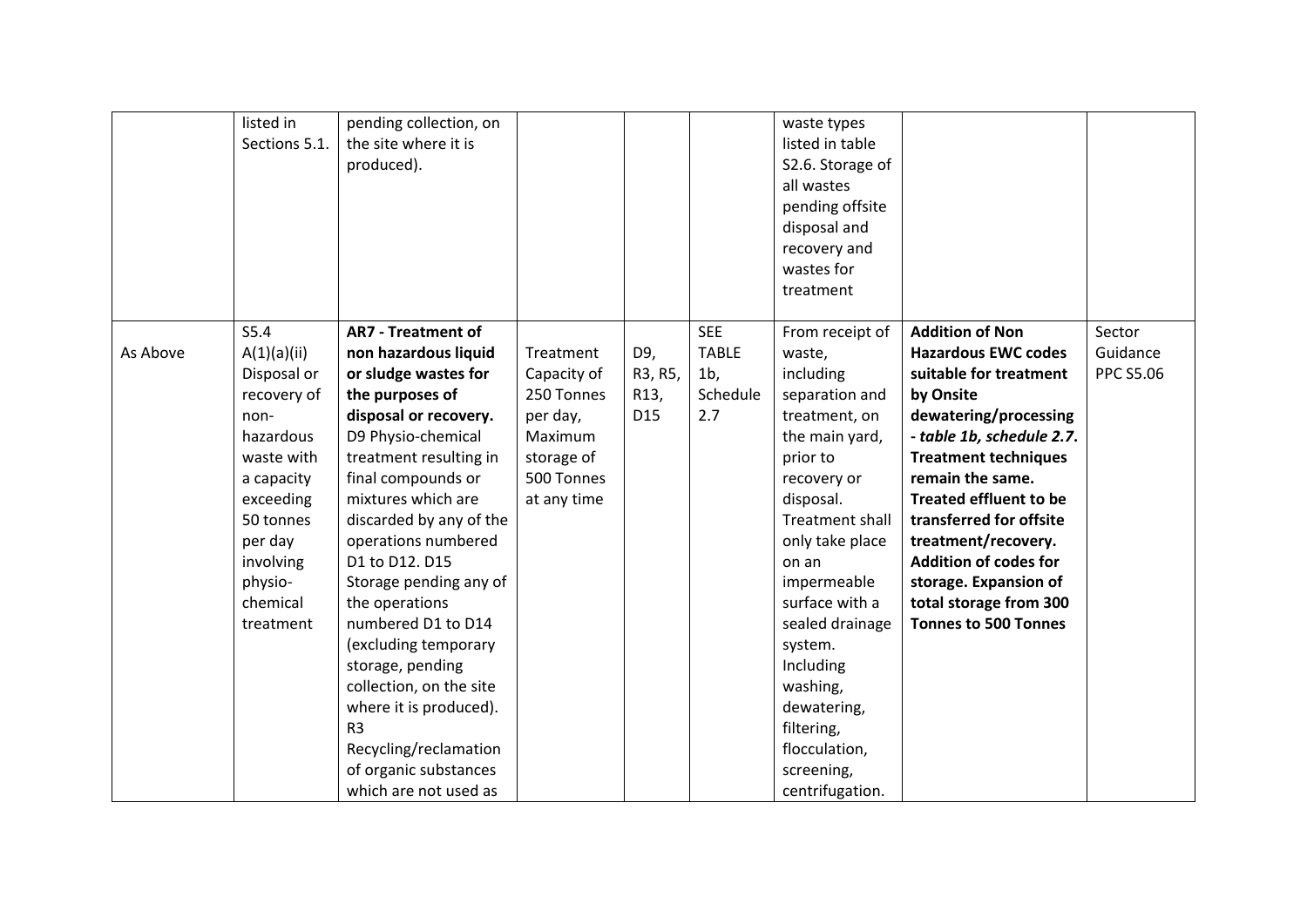|          | solvents. R5              |             |                 |                | Maximum                |                                |                  |
|----------|---------------------------|-------------|-----------------|----------------|------------------------|--------------------------------|------------------|
|          | Recycling/reclamation     |             |                 |                | quantity of non        |                                |                  |
|          | of other inorganic        |             |                 |                | hazardous              |                                |                  |
|          | materials. R13 Storage    |             |                 |                | waste that can         |                                |                  |
|          | of wastes pending any     |             |                 |                | be stored at the       |                                |                  |
|          | of the operations         |             |                 |                | site, for              |                                |                  |
|          | numbered R1 to R12        |             |                 |                | activities AR7         |                                |                  |
|          | (excluding temporary      |             |                 |                | shall not              |                                |                  |
|          | storage, pending          |             |                 |                | exceed 500             |                                |                  |
|          | collection, on the site   |             |                 |                | tonnes at any          |                                |                  |
|          | where it is produced).    |             |                 |                | one time.              |                                |                  |
|          |                           |             |                 |                | Maximum daily          |                                |                  |
|          |                           |             |                 |                | treatment              |                                |                  |
|          |                           |             |                 |                | capacity               |                                |                  |
|          |                           |             |                 |                | allowed under          |                                |                  |
|          |                           |             |                 |                | activity AR7,          |                                |                  |
|          |                           |             |                 |                | exceed 250             |                                |                  |
|          |                           |             |                 |                | tonnes per day.        |                                |                  |
|          |                           |             |                 |                | Limited to             |                                |                  |
|          |                           |             |                 |                | waste types            |                                |                  |
|          |                           |             |                 |                | listed in tables       |                                |                  |
|          |                           |             |                 |                | S2.7.                  |                                |                  |
|          |                           |             |                 |                |                        |                                |                  |
| As Above | <b>AR8 - Treatment of</b> | 250T/Day    | D9,             | See Table      | From receipt of        | <b>Combination of activity</b> | Sector           |
|          | gulley and road           | Treatment   | R3, R5,         | 1 <sub>b</sub> | waste,                 | A11 and A5 from                | Guidance         |
|          | sweeping wastes or        | capacity,   | R <sub>13</sub> | Schedule       | including              | current permit and             | <b>PPC S5.06</b> |
|          | grits for the purposes    | Maximum     |                 | 2.8            | separation and         | expansion of activity.         |                  |
|          | of disposal or recovery   | storage of  |                 |                | treatment, on          | Increase in storage            |                  |
|          | D9 Physio-chemical        | 500T at any |                 |                | the main yard,         | capacity to 500T from          |                  |
|          | treatment resulting in    | time        |                 |                | prior to               | 250T total storage.            |                  |
|          | final compounds or        |             |                 |                | disposal.              | <b>Addition of codes for</b>   |                  |
|          | mixtures which are        |             |                 |                | <b>Treatment shall</b> | storage and recovery           |                  |
|          | discarded by any of the   |             |                 |                | only take place        | <b>Expansion of activities</b> |                  |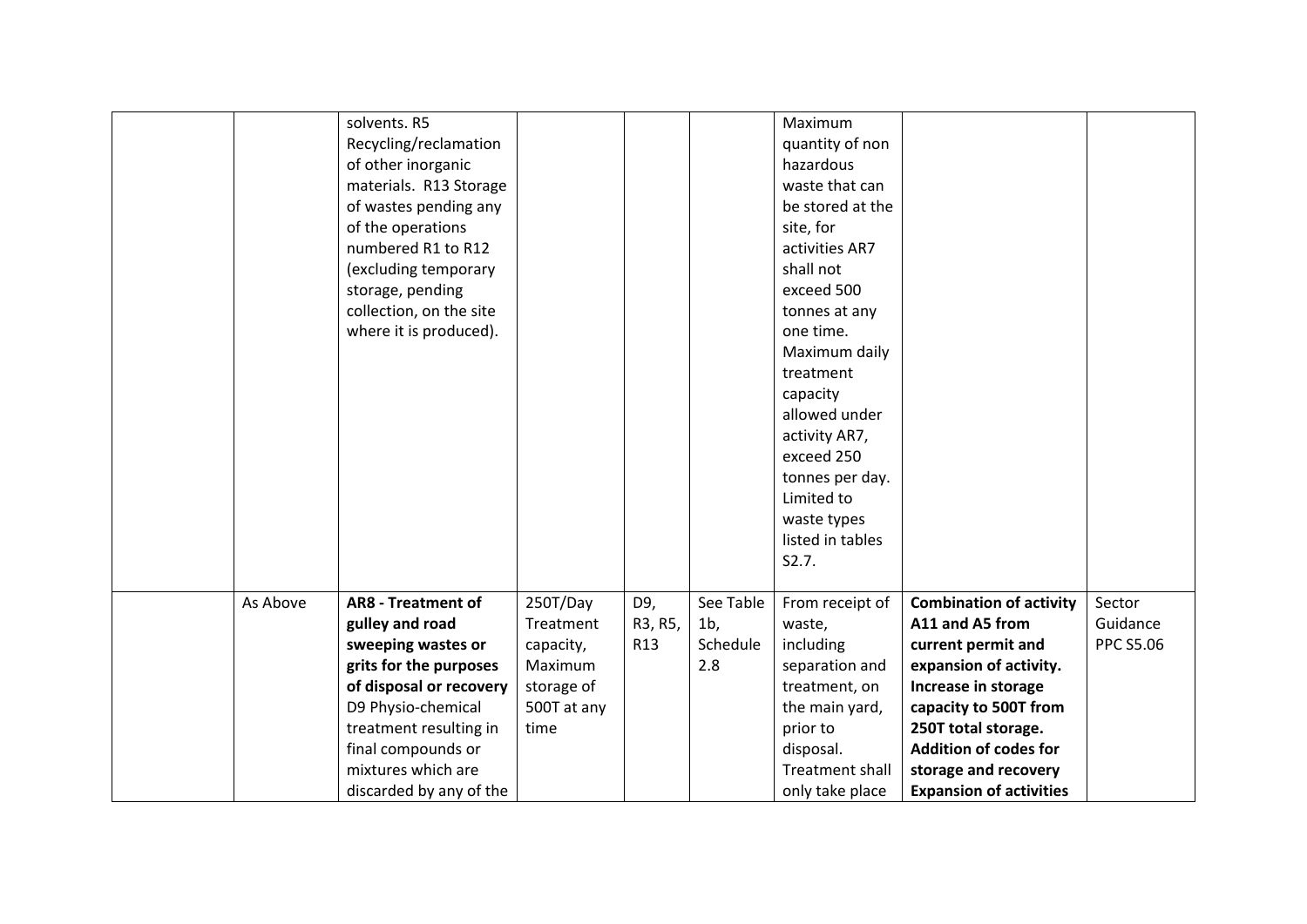| operations numbered     | on an              | to cover screening,         |  |
|-------------------------|--------------------|-----------------------------|--|
| D1 to D12. D15          | impermeable        | washing within the          |  |
| Storage pending any of  | surface with a     | activity to enable          |  |
| the operations          | sealed drainage    | recovery of inorganics      |  |
| numbered D1 to D14      | system             | and organics from the       |  |
| (excluding temporary    | Including          | waste. These are new        |  |
| storage, pending        | washing,           | treatment techniques.       |  |
| collection, on the site | dewatering,        | <b>Treated effluent may</b> |  |
| where it is produced).  | filtering,         | be suitable for sites       |  |
| R <sub>3</sub>          | flocculation,      | trade effluent              |  |
| Recycling/reclamation   | settlement,        | discharge consent or        |  |
| of organic substances   | screening.         | sent to a third party       |  |
| which are not used as   | Maximum            | depending on it's           |  |
| solvents. R5            | quantity of        | properties. Only for        |  |
| Recycling/reclamation   | non-hazardous      | waste types in table        |  |
| of other inorganic      | waste that can     | 1b, schedule 2.8            |  |
| materials. R13 Storage  | be stored at the   |                             |  |
| of wastes pending any   | site, for activity |                             |  |
| of the operations       | and AR8, shall     |                             |  |
| numbered R1 to R12      | not exceed 500     |                             |  |
| (excluding temporary    | tonnes at any      |                             |  |
| storage, pending        | one time.          |                             |  |
| collection, on the site | Maximum daily      |                             |  |
| where it is produced).  | treatment          |                             |  |
|                         | capacity           |                             |  |
|                         | allowed under      |                             |  |
|                         | activity AR8       |                             |  |
|                         | shall not          |                             |  |
|                         | exceed 250         |                             |  |
|                         | tonnes. Limited    |                             |  |
|                         | to waste types     |                             |  |
|                         | listed in table    |                             |  |
|                         | S2.8.              |                             |  |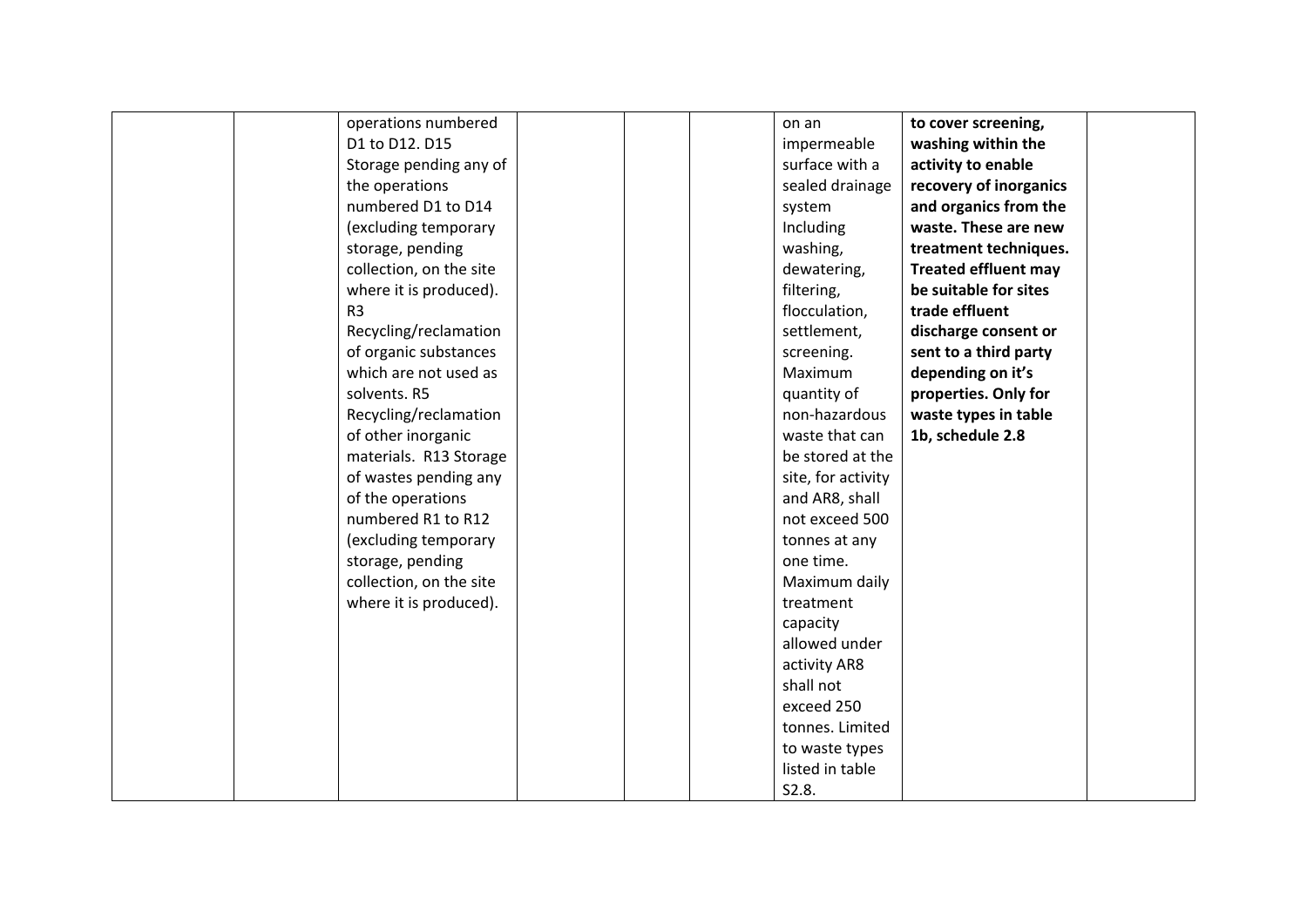| <b>Directly Associated Activities</b> |                                                                                  |  |  |                             |                  |
|---------------------------------------|----------------------------------------------------------------------------------|--|--|-----------------------------|------------------|
| Name of DAA                           | Description of DAA                                                               |  |  |                             |                  |
| DAA1 - Storage of non-                | Activity is directly associated to previous activities. Maximum quantity of non- |  |  | <b>Addition of Non</b>      | Sector           |
| hazardous wastes prior to             | hazardous waste that can be stored shall not exceed 500 tonnes at any one        |  |  | <b>Hazardous EWC Codes.</b> | Guidance         |
| disposal or recovery R13              | time. Storage shall only take place on an impermeable surface with a sealed      |  |  | Table 1b, Schedule 2.9      | <b>PPC S5.06</b> |
| Storage of waste pending any          | drainage system. Limited to waste types listed in table 1b, schedule 2.9         |  |  |                             |                  |
| of the operations numbered            |                                                                                  |  |  |                             |                  |
| R1 to R12 (excluding                  |                                                                                  |  |  |                             |                  |
| temporary storage, pending            |                                                                                  |  |  |                             |                  |
| collection, on the site where         |                                                                                  |  |  |                             |                  |
| the waste is produced). D15           |                                                                                  |  |  |                             |                  |
| Storage pending any of the            |                                                                                  |  |  |                             |                  |
| operations numbered D1 to             |                                                                                  |  |  |                             |                  |
| D14 (excluding temporary              |                                                                                  |  |  |                             |                  |
| storage, pending collection,          |                                                                                  |  |  |                             |                  |
| on the site where it is               |                                                                                  |  |  |                             |                  |
| produced).                            |                                                                                  |  |  |                             |                  |
|                                       |                                                                                  |  |  |                             |                  |
| <b>DAA2 - Waste transfer</b>          | Transfer and treatment operations shall be limited to: • Screening, baling,      |  |  | <b>Addition of Non</b>      | Sector           |
| station (non-hazardous) R3            | shredding, crushing and compaction; • Manual sorting or manual separation        |  |  | <b>Hazardous EWC Codes.</b> | Guidance         |
| Recycling/Reclamation of              | of waste into different components; and • Repackaging and baling of wastes       |  |  | Table 1b, Schedule 2.9      | <b>PPC S5.06</b> |
| organic substances which are          | for recovery. No more than 50 tonnes of non-hazardous waste to be treated at     |  |  |                             |                  |
| not used as solvents.                 | the site per day. Maximum storage capacity of 100 tonnes of non-hazardous        |  |  |                             |                  |
| Recycling/reclamation of              | waste, to be treated by activity DAA2, at any one time. Limited to waste types   |  |  |                             |                  |
| metals and metal                      | listed in table 1b schedule S2.9                                                 |  |  |                             |                  |
| compounds. R5                         |                                                                                  |  |  |                             |                  |
| Recycling/reclamation of              |                                                                                  |  |  |                             |                  |
| other inorganic materials.            |                                                                                  |  |  |                             |                  |
| R13 Storage of waste pending          |                                                                                  |  |  |                             |                  |
| any of the operations                 |                                                                                  |  |  |                             |                  |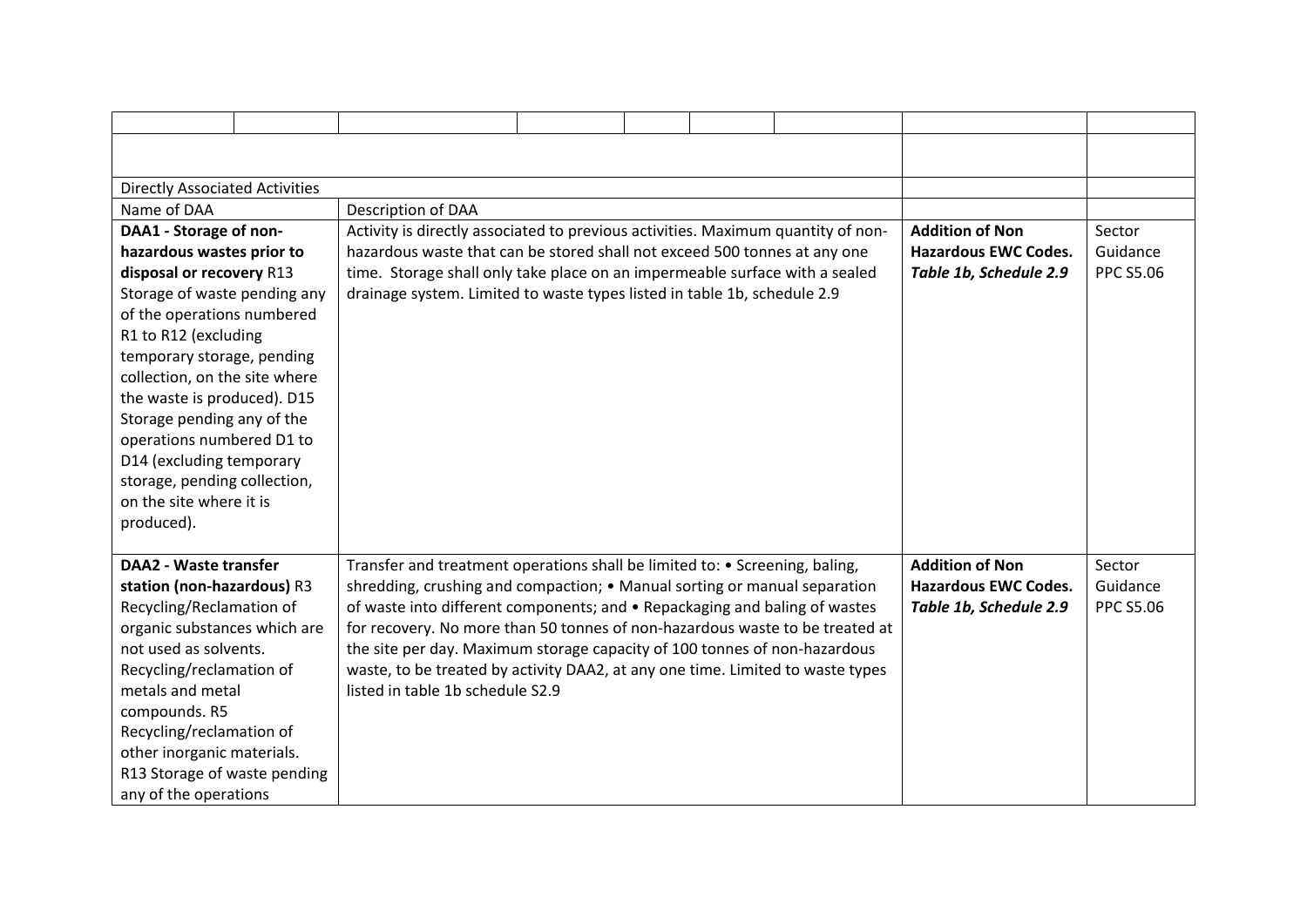| numbered R1 to R12. D15<br>Storage pending any of the<br>operations numbered D1 to<br>D14 (excluding temporary<br>storage, pending collection,<br>on the site where it is<br>produced).                                                                                                                                                                                                                                                                                                                                                             |                                                                                                                                                                                                                                                                                                                                                                                                                                                                                                                                                                                                                                                                                                                                                     |                                                                        |                                        |
|-----------------------------------------------------------------------------------------------------------------------------------------------------------------------------------------------------------------------------------------------------------------------------------------------------------------------------------------------------------------------------------------------------------------------------------------------------------------------------------------------------------------------------------------------------|-----------------------------------------------------------------------------------------------------------------------------------------------------------------------------------------------------------------------------------------------------------------------------------------------------------------------------------------------------------------------------------------------------------------------------------------------------------------------------------------------------------------------------------------------------------------------------------------------------------------------------------------------------------------------------------------------------------------------------------------------------|------------------------------------------------------------------------|----------------------------------------|
| <b>DAA3 - Treatment of WEEE</b><br>waste (Hazardous and non-<br>hazardous) R3<br>Recycling/Reclamation of<br>organic substances which are<br>not used as solvents. R4<br>Recycling/reclamation of<br>metals and metal<br>compounds. R5<br>Recycling/reclamation of<br>other inorganic materials.<br>R13 Storage of waste pending<br>any of the operations<br>numbered R1 to R12. D15<br>Storage pending any of the<br>operations numbered D1 to<br>D14 (excluding temporary<br>storage, pending collection,<br>on the site where it is<br>produced) | Operations shall be limited to: Manual dismantling, repair and refurbishment<br>of WEEE. Manual dismantlement of waste WEEE, including the removal of<br>hazardous materials and components would not be considered physio-<br>chemical treatment for the purposed of IED. Manual includes the removal of<br>components or dismantling by hand. This includes the use of hand-held tools<br>including power tools and utilising suction or flushing processes to remove<br>liquids. WEEE and the removal of hazardous articles are defined in Article 3 of<br>the WEEE directive. Maximum storage capacity of 50 tonnes at any one time.<br>Maximum treatment capacity of 10 tonnes per day. Waste types as specified<br>in table 1b, schedule 2.10 | <b>Addition of 1 EWC</b><br>Code. Table 1b,<br>Schedule 2.10           | Sector<br>Guidance<br><b>PPC S5.06</b> |
| DAA4 - Washing and<br>shredding of nominally<br>empty Non-Hazardous<br>containers from treatment or                                                                                                                                                                                                                                                                                                                                                                                                                                                 | Washing of nominally empty containers to excess residues and clean enable<br>reuse or recovery metal or plastic packaging. Treatment shall only take place<br>on an impermeable surface with a sealed drainage system in a bunded area                                                                                                                                                                                                                                                                                                                                                                                                                                                                                                              | <b>Directly associated</b><br>activity with the<br>hazardous container | Sector<br>Guidance<br><b>PPC S5.06</b> |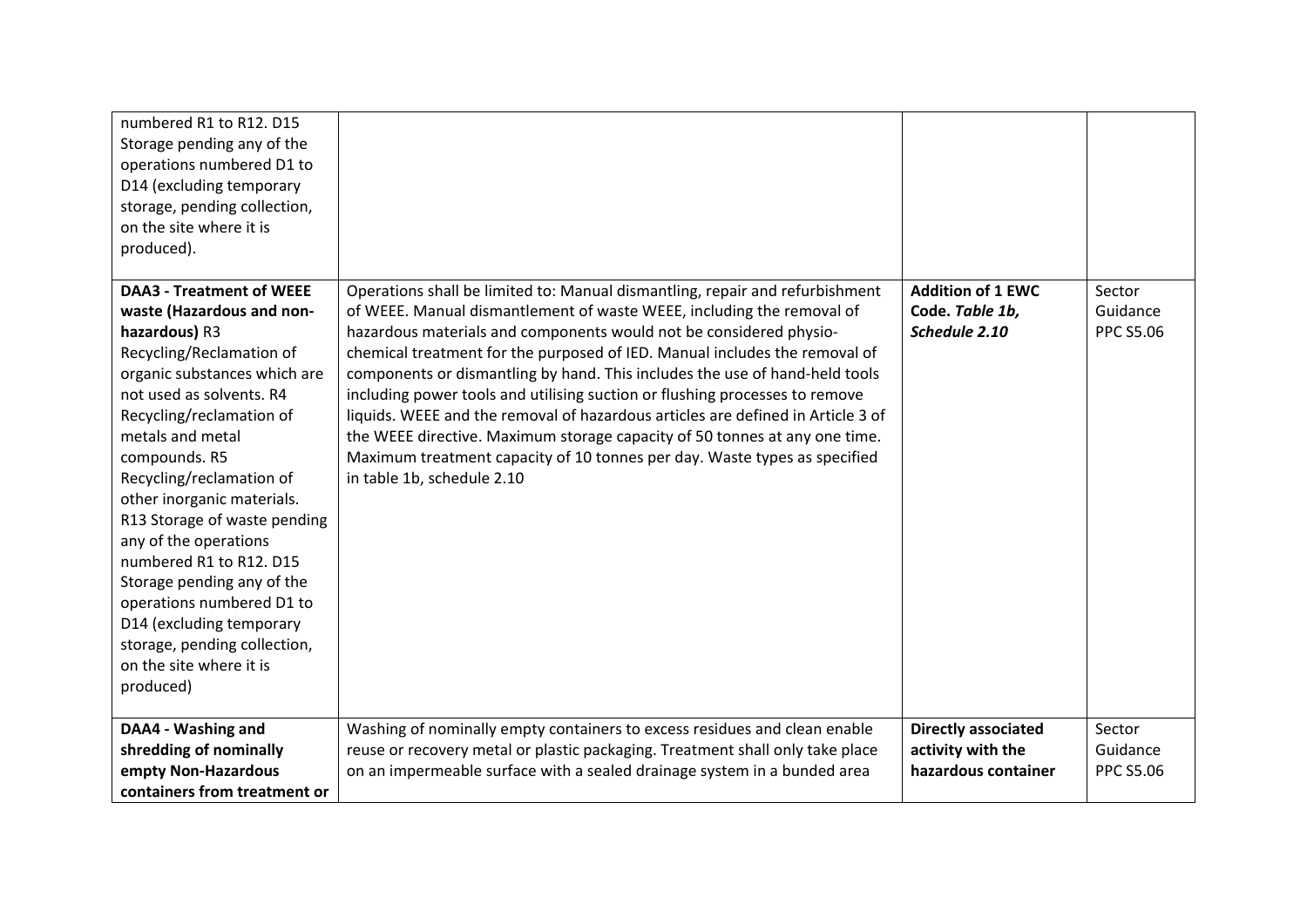| transfer operations for       | with self-contained drainage. Maximum limit of 10 Tonnes per day for        | washing to shred and       |                  |
|-------------------------------|-----------------------------------------------------------------------------|----------------------------|------------------|
| recovery or reuse R3          | treatment. SEE TABLE 1b, schedule 2.11, Total maximum storage of 20 Tonnes  | recycle plastics           |                  |
| Recycling/reclamation of      |                                                                             |                            |                  |
| organic substances which are  |                                                                             |                            |                  |
| not used as solvents. R4      |                                                                             |                            |                  |
| Recycling/reclamation of      |                                                                             |                            |                  |
| metals and metal              |                                                                             |                            |                  |
| compounds. D15 Storage        |                                                                             |                            |                  |
| pending any of the operations |                                                                             |                            |                  |
| numbered D1 to D14            |                                                                             |                            |                  |
| (excluding temporary storage, |                                                                             |                            |                  |
| pending collection, on the    |                                                                             |                            |                  |
| site where it is produced).   |                                                                             |                            |                  |
| R13 Storage of wastes         |                                                                             |                            |                  |
| pending any of the operations |                                                                             |                            |                  |
| numbered R1 to R12            |                                                                             |                            |                  |
| (excluding temporary storage, |                                                                             |                            |                  |
| pending collection, on the    |                                                                             |                            |                  |
| site where it is produced).   |                                                                             |                            |                  |
|                               |                                                                             |                            |                  |
| <b>DAA5 - Tanker Washing</b>  | Washing excess solids / grit from road tankers. Must be completed on an     | <b>Directly associated</b> | Sector           |
|                               | impermeable surface on the main yard. Residues will be treated according to | activity to recover        | Guidance         |
|                               | the hazards of the previous contents of the tanker from liquid treatment    | removal of solids from     | <b>PPC S5.06</b> |
|                               | plant/centrifuge as per table 1b, schedule 2.1, 2.2                         | road tankers               |                  |
|                               |                                                                             |                            |                  |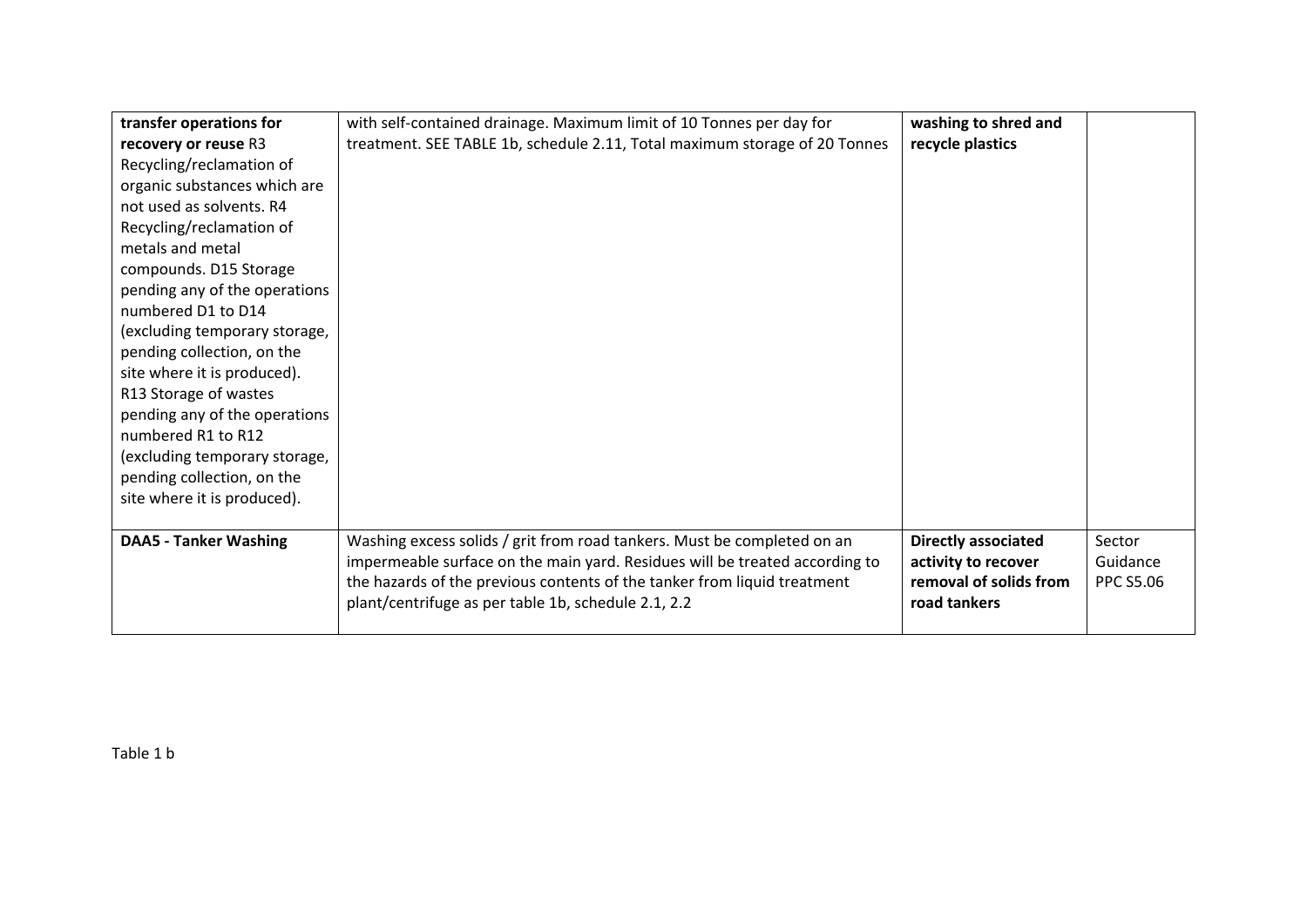| <b>Waste Codes</b>              | <b>Description of Waste</b>                                             |
|---------------------------------|-------------------------------------------------------------------------|
| <b>Schedule Reference Table</b> |                                                                         |
| S2.1                            |                                                                         |
|                                 |                                                                         |
| 01 05 05*                       | oil-containing drilling muds and wastes                                 |
| 01 05 06*                       | drilling muds and other drilling wastes containing hazardous substances |
| 05 01 05*                       | oil spills                                                              |
| 05 01 06*                       | oily sludges from maintenance operations of the plant or equipment      |
| 10 03 27*                       | wastes from cooling-water treatment containing oil                      |
| 10 04 09*                       | wastes from cooling-water treatment containing oil                      |
| 10 05 08*                       | wastes from cooling-water treatment containing oil                      |
| 10 06 09*                       | wastes from cooling-water treatment containing oil                      |
| 10 07 07*                       | wastes from cooling-water treatment containing oil                      |
| 10 08 19*                       | wastes from cooling-water treatment containing oil                      |
| 13 01 10*                       | mineral based non-chlorinated hydraulic oils                            |
| 13 01 11*                       | synthetic hydraulic oils                                                |
| 13 01 12*                       | readily biodegradable hydraulic oils                                    |
| 13 01 13*                       | other hydraulic oils                                                    |
| 13 02 05*                       | mineral-based non-chlorinated engine, gear and lubricating oils         |
| 13 02 06*                       | synthetic engine, gear and lubricating oils                             |
| 13 02 07*                       | readily biodegradable engine, gear and lubricating oils                 |
| 13 02 08*                       | other engine, gear and lubricating oils                                 |
| 13 03 07*                       | mineral-based non-chlorinated insulating and heat transmission oils     |
| 13 03 08*                       | synthetic insulating and heat transmission oils                         |
| 13 03 09*                       | readily biodegradable insulating and heat transmission oils             |
| 13 03 10*                       | other insulating and heat transmission oils                             |
| 13 04 01*                       | bilge oils from inland navigation                                       |
| 13 04 02*                       | bilge oils from jetty sewers                                            |
| 13 04 03*                       | bilge oils from other navigation                                        |
| 13 05 01*                       | solids from grit chambers and oil/water separators                      |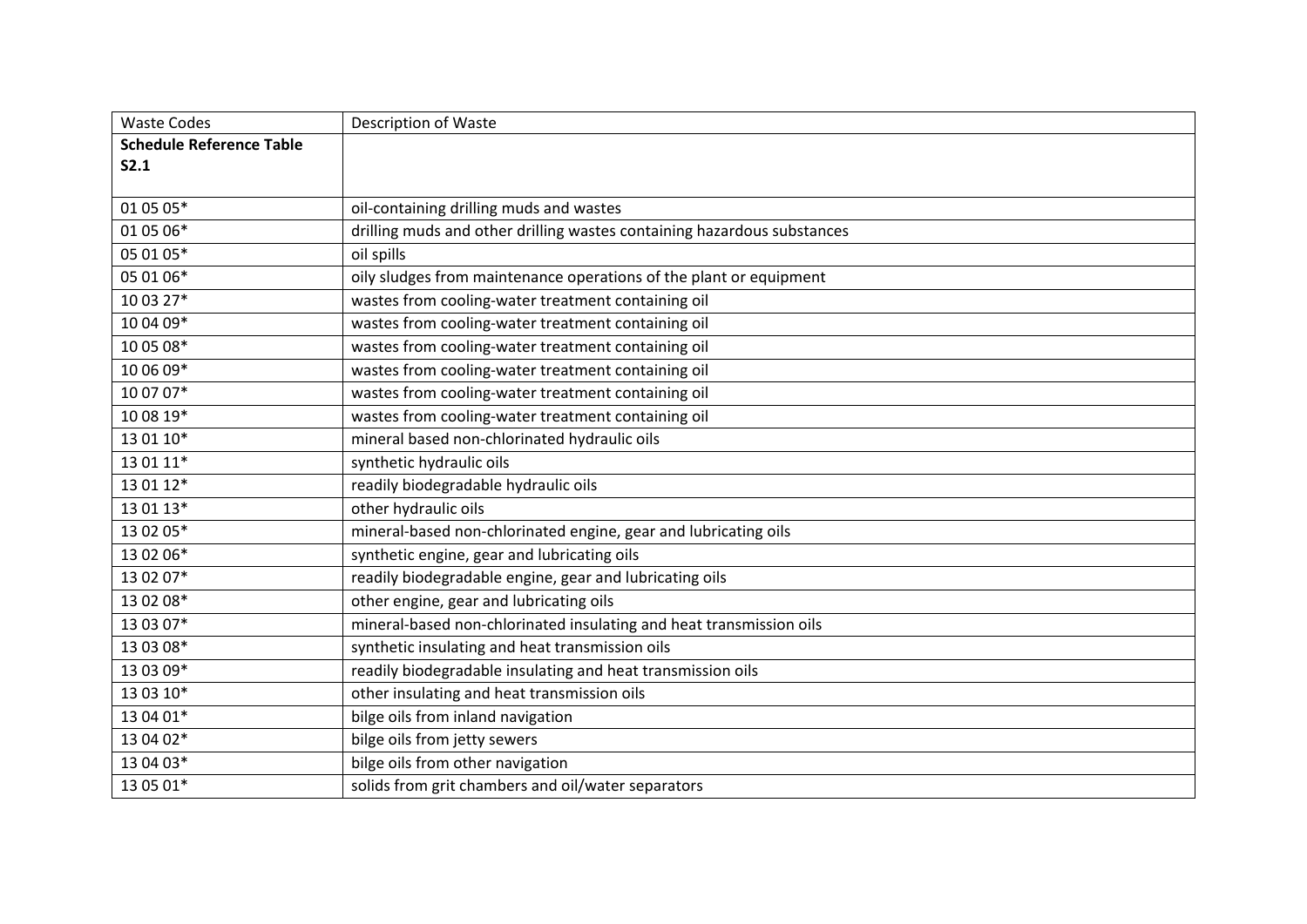| 13 05 02*        | sludges from oil/water separators                                                                           |
|------------------|-------------------------------------------------------------------------------------------------------------|
| 13 05 03*        | interceptor sludges                                                                                         |
| 13 05 06*        | oil from oil/water separators                                                                               |
| 13 05 07*        | oily water from oil/water separators                                                                        |
| 13 05 08*        | mixtures of wastes from grit chambers and oil/water separators                                              |
| 16 07 08*        | wastes containing oil                                                                                       |
| 16 10 01*        | aqueous liquid wastes containing hazardous substances                                                       |
| 19 02 07*        | oil and concentrates from separation                                                                        |
| 19 08 10*        | grease and oil mixture from oil/water separation other than those mentioned in 19 08 09                     |
| 19 13 05*        | sludges from groundwater remediation containing hazardous substances                                        |
| 19 13 07*        | aqueous liquid wastes and aqueous concentrates from groundwater remediation containing hazardous substances |
|                  |                                                                                                             |
| <b>TABLE 2.2</b> |                                                                                                             |
| 01 05 05*        | oil-containing drilling muds and wastes                                                                     |
| 01 05 06*        | drilling muds and other drilling wastes containing hazardous substances                                     |
| 04 02 19*        | sludges from on-site effluent treatment containing hazardous substances                                     |
| 05 01 02*        | desalter sludges                                                                                            |
| 05 01 03*        | tank bottom sludges                                                                                         |
| 05 01 05*        | oil spills                                                                                                  |
| 05 01 06*        | oily sludges from maintenance operations of the plant or equipment                                          |
| 05 01 09*        | sludges from on-site effluent treatment containing hazardous substances                                     |
| 08 01 13*        | sludges from paint or varnish containing organic solvents or other hazardous substances                     |
| 08 01 15*        | aqueous sludges containing paint or varnish containing organic solvents or other hazardous substances       |
| 08 01 17*        | wastes from paint or varnish removal containing organic solvents or other hazardous substances              |
| 08 01 19*        | aqueous suspensions containing paint or varnish containing organic solvents or other hazardous substances   |
| 08 03 14*        | ink sludges containing hazardous substances                                                                 |
| 08 04 11*        | adhesive and sealant sludges containing organic solvents or other hazardous substances                      |
| 08 04 13*        | aqueous sludges containing adhesives or sealants containing organic solvents or other hazardous substances  |
| 10 01 20*        | sludges from on-site effluent treatment containing hazardous substances                                     |
| 10 01 22*        | aqueous sludges from boiler cleansing containing hazardous substances                                       |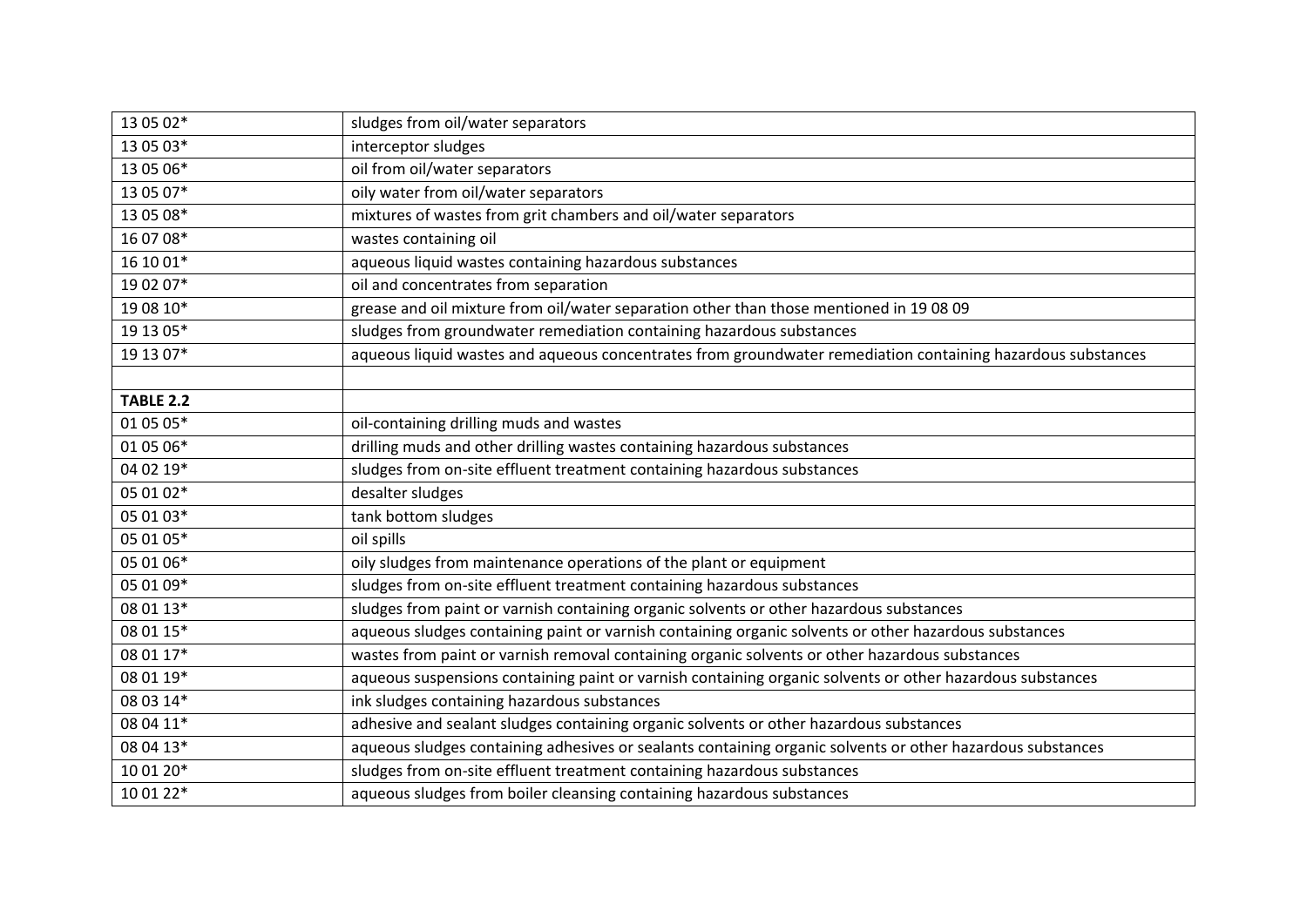| 10 03 27* | wastes from cooling-water treatment containing oil                             |
|-----------|--------------------------------------------------------------------------------|
| 10 04 09* | wastes from cooling-water treatment containing oil                             |
| 10 05 08* | wastes from cooling-water treatment containing oil                             |
| 10 06 09* | wastes from cooling-water treatment containing oil                             |
| 10 07 07* | wastes from cooling-water treatment containing oil                             |
| 10 08 19* | wastes from cooling-water treatment containing oil                             |
| 12 01 07* | mineral-based machining oils free of halogens (except emulsions and solutions) |
| 12 01 09* | machining emulsions and solutions free of halogens                             |
| 12 01 10* | synthetic machining oils                                                       |
| 12 01 12* | spent waxes and fats                                                           |
| 12 01 14* | machining sludges containing hazardous substances                              |
| 12 01 19* | readily biodegradable machining oil                                            |
| 13 01 10* | mineral based non-chlorinated hydraulic oils                                   |
| 13 01 11* | synthetic hydraulic oils                                                       |
| 13 01 12* | readily biodegradable hydraulic oils                                           |
| 13 01 13* | other hydraulic oils                                                           |
| 13 02 05* | mineral-based non-chlorinated engine, gear and lubricating oils                |
| 13 02 06* | synthetic engine, gear and lubricating oils                                    |
| 13 02 07* | readily biodegradable engine, gear and lubricating oils                        |
| 13 02 08* | other engine, gear and lubricating oils                                        |
| 13 03 07* | mineral-based non-chlorinated insulating and heat transmission oils            |
| 13 03 08* | synthetic insulating and heat transmission oils                                |
| 13 03 09* | readily biodegradable insulating and heat transmission oils                    |
| 13 03 10* | other insulating and heat transmission oils                                    |
| 13 04 01* | bilge oils from inland navigation                                              |
| 13 04 02* | bilge oils from jetty sewers                                                   |
| 13 04 03* | bilge oils from other navigation                                               |
| 13 05 01* | solids from grit chambers and oil/water separators                             |
| 13 05 02* | sludges from oil/water separators                                              |
| 13 05 03* | interceptor sludges                                                            |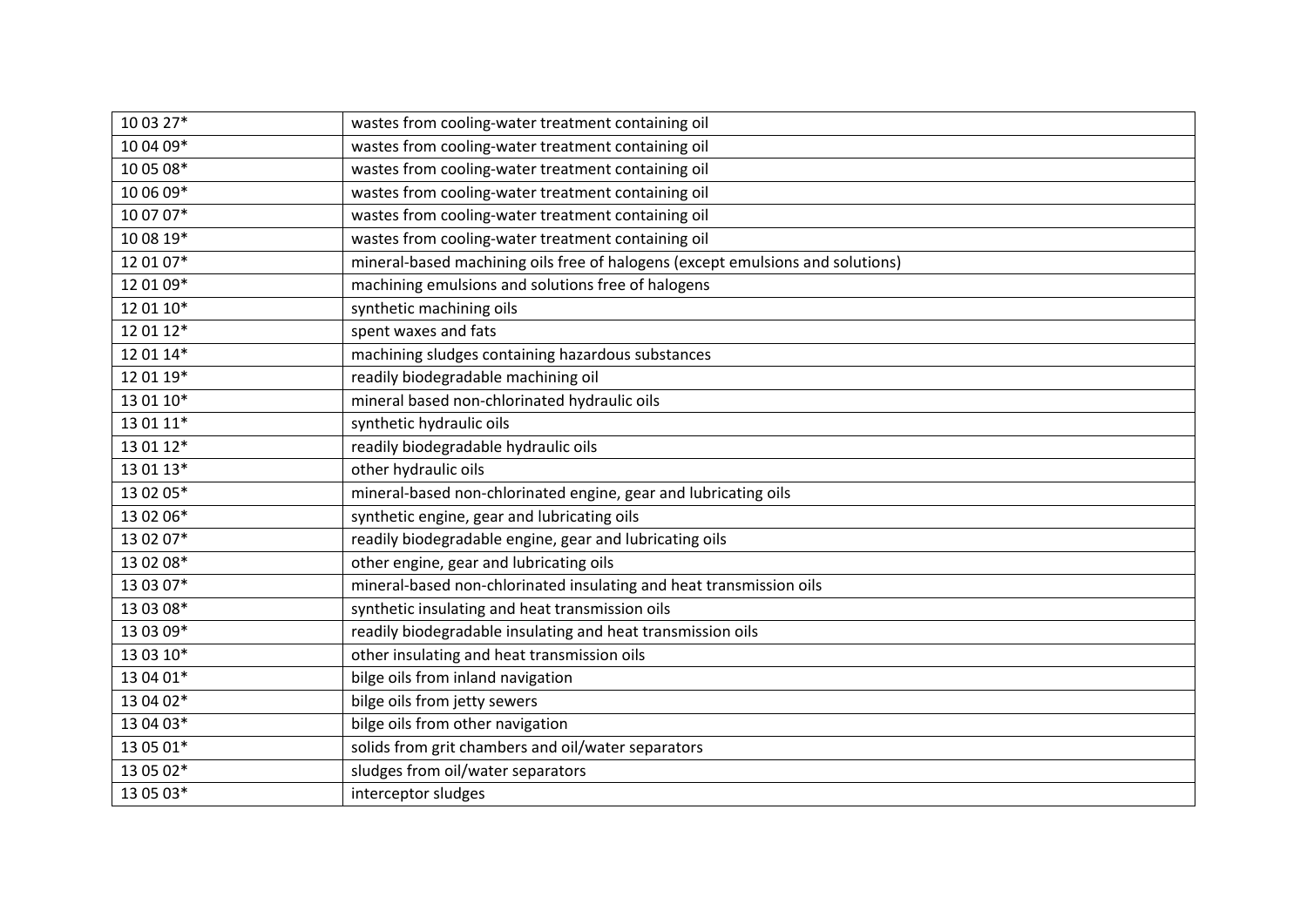| 13 05 06*        | oil from oil/water separators                                                                                                            |
|------------------|------------------------------------------------------------------------------------------------------------------------------------------|
| 13 05 07*        | oily water from oil/water separators                                                                                                     |
| 13 05 08*        | mixtures of wastes from grit chambers and oil/water separators                                                                           |
| 13 08 01*        | desalter sludges or emulsions                                                                                                            |
| 16 07 08*        | wastes containing oil                                                                                                                    |
| 16 10 01*        | aqueous liquid wastes containing hazardous substances                                                                                    |
| 16 10 03*        | aqueous concentrates containing hazardous substances                                                                                     |
| 17 05 05*        | dredging spoil containing hazardous substances                                                                                           |
| 19 02 05*        | sludges from physico/chemical treatment containing hazardous substances                                                                  |
| 19 02 07*        | oil and concentrates from separation                                                                                                     |
| 19 11 05*        | sludges from on-site effluent treatment containing hazardous substances                                                                  |
| 19 13 03*        | sludges from soil remediation containing hazardous substances                                                                            |
| 19 13 05*        | sludges from groundwater remediation containing hazardous substances                                                                     |
| 19 13 07*        | aqueous liquid wastes and aqueous concentrates from groundwater remediation containing hazardous substances                              |
|                  |                                                                                                                                          |
| <b>TABLE 2.3</b> |                                                                                                                                          |
| 15 01 10*        | packaging containing residues of or contaminated by hazardous substances                                                                 |
|                  |                                                                                                                                          |
| <b>TABLE 2.4</b> |                                                                                                                                          |
| 16 06 01*        | lead batteries                                                                                                                           |
| 16 06 02*        | Ni-Cd batteries                                                                                                                          |
| 16 06 03*        | mercury-containing batteries                                                                                                             |
| 16 06 04         | alkaline batteries (except 16 06 03)                                                                                                     |
| 16 06 05         | other batteries and accumulators                                                                                                         |
| 20 01 33*        | batteries and accumulators included in 16 06 01, 16 06 02 or 16 06 03 and unsorted batteries and accumulators                            |
|                  | containing these batteries                                                                                                               |
| 20 01 34         | batteries and accumulators other than those mentioned in 20 01 33                                                                        |
| 20 01 35*        | discarded electrical and electronic equipment other than those mentioned in 20 01 21 and 20 01 23 containing<br>hazardous components (6) |
|                  |                                                                                                                                          |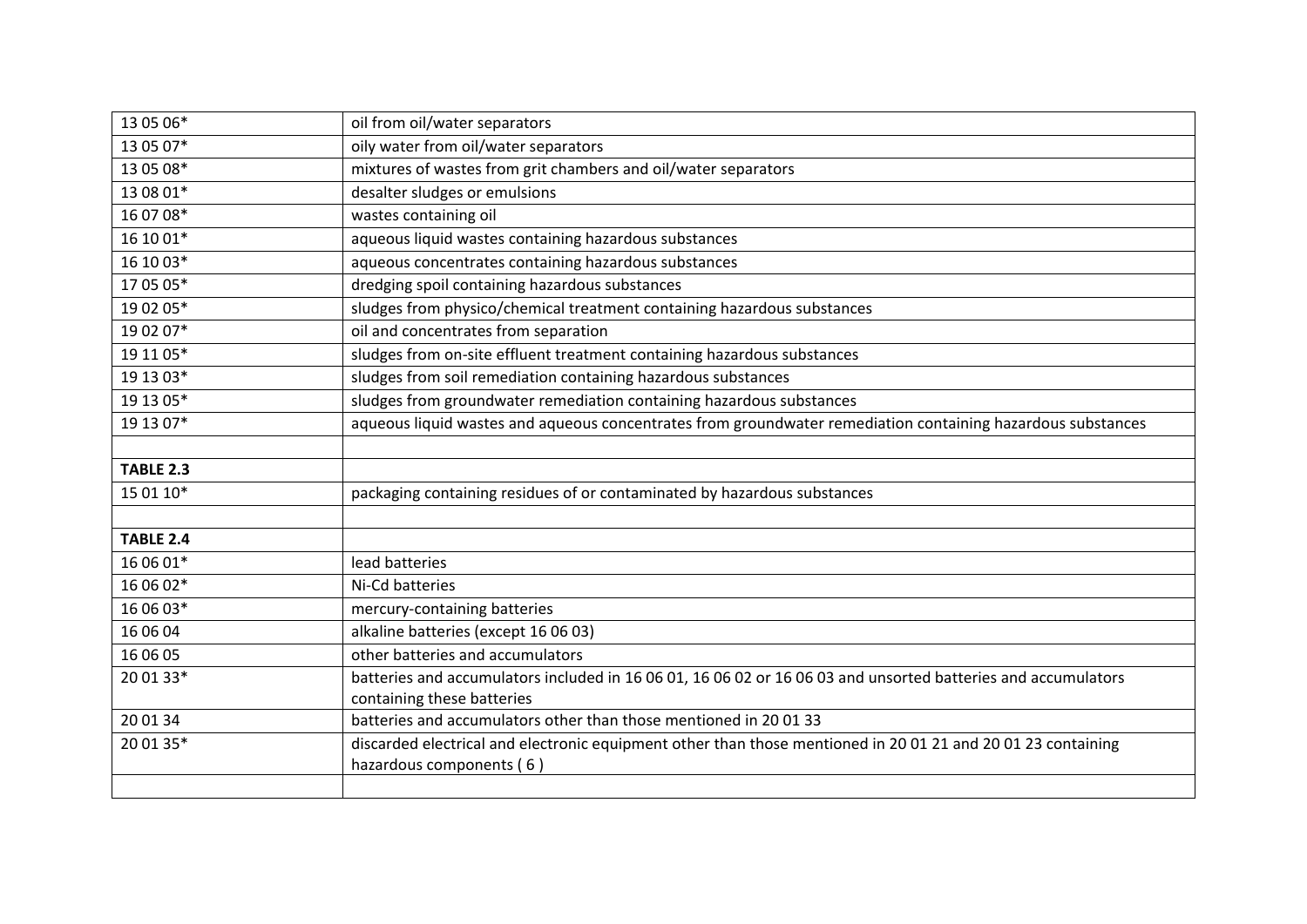| <b>TABLE 2.5</b> |                                                                                                              |
|------------------|--------------------------------------------------------------------------------------------------------------|
| 01 03 04*        | acid-generating tailings from processing of sulphide ore                                                     |
| 01 03 05*        | other tailings containing hazardous substances                                                               |
| 01 03 07*        | other wastes containing hazardous substances from physical and chemical processing of metalliferous minerals |
| 01 04 07*        | wastes containing hazardous substances from physical and chemical processing of non-metalliferous minerals   |
| 01 05 05*        | oil-containing drilling muds and wastes                                                                      |
| 01 05 06*        | drilling muds and other drilling wastes containing hazardous substances                                      |
| 02 01 08*        | agrochemical waste containing hazardous substances                                                           |
| 03 01 04*        | sawdust, shavings, cuttings, wood, particle board and veneer containing hazardous substances                 |
| 03 02 01*        | non-halogenated organic wood preservatives                                                                   |
| 03 02 02*        | organochlorinated wood preservatives                                                                         |
| 03 02 03*        | organometallic wood preservatives                                                                            |
| 03 02 04*        | inorganic wood preservatives                                                                                 |
| 03 02 05*        | other wood preservatives containing hazardous substances                                                     |
| 04 01 03*        | degreasing wastes containing solvents without a liquid phase                                                 |
| 04 02 14*        | wastes from finishing containing organic solvents                                                            |
| 04 02 16*        | dyestuffs and pigments containing hazardous substances                                                       |
| 04 02 19*        | sludges from on-site effluent treatment containing hazardous substances                                      |
| 05 01 02*        | desalter sludges                                                                                             |
| 05 01 03*        | tank bottom sludges                                                                                          |
| 05 01 04*        | acid alkyl sludges                                                                                           |
| 05 01 05*        | oil spills                                                                                                   |
| 05 01 06*        | oily sludges from maintenance operations of the plant or equipment                                           |
| 05 01 07*        | acid tars                                                                                                    |
| 05 01 08*        | other tars                                                                                                   |
| 05 01 09*        | sludges from on-site effluent treatment containing hazardous substances                                      |
| 05 01 11*        | wastes from cleaning of fuels with bases                                                                     |
| 05 01 12*        | oil containing acids                                                                                         |
| 05 01 15*        | spent filter clays                                                                                           |
| 05 06 01*        | acid tars                                                                                                    |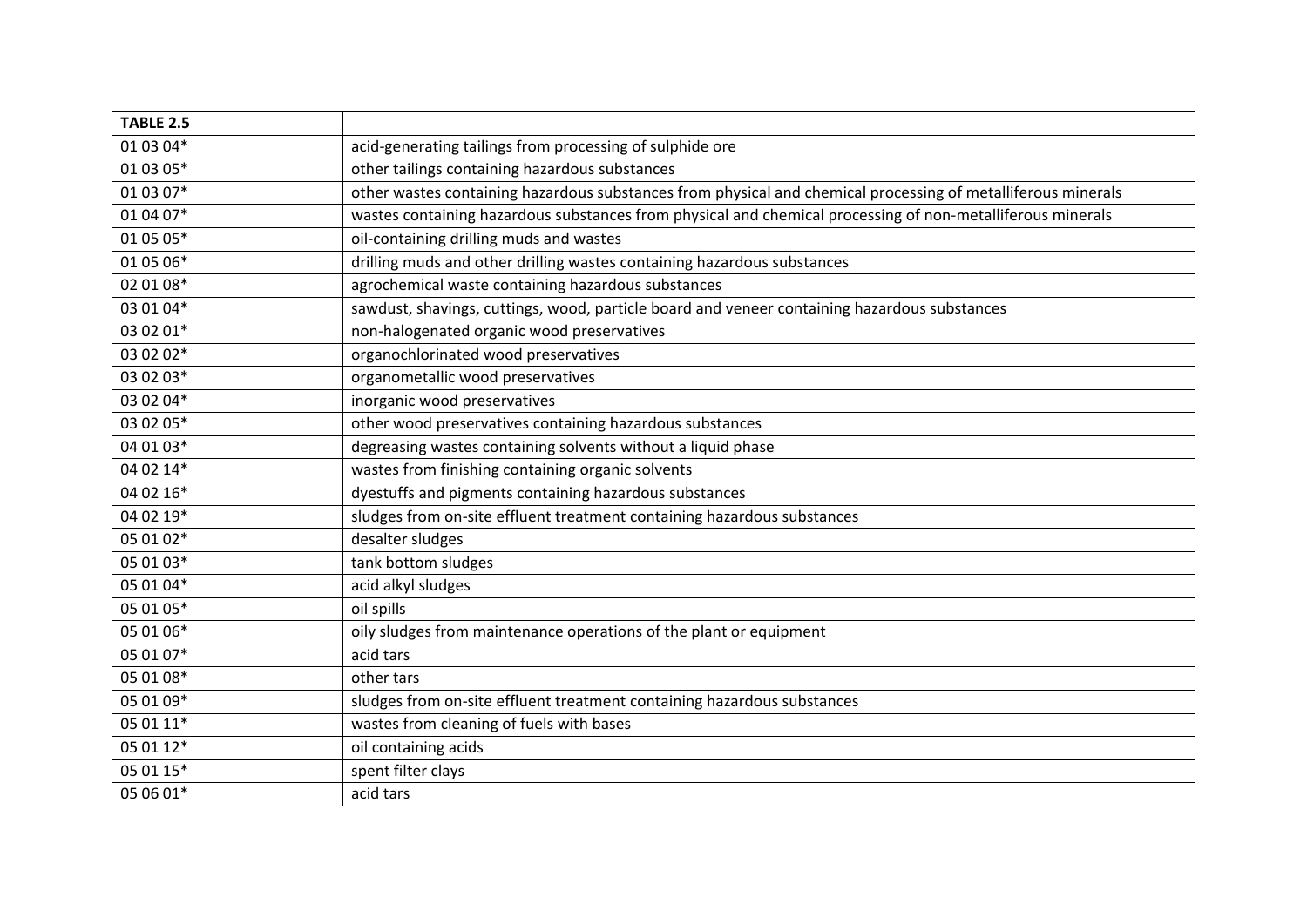| 05 06 03* | other tars                                                                         |
|-----------|------------------------------------------------------------------------------------|
| 05 07 01* | wastes containing mercury                                                          |
| 06 01 01* | sulphuric acid and sulphurous acid                                                 |
| 06 01 02* | hydrochloric acid                                                                  |
| 06 01 03* | hydrofluoric acid                                                                  |
| 06 01 04* | phosphoric and phosphorous acid                                                    |
| 06 01 05* | nitric acid and nitrous acid                                                       |
| 06 01 06* | other acids                                                                        |
| 06 02 01* | calcium hydroxide                                                                  |
| 06 02 03* | ammonium hydroxide                                                                 |
| 06 02 04* | sodium and potassium hydroxide                                                     |
| 06 02 05* | other bases                                                                        |
| 06 03 11* | solid salts and solutions containing cyanides                                      |
| 06 03 13* | solid salts and solutions containing heavy metals                                  |
| 06 03 15* | metallic oxides containing heavy metals                                            |
| 06 04 03* | wastes containing arsenic                                                          |
| 06 04 04* | wastes containing mercury                                                          |
| 06 04 05* | wastes containing other heavy metals                                               |
| 06 05 02* | sludges from on-site effluent treatment containing hazardous substances            |
| 06 06 02* | wastes containing hazardous sulphides                                              |
| 06 07 02* | activated carbon from chlorine production                                          |
| 06 07 03* | barium sulphate sludge containing mercury                                          |
| 06 07 04* | solutions and acids, for example contact acid                                      |
| 06 08 02* | wastes containing hazardous chlorosilanes                                          |
| 06 09 03* | calcium-based reaction wastes containing or contaminated with hazardous substances |
| 06 10 02* | wastes containing hazardous substances                                             |
| 06 13 01* | inorganic plant protection products, wood-preserving agents and other biocides.    |
| 06 13 02* | spent activated carbon (except 06 07 02)                                           |
| 06 13 05* | soot                                                                               |
| 07 01 01* | aqueous washing liquids and mother liquors                                         |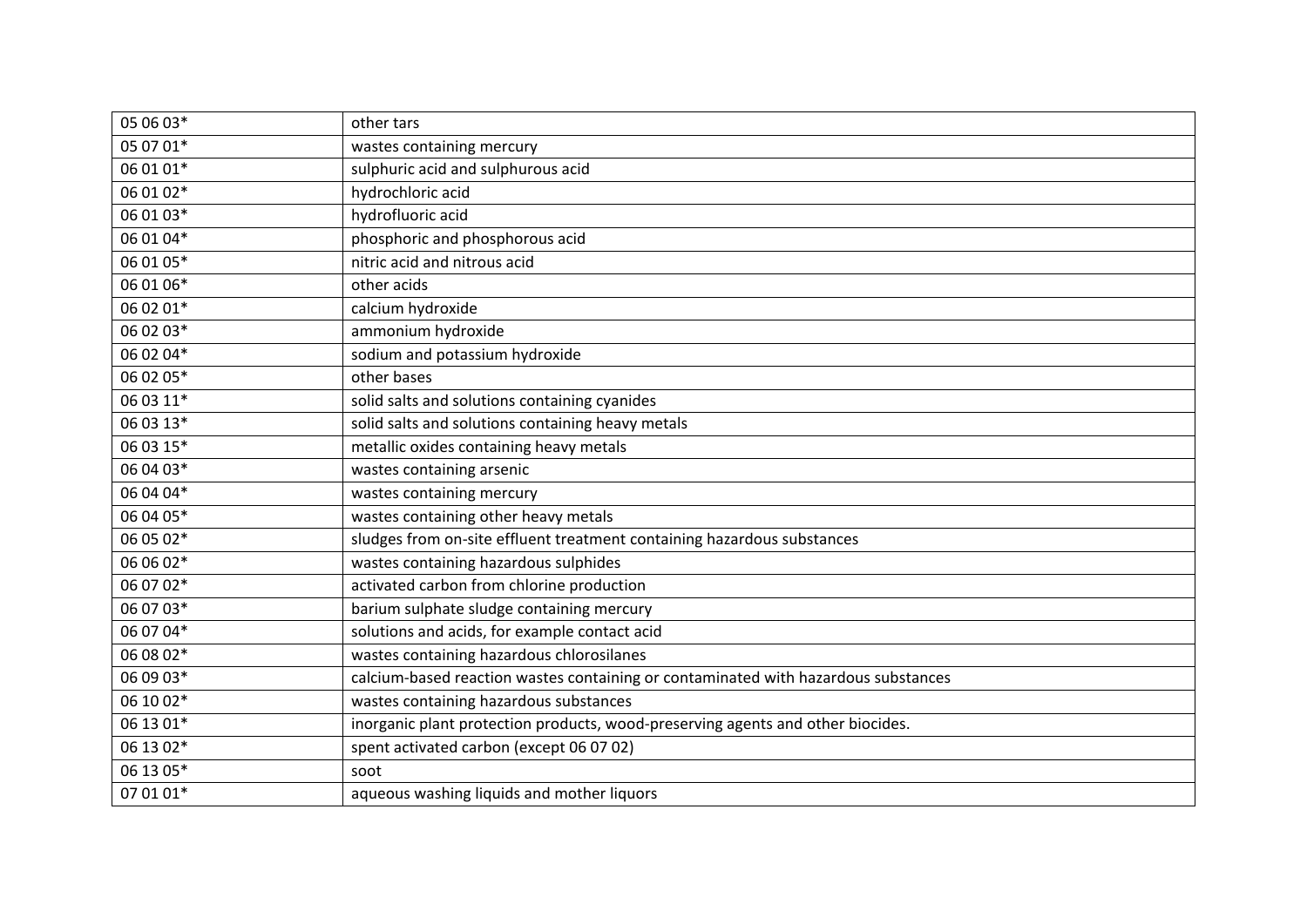| 07 01 03* | organic halogenated solvents, washing liquids and mother liquors        |
|-----------|-------------------------------------------------------------------------|
| 07 01 04* | other organic solvents, washing liquids and mother liquors              |
| 07 01 07* | halogenated still bottoms and reaction residues                         |
| 07 01 08* | other still bottoms and reaction residues                               |
| 07 01 09* | halogenated filter cakes and spent absorbents                           |
| 07 01 10* | other filter cakes and spent absorbents                                 |
| 07 01 11* | sludges from on-site effluent treatment containing hazardous substances |
| 07 02 01* | aqueous washing liquids and mother liquors                              |
| 07 02 03* | organic halogenated solvents, washing liquids and mother liquors        |
| 07 02 04* | other organic solvents, washing liquids and mother liquors              |
| 07 02 07* | halogenated still bottoms and reaction residues                         |
| 07 02 08* | other still bottoms and reaction residues                               |
| 07 02 09* | halogenated filter cakes and spent absorbents                           |
| 07 02 10* | other filter cakes and spent absorbents                                 |
| 07 02 11* | sludges from on-site effluent treatment containing hazardous substances |
| 07 02 14* | wastes from additives containing hazardous substances                   |
| 07 02 16* | wastes containing silicones                                             |
| 07 03 01* | aqueous washing liquids and mother liquors                              |
| 07 03 03* | organic halogenated solvents, washing liquids and mother liquors        |
| 07 03 04* | other organic solvents, washing liquids and mother liquors              |
| 07 03 07* | halogenated still bottoms and reaction residues                         |
| 07 03 08* | other still bottoms and reaction residues                               |
| 07 03 09* | halogenated filter cakes and spent absorbents                           |
| 07 03 10* | other filter cakes and spent absorbents                                 |
| 07 03 11* | sludges from on-site effluent treatment containing hazardous substances |
| 07 04 01* | aqueous washing liquids and mother liquors                              |
| 07 04 03* | organic halogenated solvents, washing liquids and mother liquors        |
| 07 04 04* | other organic solvents, washing liquids and mother liquors              |
| 07 04 07* | halogenated still bottoms and reaction residues                         |
| 07 04 08* | other still bottoms and reaction residues                               |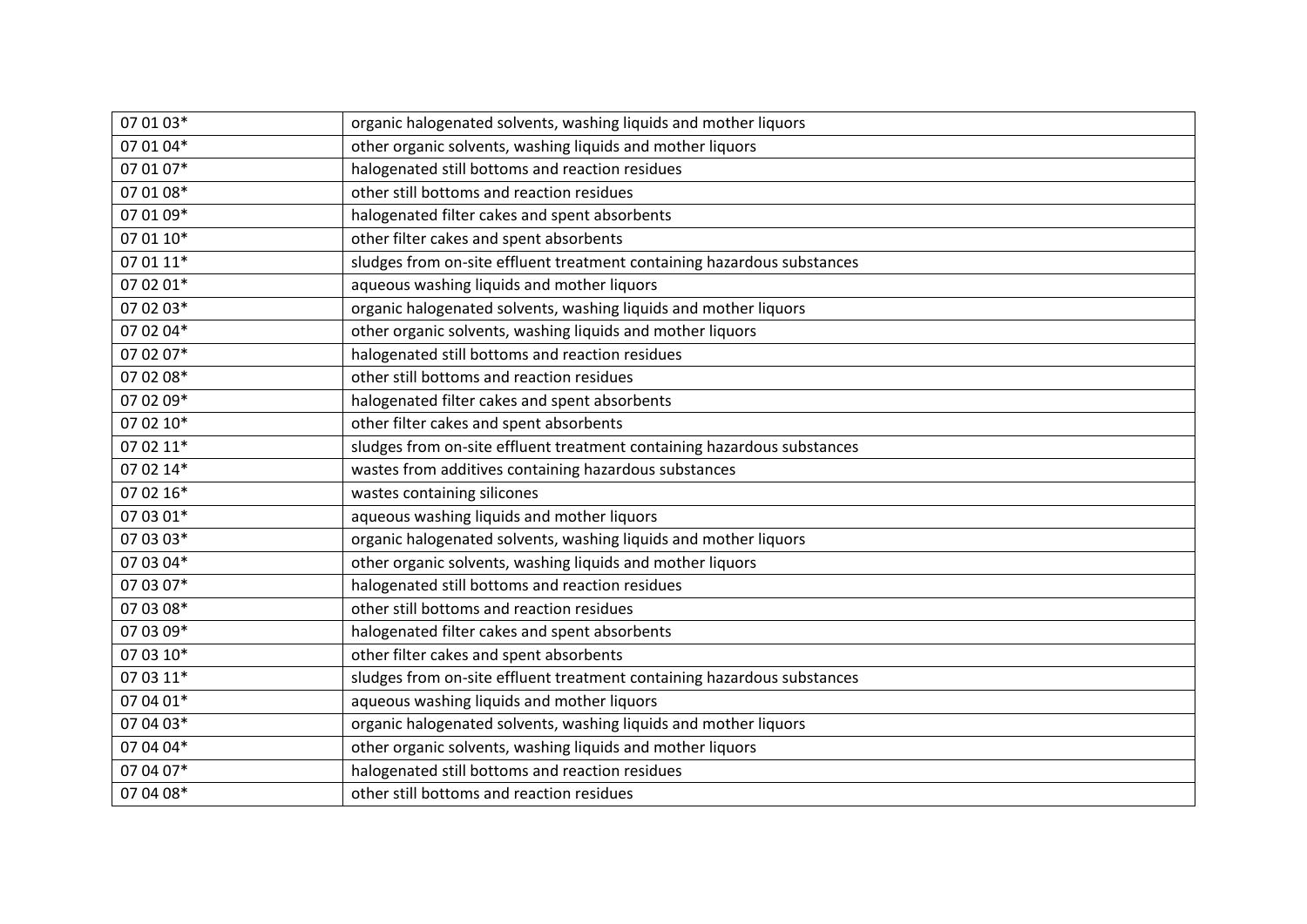| 07 04 09* | halogenated filter cakes and spent absorbents                                     |
|-----------|-----------------------------------------------------------------------------------|
| 07 04 10* | other filter cakes and spent absorbents                                           |
| 07 04 11* | sludges from on-site effluent treatment containing hazardous substances           |
| 07 04 13* | solid wastes containing hazardous substances                                      |
| 07 05 01* | aqueous washing liquids and mother liquors                                        |
| 07 05 03* | organic halogenated solvents, washing liquids and mother liquors                  |
| 07 05 04* | other organic solvents, washing liquids and mother liquors                        |
| 07 05 07* | halogenated still bottoms and reaction residues                                   |
| 07 05 08* | other still bottoms and reaction residues                                         |
| 07 05 09* | halogenated filter cakes and spent absorbents                                     |
| 07 05 10* | other filter cakes and spent absorbents                                           |
| 07 05 11* | sludges from on-site effluent treatment containing hazardous substances           |
| 07 05 13* | solid wastes containing hazardous substances                                      |
| 07 06 01* | aqueous washing liquids and mother liquors                                        |
| 07 06 03* | organic halogenated solvents, washing liquids and mother liquors                  |
| 07 06 04* | other organic solvents, washing liquids and mother liquors                        |
| 07 06 07* | halogenated still bottoms and reaction residues                                   |
| 07 06 08* | other still bottoms and reaction residues                                         |
| 07 06 09* | halogenated filter cakes and spent absorbents                                     |
| 07 06 10* | other filter cakes and spent absorbents                                           |
| 07 06 11* | sludges from on-site effluent treatment containing hazardous substances           |
| 07 07 01* | aqueous washing liquids and mother liquors                                        |
| 07 07 03* | organic halogenated solvents, washing liquids and mother liquors                  |
| 07 07 04* | other organic solvents, washing liquids and mother liquors                        |
| 07 07 07* | halogenated still bottoms and reaction residues                                   |
| 07 07 08* | other still bottoms and reaction residues                                         |
| 07 07 09* | halogenated filter cakes and spent absorbents                                     |
| 07 07 10* | other filter cakes and spent absorbents                                           |
| 07 07 11* | sludges from on-site effluent treatment containing hazardous substances           |
| 08 01 11* | waste paint and varnish containing organic solvents or other hazardous substances |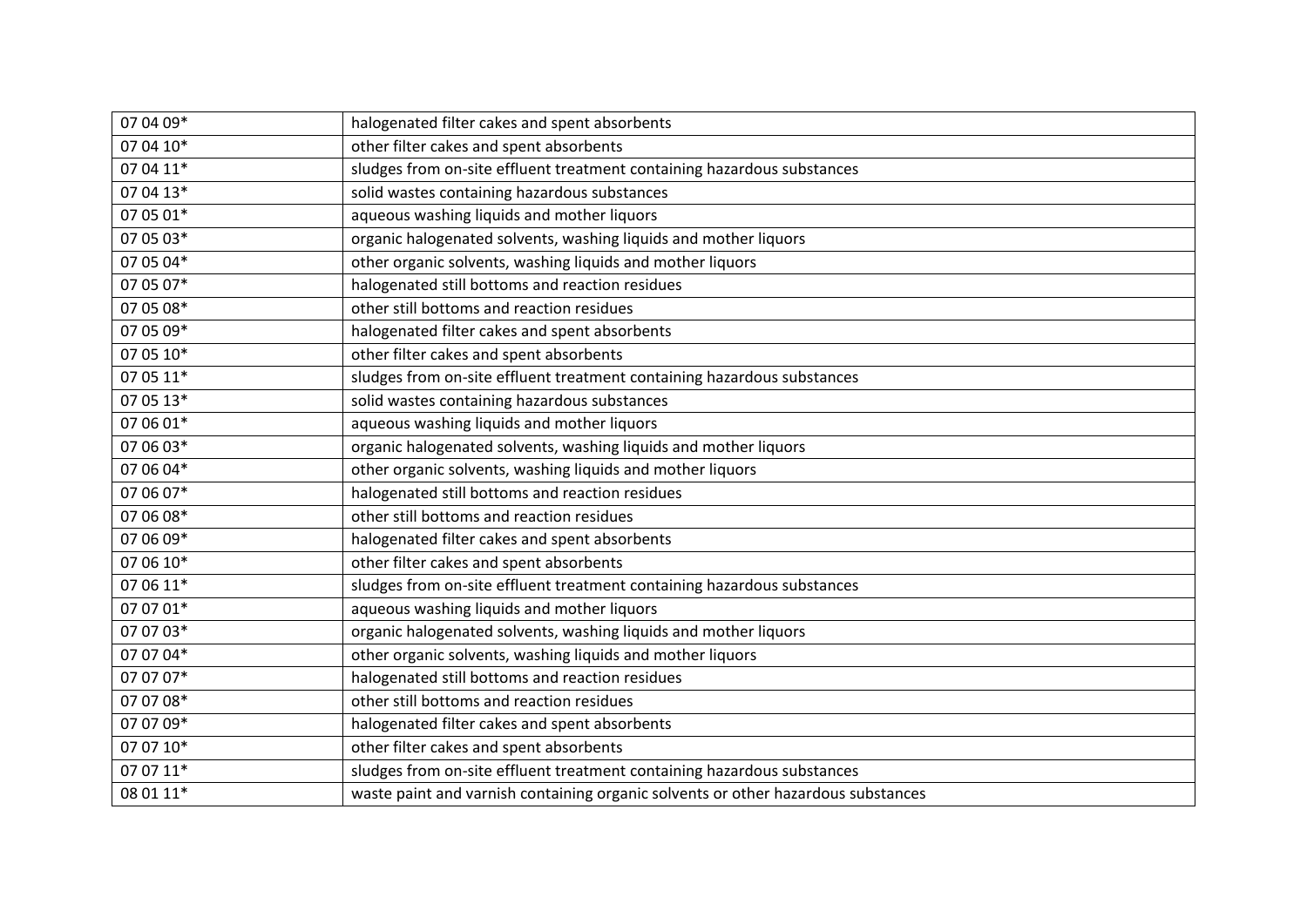| 08 01 13* | sludges from paint or varnish containing organic solvents or other hazardous substances                         |
|-----------|-----------------------------------------------------------------------------------------------------------------|
| 08 01 15* | aqueous sludges containing paint or varnish containing organic solvents or other hazardous substances           |
| 08 01 17* | wastes from paint or varnish removal containing organic solvents or other hazardous substances                  |
| 08 01 19* | aqueous suspensions containing paint or varnish containing organic solvents or other hazardous substances       |
| 08 01 21* | waste paint or varnish remover                                                                                  |
| 08 03 12* | waste ink containing hazardous substances                                                                       |
| 08 03 14* | ink sludges containing hazardous substances                                                                     |
| 08 03 16* | waste etching solutions                                                                                         |
| 08 03 17* | waste printing toner containing hazardous substances                                                            |
| 08 03 19* | disperse oil                                                                                                    |
| 08 04 09* | waste adhesives and sealants containing organic solvents or other hazardous substances                          |
| 08 04 11* | adhesive and sealant sludges containing organic solvents or other hazardous substances                          |
| 08 04 13* | aqueous sludges containing adhesives or sealants containing organic solvents or other hazardous substances      |
| 08 04 15* | aqueous liquid waste containing adhesives or sealants containing organic solvents or other hazardous substances |
| 08 04 17* | rosin oil                                                                                                       |
|           |                                                                                                                 |
| 08 05 01* | waste isocyanates                                                                                               |
| 09 01 01* | water-based developer and activator solutions                                                                   |
| 09 01 02* | water-based offset plate developer solutions                                                                    |
| 09 01 03* | solvent-based developer solutions                                                                               |
| 09 01 04* | fixer solutions                                                                                                 |
| 09 01 05* | bleach solutions and bleach fixer solutions                                                                     |
| 09 01 06* | wastes containing silver from on-site treatment of photographic wastes                                          |
| 09 01 11* | single-use cameras containing batteries included in 16 06 01, 16 06 02 or 16 06 03                              |
| 09 01 13* | aqueous liquid waste from on-site reclamation of silver other than those mentioned in 09 01 06                  |
| 10 01 04* | oil fly ash and boiler dust                                                                                     |
| 10 01 09* | sulphuric acid                                                                                                  |
| 10 01 13* | fly ash from emulsified hydrocarbons used as fuel                                                               |
| 10 01 14* | bottom ash, slag and boiler dust from co-incineration containing hazardous substances                           |
| 10 01 16* | fly ash from co-incineration containing hazardous substances                                                    |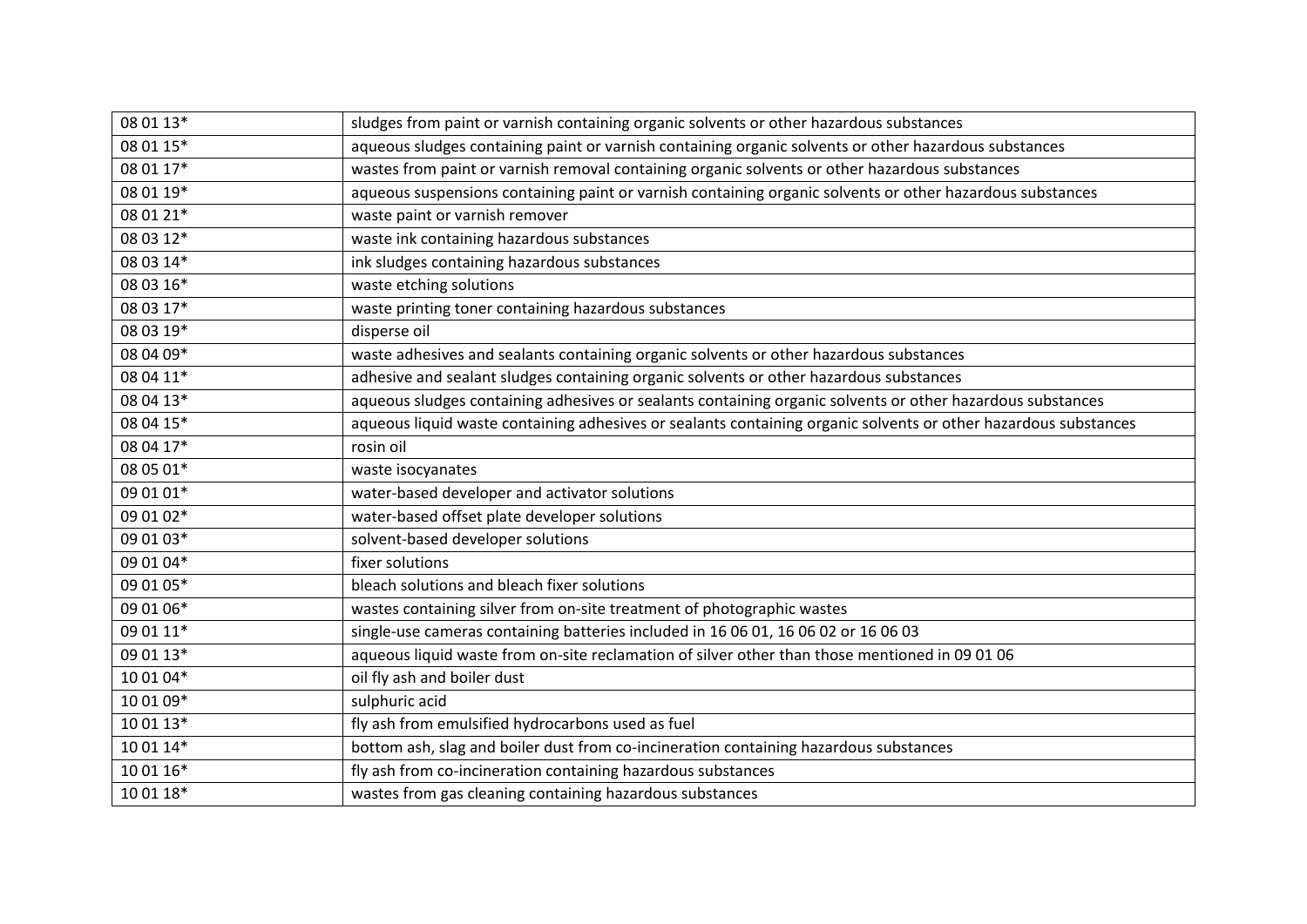| 10 01 20* | sludges from on-site effluent treatment containing hazardous substances                                          |
|-----------|------------------------------------------------------------------------------------------------------------------|
| 10 01 22* | aqueous sludges from boiler cleansing containing hazardous substances                                            |
| 10 02 07* | solid wastes from gas treatment containing hazardous substances                                                  |
| 10 02 11* | wastes from cooling-water treatment containing oil                                                               |
| 10 02 13* | sludges and filter cakes from gas treatment containing hazardous substances                                      |
| 10 03 04* | primary production slags                                                                                         |
| 10 03 08* | salt slags from secondary production                                                                             |
| 10 03 09* | black drosses from secondary production                                                                          |
| 10 03 15* | skimmings that are flammable or emit, upon contact with water, flammable gases in hazardous quantities           |
| 10 03 17* | tar-containing wastes from anode manufacture                                                                     |
| 10 03 19* | flue-gas dust containing hazardous substances                                                                    |
| 10 03 21* | other particulates and dust (including ball-mill dust) containing hazardous substances                           |
| 10 03 23* | solid wastes from gas treatment containing hazardous substances                                                  |
| 10 03 25* | sludges and filter cakes from gas treatment containing hazardous substances                                      |
| 10 03 27* | wastes from cooling-water treatment containing oil                                                               |
| 10 03 29* | wastes from treatment of salt slags and black drosses containing hazardous substances                            |
| 10 04 01* | slags from primary and secondary production                                                                      |
| 10 04 02* | dross and skimmings from primary and secondary production                                                        |
| 10 04 03* | calcium arsenate                                                                                                 |
| 10 04 04* | flue-gas dust                                                                                                    |
| 10 04 05* | other particulates and dust                                                                                      |
| 10 04 06* | solid wastes from gas treatment                                                                                  |
| 10 04 07* | sludges and filter cakes from gas treatment                                                                      |
| 10 04 09* | wastes from cooling-water treatment containing oil                                                               |
| 10 05 03* | flue-gas dust                                                                                                    |
| 10 05 05* | solid waste from gas treatment                                                                                   |
| 10 05 06* | sludges and filter cakes from gas treatment                                                                      |
| 10 05 08* | wastes from cooling-water treatment containing oil                                                               |
| 10 05 10* | dross and skimmings that are flammable or emit, upon contact with water, flammable gases in hazardous quantities |
| 10 06 03* | flue-gas dust                                                                                                    |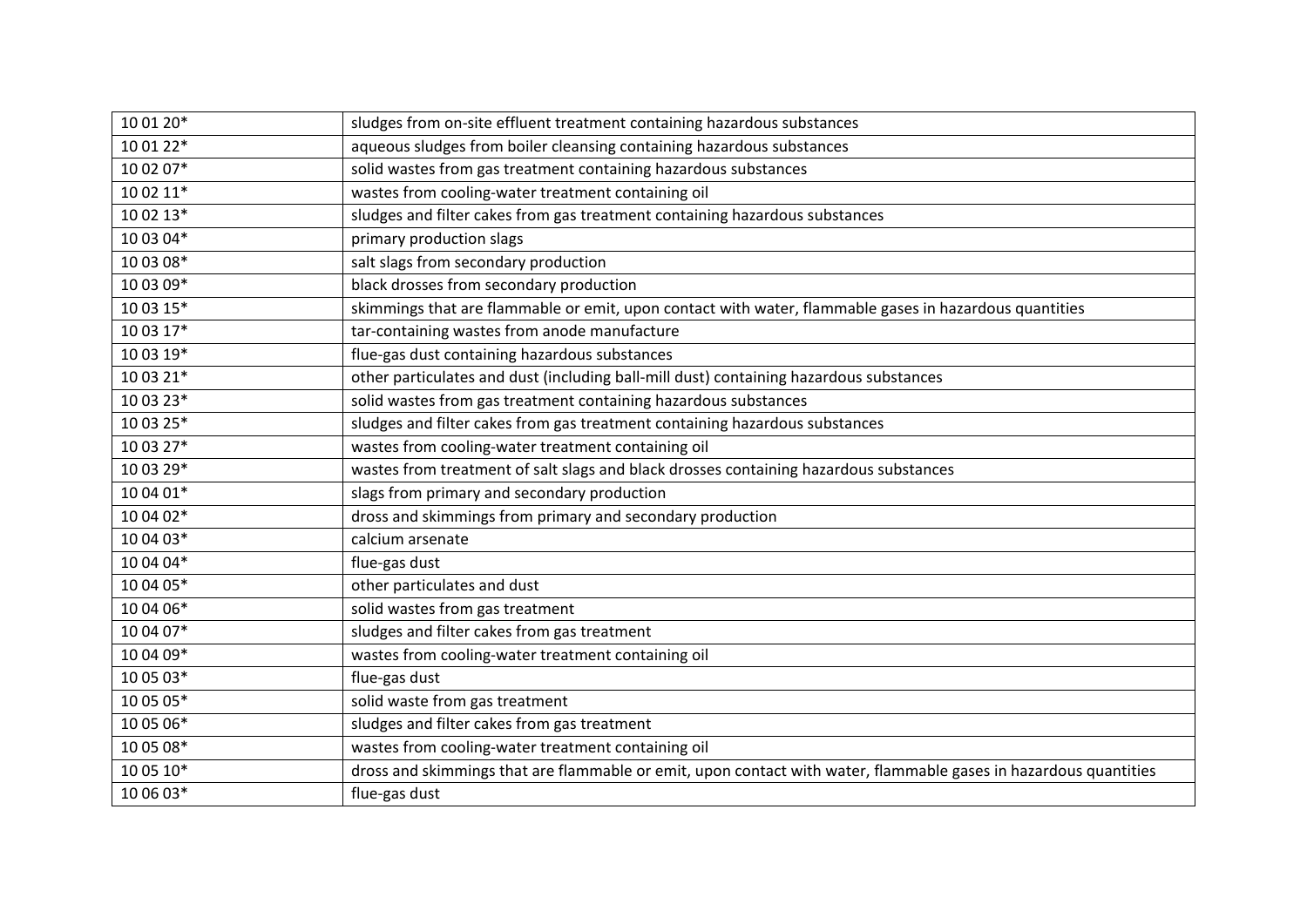| 10 06 06*   | solid wastes from gas treatment                                                                                  |
|-------------|------------------------------------------------------------------------------------------------------------------|
| 10 06 07*   | sludges and filter cakes from gas treatment                                                                      |
| 10 06 09*   | wastes from cooling-water treatment containing oil                                                               |
| 10 07 07*   | wastes from cooling-water treatment containing oil                                                               |
| 10 08 08*   | salt slag from primary and secondary production                                                                  |
| $100810*$   | dross and skimmings that are flammable or emit, upon contact with water, flammable gases in hazardous quantities |
| 10 08 12*   | tar-containing wastes from anode manufacture                                                                     |
| 10 08 15*   | flue-gas dust containing hazardous substances                                                                    |
| 10 08 17*   | sludges and filter cakes from flue-gas treatment containing hazardous substances                                 |
| 10 08 19*   | wastes from cooling-water treatment containing oil                                                               |
| 10 09 05*   | casting cores and moulds which have not undergone pouring containing hazardous substances                        |
| 10 09 07*   | casting cores and moulds which have undergone pouring containing hazardous substances                            |
| 10 09 09*   | flue-gas dust containing hazardous substances                                                                    |
| 10 09 11*   | other particulates containing hazardous substances                                                               |
| 10 09 13*   | waste binders containing hazardous substances                                                                    |
| 10 09 15*   | waste crack-indicating agent containing hazardous substances                                                     |
| 10 10 05*   | casting cores and moulds which have not undergone pouring, containing hazardous substances                       |
| 10 10 07*   | casting cores and moulds which have undergone pouring, containing hazardous substances                           |
| 10 10 09*   | flue-gas dust containing hazardous substances                                                                    |
| $10 10 11*$ | other particulates containing hazardous substances                                                               |
| 10 10 13*   | waste binders containing hazardous substances                                                                    |
| $10 10 15*$ | waste crack-indicating agent containing hazardous substances                                                     |
| 10 11 09*   | waste preparation mixture before thermal processing, containing hazardous substances                             |
| 10 11 11*   | waste glass in small particles and glass powder containing heavy metals (for example from cathode ray tubes)     |
| 10 11 13*   | glass-polishing and -grinding sludge containing hazardous substances                                             |
| $101115*$   | solid wastes from flue-gas treatment containing hazardous substances                                             |
| 10 11 17*   | sludges and filter cakes from flue-gas treatment containing hazardous substances                                 |
| 10 11 19*   | solid wastes from on-site effluent treatment containing hazardous substances                                     |
| 10 12 09*   | solid wastes from gas treatment containing hazardous substances                                                  |
| 10 12 11*   | wastes from glazing containing heavy metals                                                                      |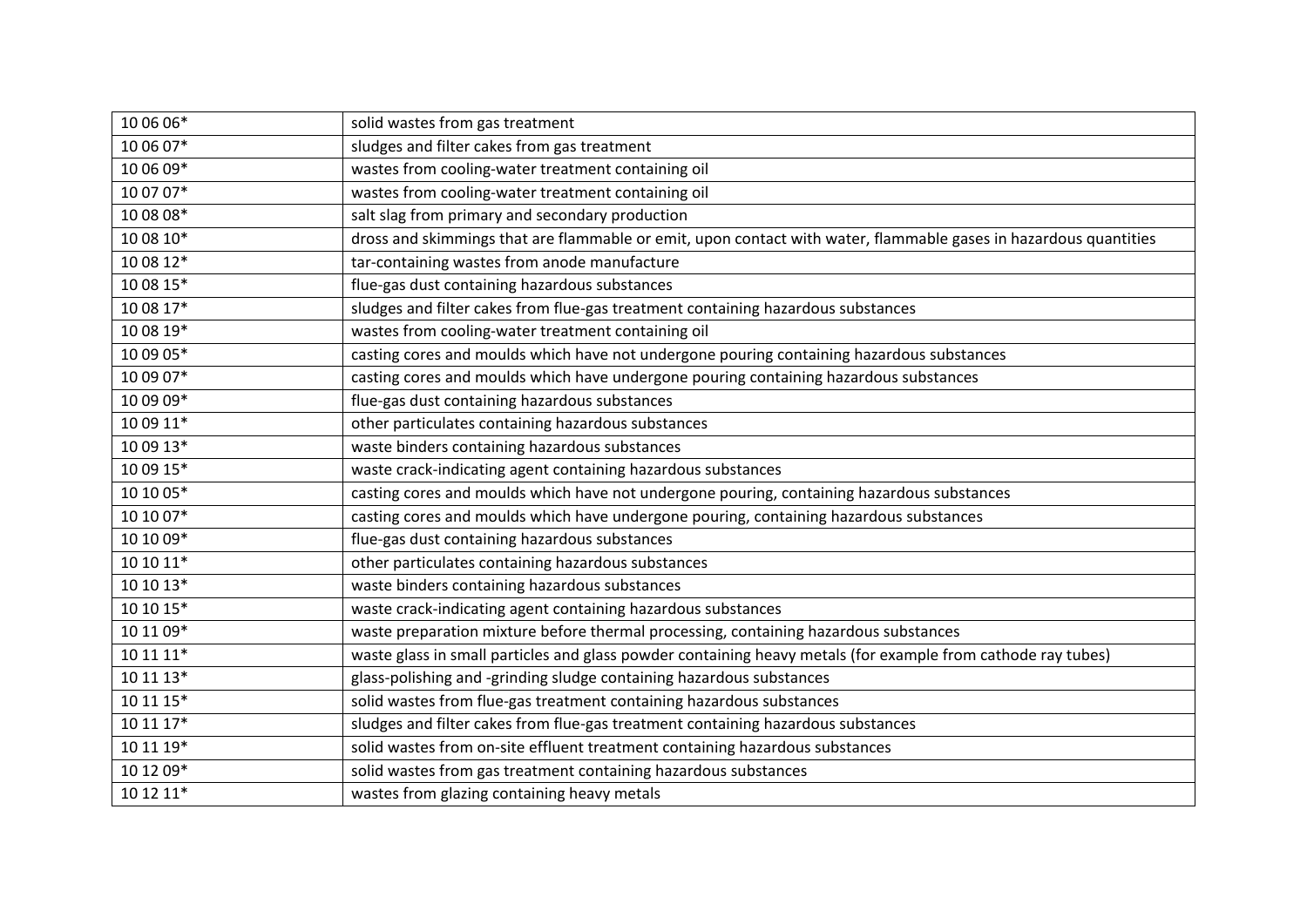| 10 13 12* | solid wastes from gas treatment containing hazardous substances                                  |
|-----------|--------------------------------------------------------------------------------------------------|
| 10 14 01* | waste from gas cleaning containing mercury                                                       |
| 11 01 05* | pickling acids                                                                                   |
| 11 01 06* | acids not otherwise specified                                                                    |
| 11 01 07* | pickling bases                                                                                   |
| 11 01 08* | phosphatising sludges                                                                            |
| 11 01 09* | sludges and filter cakes containing hazardous substances                                         |
| 11 01 11* | aqueous rinsing liquids containing hazardous substances                                          |
| 11 01 13* | degreasing wastes containing hazardous substances                                                |
| 11 01 15* | eluate and sludges from membrane systems or ion exchange systems containing hazardous substances |
| 11 01 16* | saturated or spent ion exchange resins                                                           |
| 11 02 02* | sludges from zinc hydrometallurgy (including jarosite, goethite)                                 |
| 11 02 05* | wastes from copper hydrometallurgical processes containing hazardous substances                  |
| 11 02 07* | other wastes containing hazardous substances                                                     |
| 11 03 01* | wastes containing cyanide                                                                        |
| 11 03 02* | other wastes                                                                                     |
| 11 05 03* | solid wastes from gas treatment                                                                  |
| 11 05 04* | spent flux                                                                                       |
| 12 01 06* | mineral-based machining oils containing halogens (except emulsions and solutions)                |
| 12 01 07* | mineral-based machining oils free of halogens (except emulsions and solutions)                   |
| 12 01 08* | machining emulsions and solutions containing halogens                                            |
| 12 01 09* | machining emulsions and solutions free of halogens                                               |
| 12 01 10* | synthetic machining oils                                                                         |
| 12 01 12* | spent waxes and fats                                                                             |
| 12 01 14* | machining sludges containing hazardous substances                                                |
| 12 01 16* | waste blasting material containing hazardous substances                                          |
| 12 01 18* | metal sludge (grinding, honing and lapping sludge) containing oil                                |
| 12 01 19* | readily biodegradable machining oil                                                              |
| 12 01 20* | spent grinding bodies and grinding materials containing hazardous substances                     |
| 12 03 01* | aqueous washing liquids                                                                          |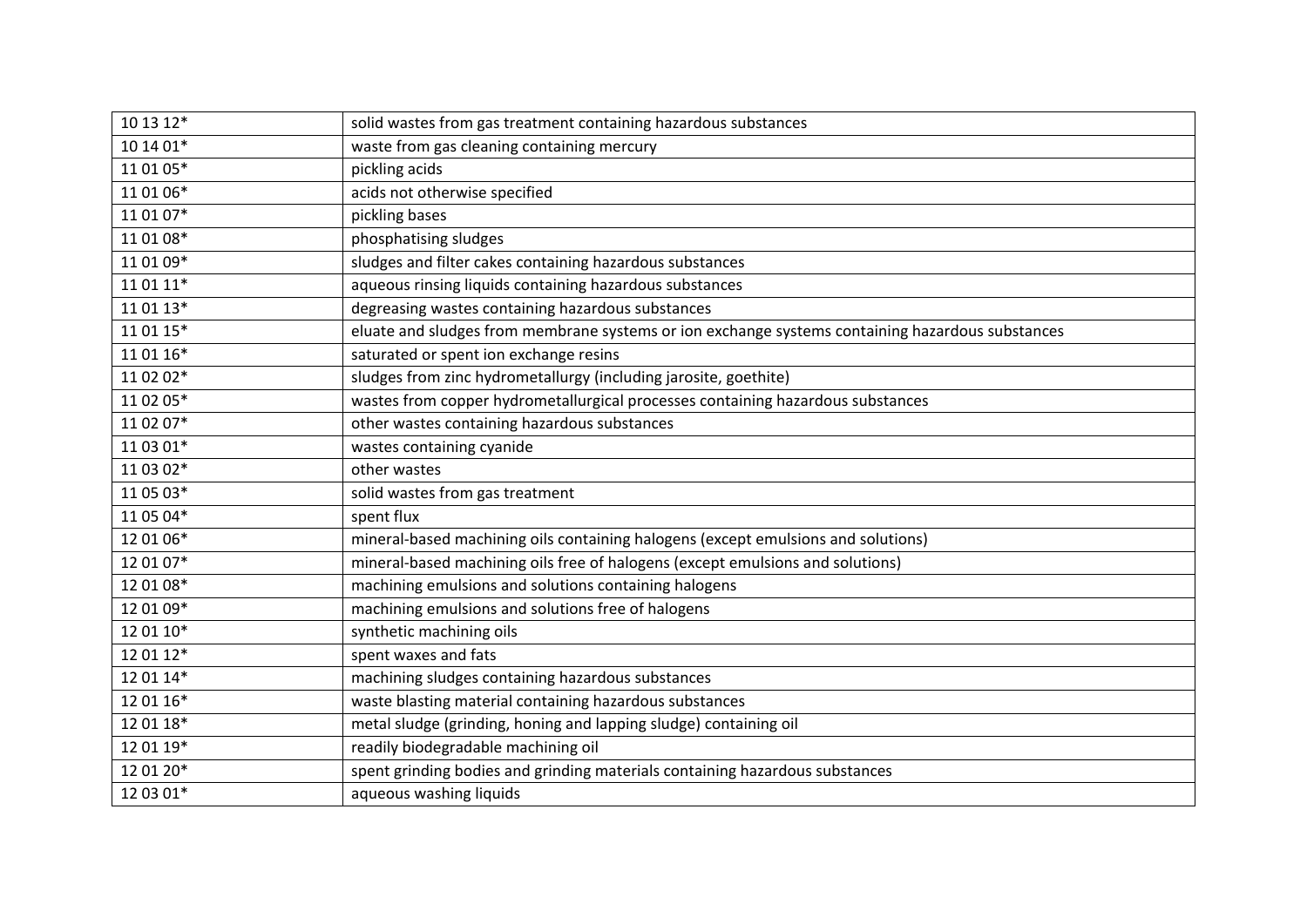| 12 03 02* | steam degreasing wastes                                                                                |
|-----------|--------------------------------------------------------------------------------------------------------|
| 13 01 01* | hydraulic oils, containing PCBs                                                                        |
| 13 01 04* | chlorinated emulsions                                                                                  |
| 13 01 05* | non-chlorinated emulsions                                                                              |
| 13 01 09* | mineral-based chlorinated hydraulic oils                                                               |
| 13 01 10* | mineral based non-chlorinated hydraulic oils                                                           |
| 13 01 11* | synthetic hydraulic oils                                                                               |
| 13 01 12* | readily biodegradable hydraulic oils                                                                   |
| 13 01 13* | other hydraulic oils                                                                                   |
| 13 02 04* | mineral-based chlorinated engine, gear and lubricating oils                                            |
| 13 02 05* | mineral-based non-chlorinated engine, gear and lubricating oils                                        |
| 13 02 06* | synthetic engine, gear and lubricating oils                                                            |
| 13 02 07* | readily biodegradable engine, gear and lubricating oils                                                |
| 13 02 08* | other engine, gear and lubricating oils                                                                |
| 13 03 01* | insulating or heat transmission oils containing PCBs                                                   |
| 13 03 06* | mineral-based chlorinated insulating and heat transmission oils other than those mentioned in 13 03 01 |
| 13 03 07* | mineral-based non-chlorinated insulating and heat transmission oils                                    |
| 13 03 08* | synthetic insulating and heat transmission oils                                                        |
| 13 03 09* | readily biodegradable insulating and heat transmission oils                                            |
| 13 03 10* | other insulating and heat transmission oils                                                            |
| 13 04 01* | bilge oils from inland navigation                                                                      |
| 13 04 02* | bilge oils from jetty sewers                                                                           |
| 13 04 03* |                                                                                                        |
|           | bilge oils from other navigation                                                                       |
| 13 05 01* | solids from grit chambers and oil/water separators                                                     |
| 13 05 02* | sludges from oil/water separators                                                                      |
| 13 05 03* | interceptor sludges                                                                                    |
| 13 05 06* | oil from oil/water separators                                                                          |
| 13 05 07* | oily water from oil/water separators                                                                   |
| 13 05 08* | mixtures of wastes from grit chambers and oil/water separators                                         |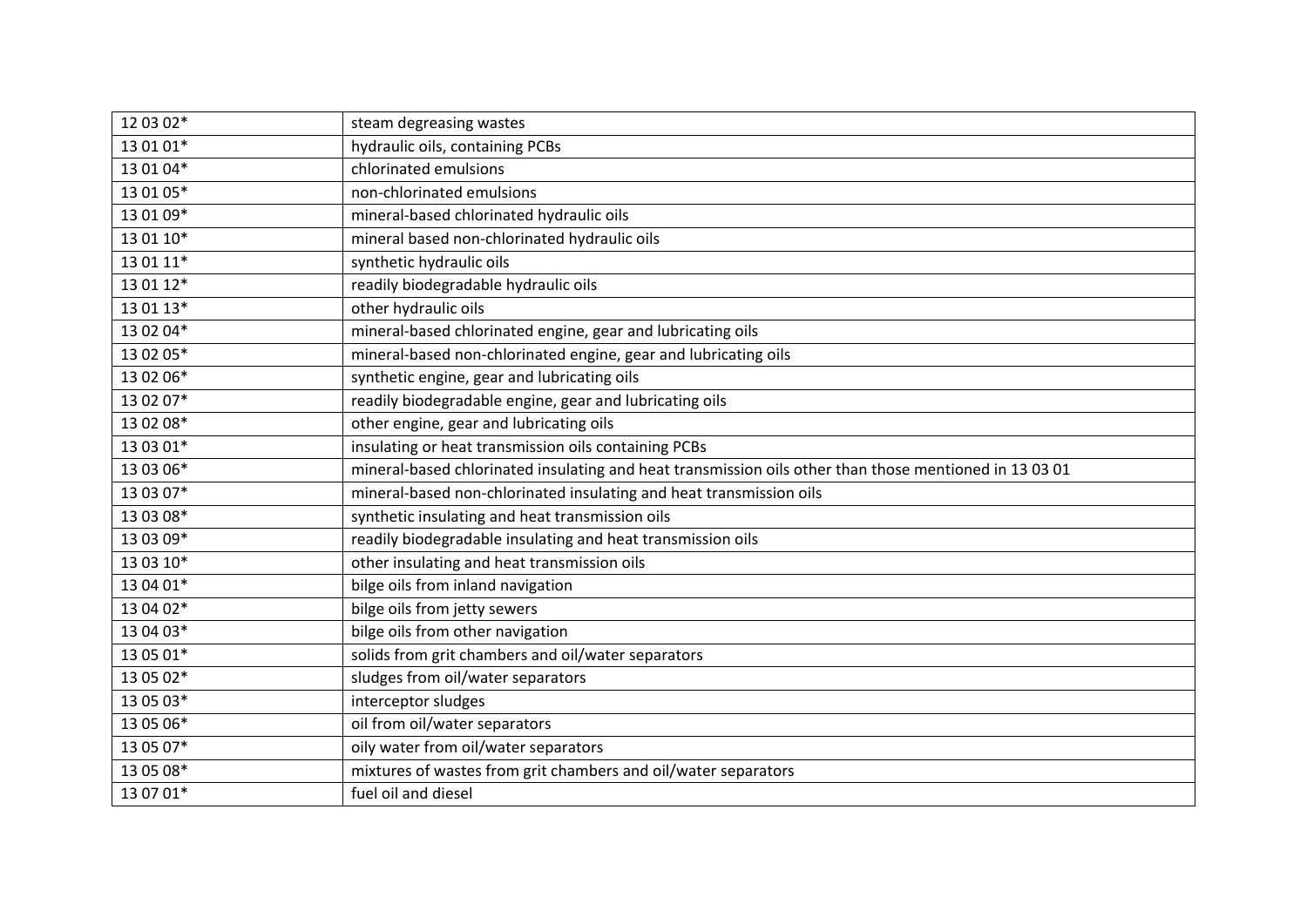| 13 07 02* | petrol                                                                                                                                                   |
|-----------|----------------------------------------------------------------------------------------------------------------------------------------------------------|
| 13 07 03* | other fuels (including mixtures)                                                                                                                         |
| 13 08 01* | desalter sludges or emulsions                                                                                                                            |
| 13 08 02* | other emulsions                                                                                                                                          |
| 14 06 01* | chlorofluorocarbons, HCFC, HFC                                                                                                                           |
| 14 06 02* | other halogenated solvents and solvent mixtures                                                                                                          |
| 14 06 03* | other solvents and solvent mixtures                                                                                                                      |
| 14 06 04* | sludges or solid wastes containing halogenated solvents                                                                                                  |
| 14 06 05* | sludges or solid wastes containing other solvents                                                                                                        |
| 15 01 10* | packaging containing residues of or contaminated by hazardous substances                                                                                 |
| 15 01 11* | metallic packaging containing a hazardous solid porous matrix (for example asbestos), including empty pressure<br>containers                             |
| 15 02 02* | absorbents, filter materials (including oil filters not otherwise specified), wiping cloths, protective clothing contaminated<br>by hazardous substances |
| 16 01 04* | end-of-life vehicles                                                                                                                                     |
| 16 01 07* | oil filters                                                                                                                                              |
| 16 01 08* | components containing mercury                                                                                                                            |
| 16 01 09* | components containing PCBs                                                                                                                               |
| 16 01 13* | brake fluids                                                                                                                                             |
| 16 01 14* | antifreeze fluids containing hazardous substances                                                                                                        |
| 16 01 21* | hazardous components other than those mentioned in 16 01 07 to 16 01 11 and 16 01 13 and 16 01 14                                                        |
| 16 02 09* | transformers and capacitors containing PCBs                                                                                                              |
| 16 02 10* | discarded equipment containing or contaminated by PCBs other than those mentioned in 16 02 09                                                            |
| 16 02 11* | discarded equipment containing chlorofluorocarbons, HCFC, HFC                                                                                            |
| 16 02 12* | discarded equipment containing free asbestos                                                                                                             |
| 16 02 13* | discarded equipment containing hazardous components other than those mentioned in 16 02 09 to 16 02 12                                                   |
| 16 02 15* | hazardous components removed from discarded equipment                                                                                                    |
| 16 03 03* | inorganic wastes containing hazardous substances                                                                                                         |
| 16 03 05* | organic wastes containing hazardous substances                                                                                                           |
| 16 03 07* | metallic mercury                                                                                                                                         |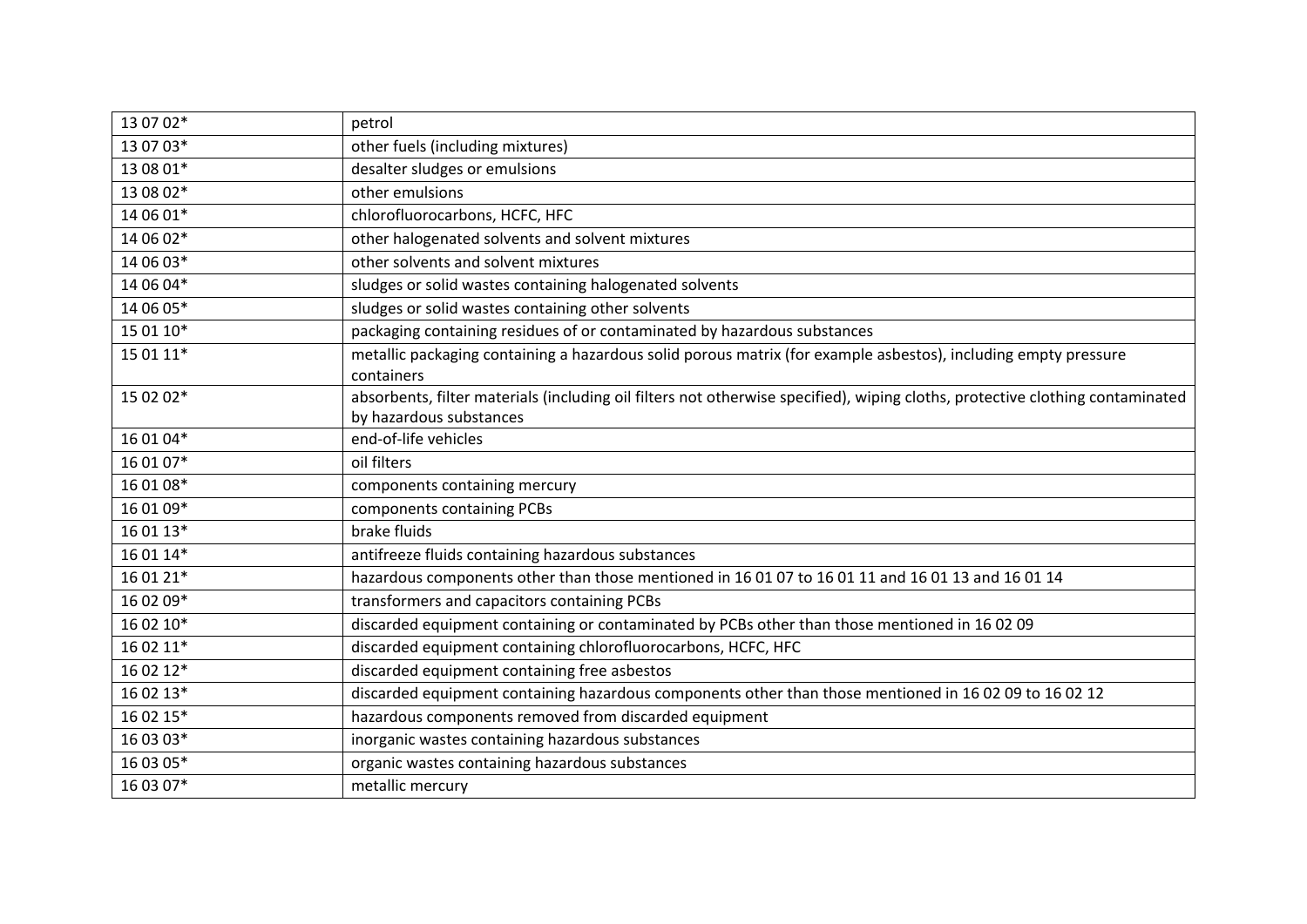| 16 05 04* | gases in pressure containers (including halons) containing hazardous substances                                    |
|-----------|--------------------------------------------------------------------------------------------------------------------|
| 16 05 06* | laboratory chemicals, consisting of or containing hazardous substances, including mixtures of laboratory chemicals |
| 16 05 07* | discarded inorganic chemicals consisting of or containing hazardous substances                                     |
| 16 05 08* | discarded organic chemicals consisting of or containing hazardous substances                                       |
| 16 06 01* | lead batteries                                                                                                     |
| 16 06 02* | Ni-Cd batteries                                                                                                    |
| 16 06 03* | mercury-containing batteries                                                                                       |
| 16 06 06* | separately collected electrolyte from batteries and accumulators                                                   |
| 16 07 08* | wastes containing oil                                                                                              |
| 16 07 09* | wastes containing other hazardous substances                                                                       |
| 16 08 02* | spent catalysts containing hazardous transition metals or hazardous transition metal compounds                     |
| 16 08 05* | spent catalysts containing phosphoric acid                                                                         |
| 16 08 06* | spent liquids used as catalysts                                                                                    |
| 16 08 07* | spent catalysts contaminated with hazardous substances                                                             |
| 16 09 01* | permanganates, for example potassium permanganate                                                                  |
| 16 09 02* | chromates, for example potassium chromate, potassium or sodium dichromate                                          |
| 16 09 03* | peroxides, for example hydrogen peroxide                                                                           |
| 16 09 04* | oxidising substances, not otherwise specified                                                                      |
| 16 10 01* | aqueous liquid wastes containing hazardous substances                                                              |
| 16 10 03* | aqueous concentrates containing hazardous substances                                                               |
| 16 11 01* | carbon-based linings and refractories from metallurgical processes containing hazardous substances                 |
| 16 11 03* | other linings and refractories from metallurgical processes containing hazardous substances                        |
| 16 11 05* | linings and refractories from non-metallurgical processes containing hazardous substances                          |
| 17 01 06* | mixtures of, or separate fractions of concrete, bricks, tiles and ceramics containing hazardous substances         |
| 17 02 04* | glass, plastic and wood containing or contaminated with hazardous substances                                       |
| 17 03 01* | bituminous mixtures containing coal tar                                                                            |
| 17 03 03* | coal tar and tarred products                                                                                       |
| 17 04 09* | metal waste contaminated with hazardous substances                                                                 |
| 17 04 10* | cables containing oil, coal tar and other hazardous substances                                                     |
| 17 05 03* | soil and stones containing hazardous substances                                                                    |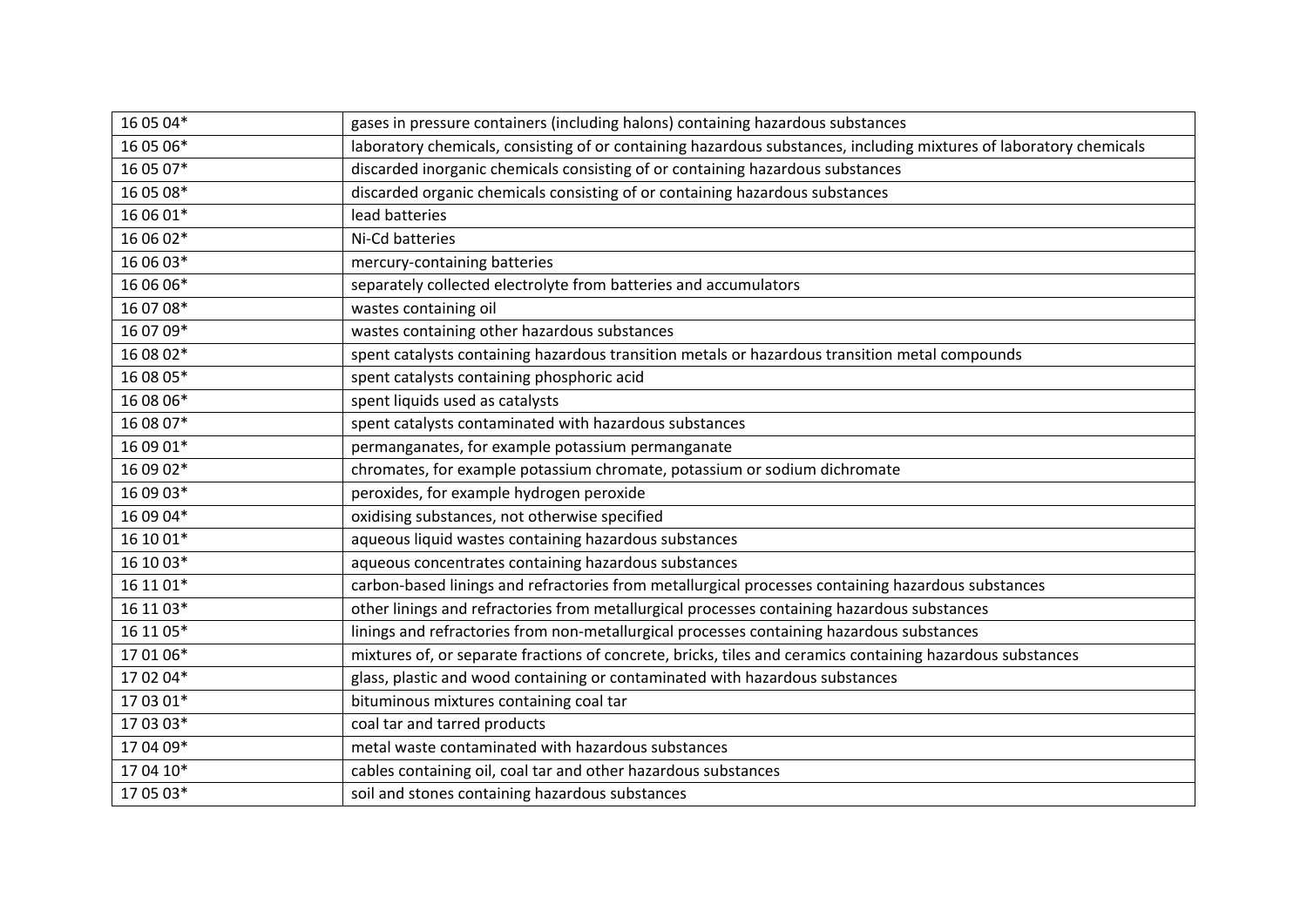| 17 05 05* | dredging spoil containing hazardous substances                                                                     |
|-----------|--------------------------------------------------------------------------------------------------------------------|
| 17 05 07* | track ballast containing hazardous substances                                                                      |
| 17 06 03* | other insulation materials consisting of or containing hazardous substances                                        |
| 17 08 01* | gypsum-based construction materials contaminated with hazardous substances                                         |
| 17 09 01* | construction and demolition wastes containing mercury                                                              |
| 17 09 02* | construction and demolition wastes containing PCB (for example PCB-containing sealants, PCB-containing resin-based |
|           | floorings, PCB-containing sealed glazing units, PCB-containing capacitors)                                         |
| 17 09 03* | other construction and demolition wastes (including mixed wastes) containing hazardous substances                  |
| 18 01 06* | chemicals consisting of or containing hazardous substances                                                         |
| 18 01 10* | amalgam waste from dental care                                                                                     |
| 18 02 05* | chemicals consisting of or containing hazardous substances                                                         |
| 19 01 05* | filter cake from gas treatment                                                                                     |
| 19 01 06* | aqueous liquid wastes from gas treatment and other aqueous liquid wastes                                           |
| 19 01 07* | solid wastes from gas treatment                                                                                    |
| 19 01 10* | spent activated carbon from flue-gas treatment                                                                     |
| 19 01 11* | bottom ash and slag containing hazardous substances                                                                |
| 19 01 13* | fly ash containing hazardous substances                                                                            |
| 19 01 15* | boiler dust containing hazardous substances                                                                        |
| 19 01 17* | pyrolysis wastes containing hazardous substances                                                                   |
| 19 02 04* | premixed wastes composed of at least one hazardous waste                                                           |
| 19 02 05* | sludges from physico/chemical treatment containing hazardous substances                                            |
| 19 02 07* | oil and concentrates from separation                                                                               |
| 19 02 08* | liquid combustible wastes containing hazardous substances                                                          |
| 19 02 09* | solid combustible wastes containing hazardous substances                                                           |
| 19 02 11* | other wastes containing hazardous substances                                                                       |
| 19 03 04* | wastes marked as hazardous, partly stabilised other than 19 03 08                                                  |
| 19 03 06* | wastes marked as hazardous, solidified                                                                             |
| 19 03 08* | partly stabilised mercury                                                                                          |
| 19 04 02* | fly ash and other flue-gas treatment wastes                                                                        |
| 19 04 03* | non-vitrified solid phase                                                                                          |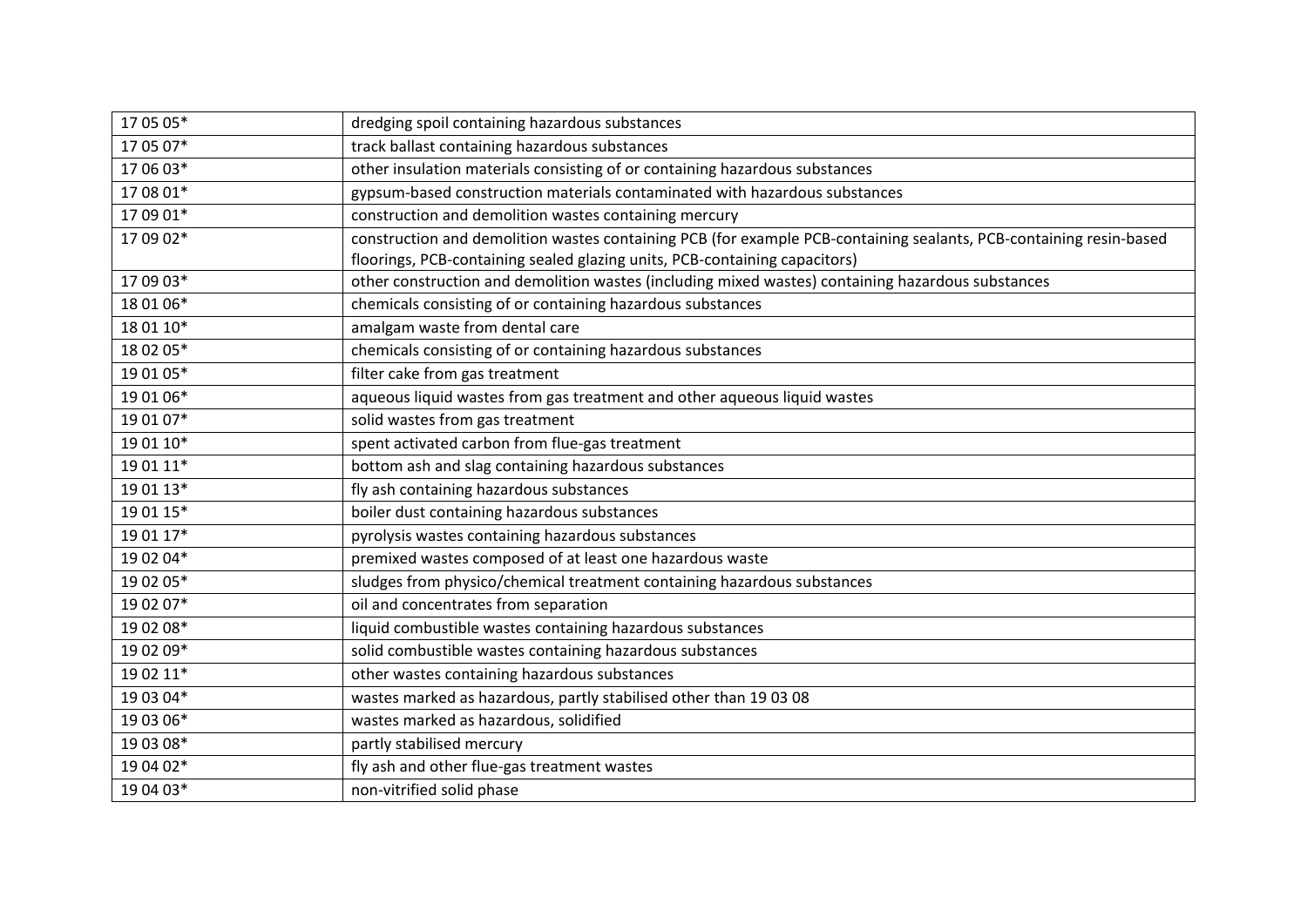| 19 07 02* | landfill leachate containing hazardous substances                                                                 |
|-----------|-------------------------------------------------------------------------------------------------------------------|
| 19 08 06* | saturated or spent ion exchange resins                                                                            |
| 19 08 07* | solutions and sludges from regeneration of ion exchangers                                                         |
| 19 08 08* | membrane system waste containing heavy metals                                                                     |
| 19 08 10* | grease and oil mixture from oil/water separation other than those mentioned in 19 08 09                           |
| 19 08 11* | sludges containing hazardous substances from biological treatment of industrial waste water                       |
| 19 08 13* | sludges containing hazardous substances from other treatment of industrial waste water                            |
| 19 10 03* | fluff-light fraction and dust containing hazardous substances                                                     |
| 19 10 05* | other fractions containing hazardous substances                                                                   |
| 19 11 01* | spent filter clays                                                                                                |
| 19 11 02* | acid tars                                                                                                         |
| 19 11 03* | aqueous liquid wastes                                                                                             |
| 19 11 04* | wastes from cleaning of fuel with bases                                                                           |
| 19 11 05* | sludges from on-site effluent treatment containing hazardous substances                                           |
| 19 11 07* | wastes from flue-gas cleaning                                                                                     |
|           |                                                                                                                   |
| 19 12 06* | wood containing hazardous substances                                                                              |
| 19 12 11* | other wastes (including mixtures of materials) from mechanical treatment of waste containing hazardous substances |
| 19 13 01* | solid wastes from soil remediation containing hazardous substances                                                |
| 19 13 03* | sludges from soil remediation containing hazardous substances                                                     |
| 19 13 05* | sludges from groundwater remediation containing hazardous substances                                              |
| 19 13 07* | aqueous liquid wastes and aqueous concentrates from groundwater remediation containing hazardous substances       |
| 20 01 13* | solvents                                                                                                          |
| 20 01 14* | acids                                                                                                             |
| 20 01 15* | alkalines                                                                                                         |
| 20 01 17* | photochemicals                                                                                                    |
| 20 01 19* | pesticides                                                                                                        |
| 20 01 21* | fluorescent tubes and other mercury-containing waste                                                              |
| 20 01 23* | discarded equipment containing chlorofluorocarbons                                                                |
| 20 01 26* | oil and fat other than those mentioned in 20 01 25                                                                |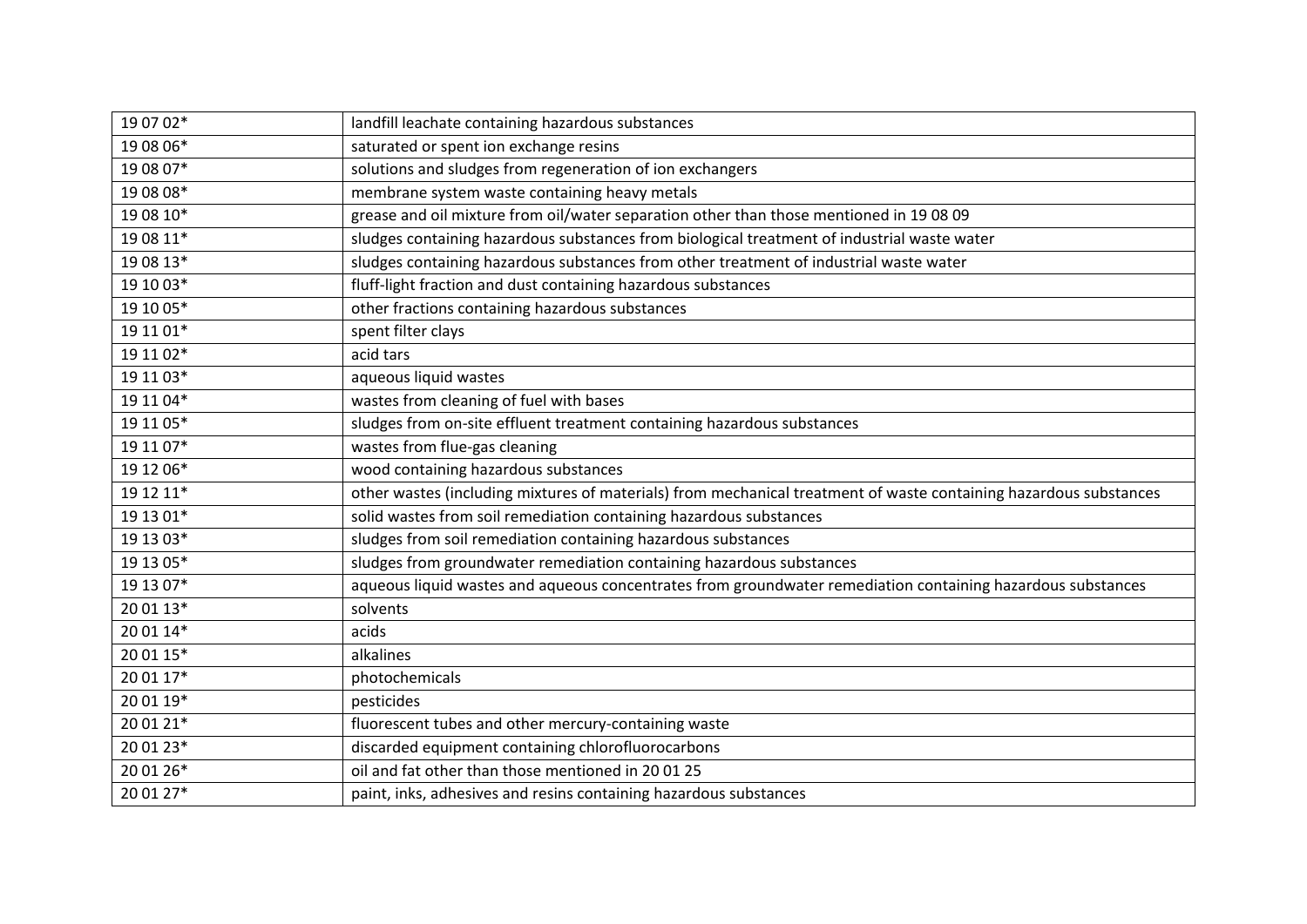| 20 01 29*        | detergents containing hazardous substances                                                                    |
|------------------|---------------------------------------------------------------------------------------------------------------|
| 20 01 33*        | batteries and accumulators included in 16 06 01, 16 06 02 or 16 06 03 and unsorted batteries and accumulators |
|                  | containing these batteries                                                                                    |
| 20 01 35*        | discarded electrical and electronic equipment other than those mentioned in 20 01 21 and 20 01 23 containing  |
|                  | hazardous components (6)                                                                                      |
| 20 01 37*        | wood containing hazardous substances                                                                          |
|                  |                                                                                                               |
|                  |                                                                                                               |
| <b>TABLE 2.6</b> |                                                                                                               |
| 01 03 04*        | acid-generating tailings from processing of sulphide ore                                                      |
| 01 03 05*        | other tailings containing hazardous substances                                                                |
| 01 03 07*        | other wastes containing hazardous substances from physical and chemical processing of metalliferous minerals  |
| 01 04 07*        | wastes containing hazardous substances from physical and chemical processing of non-metalliferous minerals    |
| 01 05 05*        | oil-containing drilling muds and wastes                                                                       |
| 01 05 06*        | drilling muds and other drilling wastes containing hazardous substances                                       |
| 02 01 08*        | agrochemical waste containing hazardous substances                                                            |
| 03 01 04*        | sawdust, shavings, cuttings, wood, particle board and veneer containing hazardous substances                  |
| 03 02 01*        | non-halogenated organic wood preservatives                                                                    |
| 03 02 02*        | organochlorinated wood preservatives                                                                          |
| 03 02 03*        | organometallic wood preservatives                                                                             |
| 03 02 04*        | inorganic wood preservatives                                                                                  |
| 03 02 05*        | other wood preservatives containing hazardous substances                                                      |
| 04 01 03*        | degreasing wastes containing solvents without a liquid phase                                                  |
| 04 02 14*        | wastes from finishing containing organic solvents                                                             |
| 04 02 16*        | dyestuffs and pigments containing hazardous substances                                                        |
| 04 02 19*        | sludges from on-site effluent treatment containing hazardous substances                                       |
| 05 01 02*        | desalter sludges                                                                                              |
| 05 01 03*        | tank bottom sludges                                                                                           |
| 05 01 04*        | acid alkyl sludges                                                                                            |
| 05 01 05*        | oil spills                                                                                                    |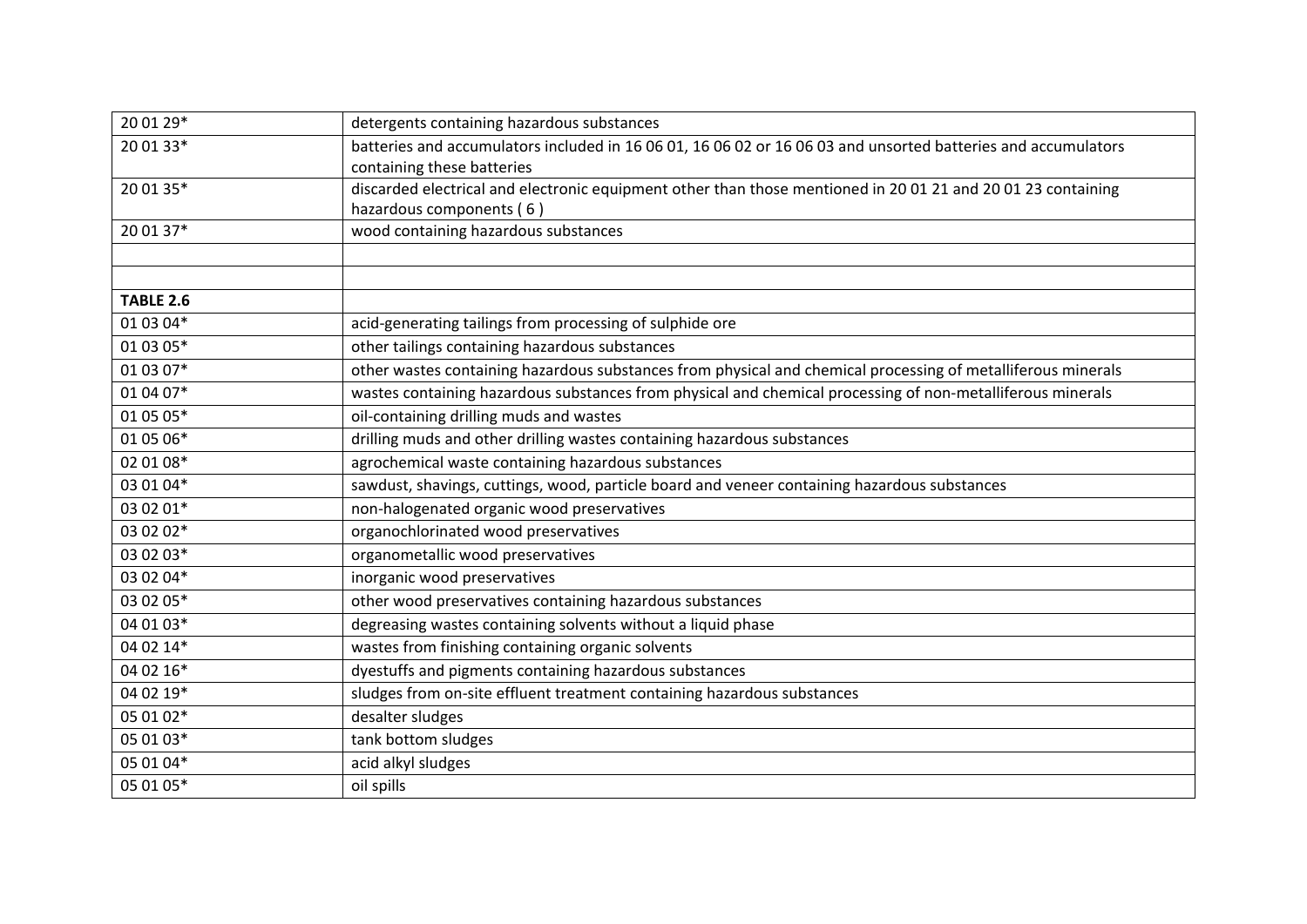| 05 01 06* | oily sludges from maintenance operations of the plant or equipment      |
|-----------|-------------------------------------------------------------------------|
| 05 01 07* | acid tars                                                               |
| 05 01 08* | other tars                                                              |
| 05 01 09* | sludges from on-site effluent treatment containing hazardous substances |
| 05 01 11* | wastes from cleaning of fuels with bases                                |
| 05 01 12* | oil containing acids                                                    |
| 05 01 15* | spent filter clays                                                      |
| 05 06 01* | acid tars                                                               |
| 05 06 03* | other tars                                                              |
| 05 07 01* | wastes containing mercury                                               |
| 06 01 01* | sulphuric acid and sulphurous acid                                      |
| 06 01 02* | hydrochloric acid                                                       |
| 06 01 03* | hydrofluoric acid                                                       |
| 06 01 04* | phosphoric and phosphorous acid                                         |
| 06 01 05* | nitric acid and nitrous acid                                            |
| 06 01 06* | other acids                                                             |
| 06 02 01* | calcium hydroxide                                                       |
| 06 02 03* | ammonium hydroxide                                                      |
| 06 02 04* | sodium and potassium hydroxide                                          |
| 06 02 05* | other bases                                                             |
| 06 03 11* | solid salts and solutions containing cyanides                           |
| 06 03 13* | solid salts and solutions containing heavy metals                       |
| 06 03 15* | metallic oxides containing heavy metals                                 |
| 06 04 03* | wastes containing arsenic                                               |
| 06 04 04* | wastes containing mercury                                               |
| 06 04 05* | wastes containing other heavy metals                                    |
| 06 05 02* | sludges from on-site effluent treatment containing hazardous substances |
| 06 06 02* | wastes containing hazardous sulphides                                   |
| 06 07 01* | wastes containing asbestos from electrolysis                            |
| 06 07 02* | activated carbon from chlorine production                               |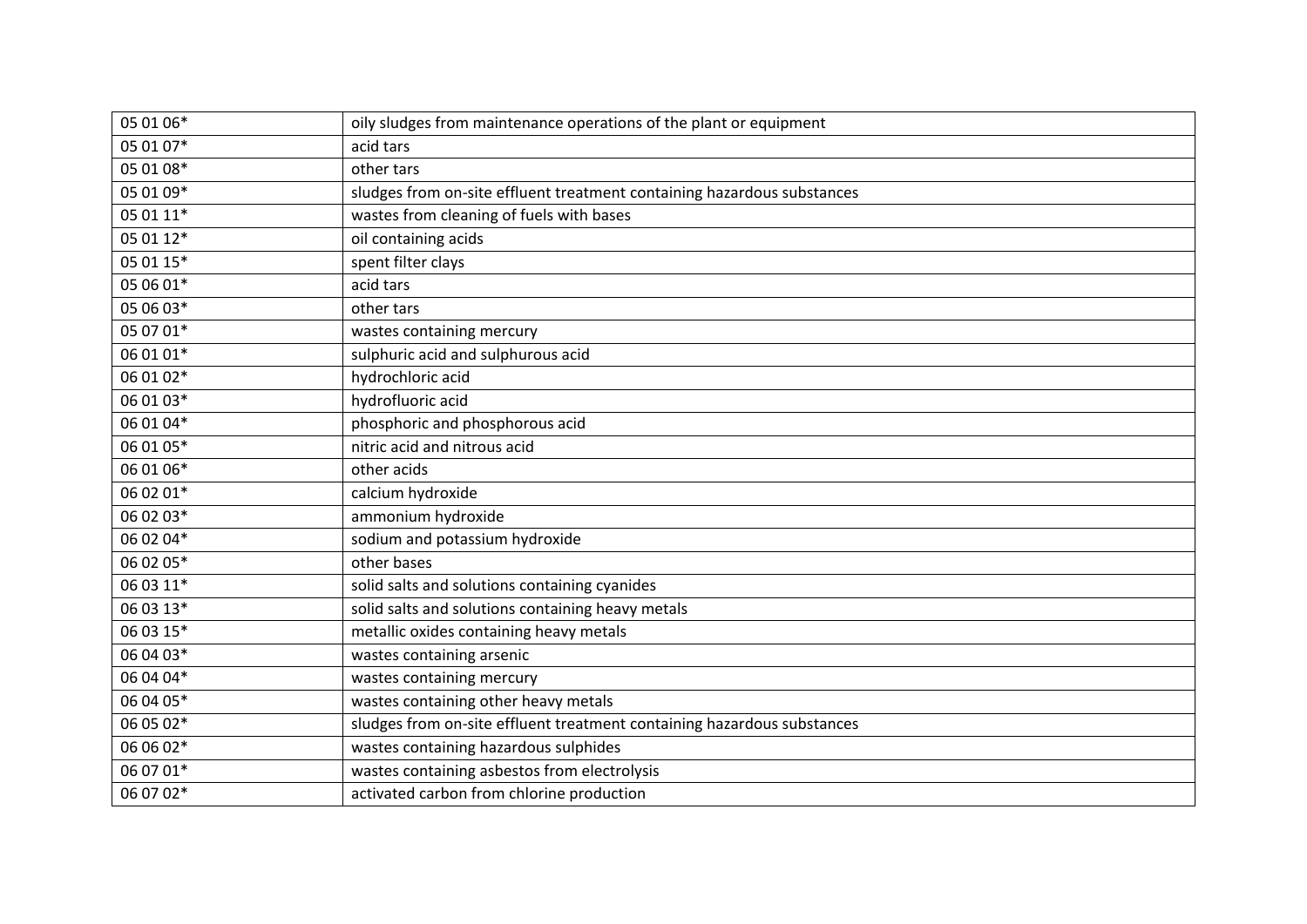| 06 07 03* | barium sulphate sludge containing mercury                                          |
|-----------|------------------------------------------------------------------------------------|
| 06 07 04* | solutions and acids, for example contact acid                                      |
| 06 08 02* | wastes containing hazardous chlorosilanes                                          |
| 06 09 03* | calcium-based reaction wastes containing or contaminated with hazardous substances |
| 06 10 02* | wastes containing hazardous substances                                             |
| 06 13 01* | inorganic plant protection products, wood-preserving agents and other biocides.    |
| 06 13 02* | spent activated carbon (except 06 07 02)                                           |
| 06 13 04* | wastes from asbestos processing                                                    |
| 06 13 05* | soot                                                                               |
| 07 01 01* | aqueous washing liquids and mother liquors                                         |
| 07 01 03* | organic halogenated solvents, washing liquids and mother liquors                   |
| 07 01 04* | other organic solvents, washing liquids and mother liquors                         |
| 07 01 07* | halogenated still bottoms and reaction residues                                    |
| 07 01 08* | other still bottoms and reaction residues                                          |
| 07 01 09* | halogenated filter cakes and spent absorbents                                      |
| 07 01 10* | other filter cakes and spent absorbents                                            |
| 07 01 11* | sludges from on-site effluent treatment containing hazardous substances            |
| 07 02 01* | aqueous washing liquids and mother liquors                                         |
| 07 02 03* | organic halogenated solvents, washing liquids and mother liquors                   |
| 07 02 04* | other organic solvents, washing liquids and mother liquors                         |
| 07 02 07* | halogenated still bottoms and reaction residues                                    |
| 07 02 08* | other still bottoms and reaction residues                                          |
| 07 02 09* | halogenated filter cakes and spent absorbents                                      |
| 07 02 10* | other filter cakes and spent absorbents                                            |
| 07 02 11* | sludges from on-site effluent treatment containing hazardous substances            |
| 07 02 14* | wastes from additives containing hazardous substances                              |
| 07 02 16* | wastes containing silicones                                                        |
| 07 03 01* | aqueous washing liquids and mother liquors                                         |
| 07 03 03* | organic halogenated solvents, washing liquids and mother liquors                   |
| 07 03 04* | other organic solvents, washing liquids and mother liquors                         |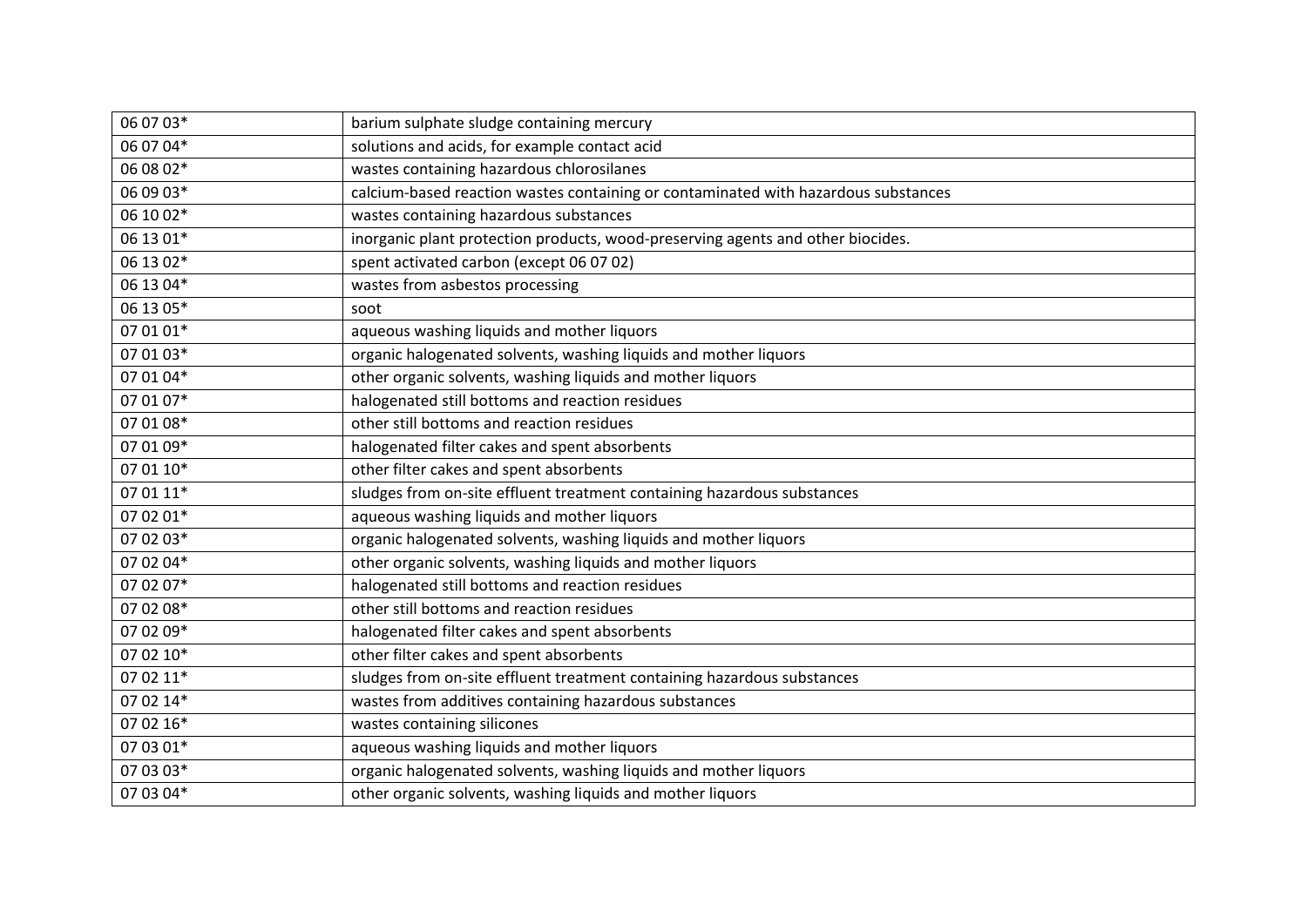| 07 03 07* | halogenated still bottoms and reaction residues                         |
|-----------|-------------------------------------------------------------------------|
| 07 03 08* | other still bottoms and reaction residues                               |
| 07 03 09* | halogenated filter cakes and spent absorbents                           |
| 07 03 10* | other filter cakes and spent absorbents                                 |
| 07 03 11* | sludges from on-site effluent treatment containing hazardous substances |
| 07 04 01* | aqueous washing liquids and mother liquors                              |
| 07 04 03* | organic halogenated solvents, washing liquids and mother liquors        |
| 07 04 04* | other organic solvents, washing liquids and mother liquors              |
| 07 04 07* | halogenated still bottoms and reaction residues                         |
| 07 04 08* | other still bottoms and reaction residues                               |
| 07 04 09* | halogenated filter cakes and spent absorbents                           |
| 07 04 10* | other filter cakes and spent absorbents                                 |
| 07 04 11* | sludges from on-site effluent treatment containing hazardous substances |
| 07 04 13* | solid wastes containing hazardous substances                            |
| 07 05 01* | aqueous washing liquids and mother liquors                              |
| 07 05 03* | organic halogenated solvents, washing liquids and mother liquors        |
| 07 05 04* | other organic solvents, washing liquids and mother liquors              |
| 07 05 07* | halogenated still bottoms and reaction residues                         |
| 07 05 08* | other still bottoms and reaction residues                               |
| 07 05 09* | halogenated filter cakes and spent absorbents                           |
| 07 05 10* | other filter cakes and spent absorbents                                 |
| 07 05 11* | sludges from on-site effluent treatment containing hazardous substances |
| 07 05 13* | solid wastes containing hazardous substances                            |
| 07 06 01* | aqueous washing liquids and mother liquors                              |
| 07 06 03* | organic halogenated solvents, washing liquids and mother liquors        |
| 07 06 04* | other organic solvents, washing liquids and mother liquors              |
| 07 06 07* | halogenated still bottoms and reaction residues                         |
| 07 06 08* | other still bottoms and reaction residues                               |
| 07 06 09* | halogenated filter cakes and spent absorbents                           |
| 07 06 10* | other filter cakes and spent absorbents                                 |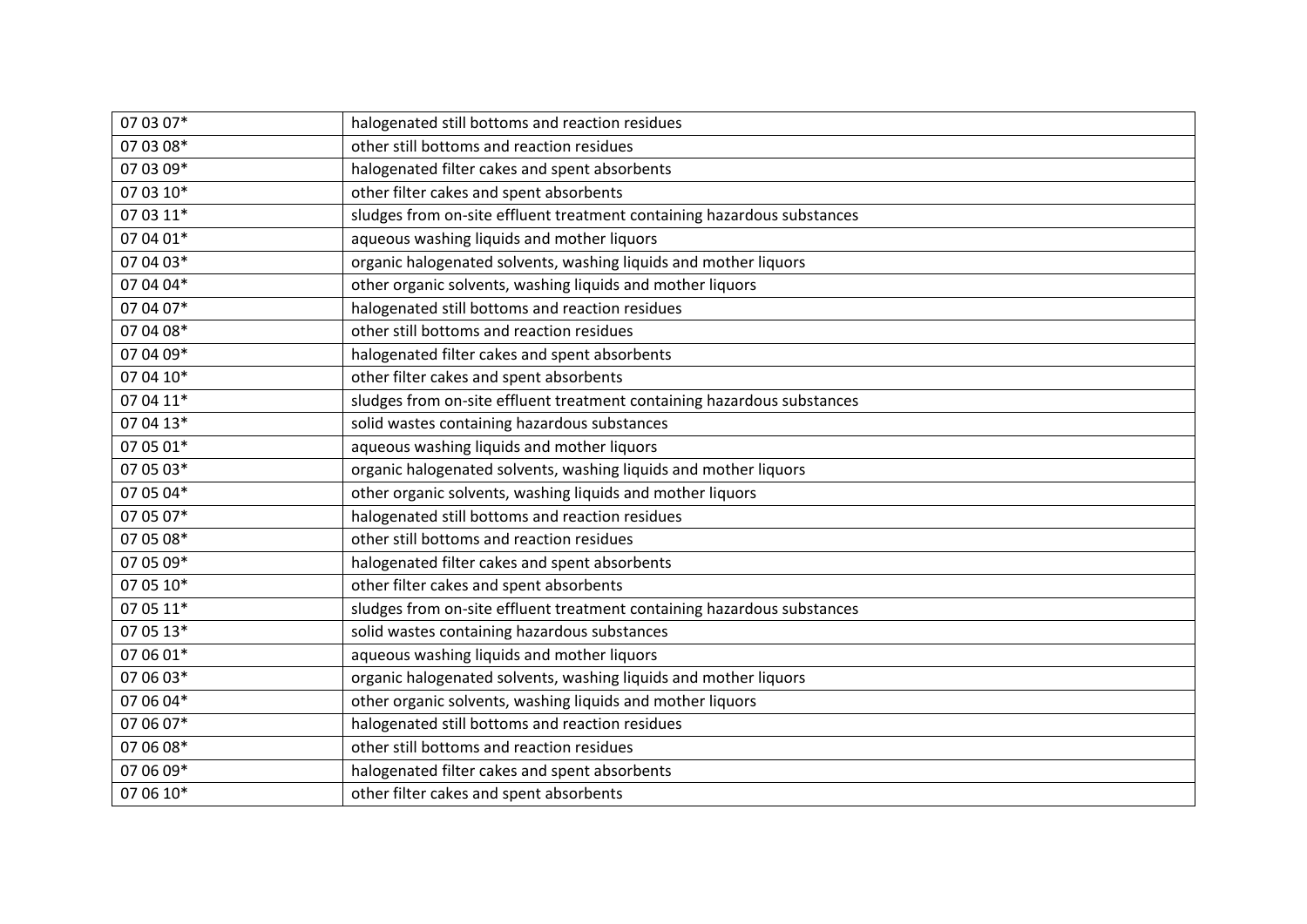| 07 06 11* | sludges from on-site effluent treatment containing hazardous substances                                         |
|-----------|-----------------------------------------------------------------------------------------------------------------|
| 07 07 01* | aqueous washing liquids and mother liquors                                                                      |
| 07 07 03* | organic halogenated solvents, washing liquids and mother liquors                                                |
| 07 07 04* | other organic solvents, washing liquids and mother liquors                                                      |
| 07 07 07* | halogenated still bottoms and reaction residues                                                                 |
| 07 07 08* | other still bottoms and reaction residues                                                                       |
| 07 07 09* | halogenated filter cakes and spent absorbents                                                                   |
| 07 07 10* | other filter cakes and spent absorbents                                                                         |
| 07 07 11* | sludges from on-site effluent treatment containing hazardous substances                                         |
| 08 01 11* | waste paint and varnish containing organic solvents or other hazardous substances                               |
| 08 01 13* | sludges from paint or varnish containing organic solvents or other hazardous substances                         |
| 08 01 15* | aqueous sludges containing paint or varnish containing organic solvents or other hazardous substances           |
| 08 01 17* | wastes from paint or varnish removal containing organic solvents or other hazardous substances                  |
| 08 01 19* | aqueous suspensions containing paint or varnish containing organic solvents or other hazardous substances       |
| 08 01 21* | waste paint or varnish remover                                                                                  |
| 08 03 12* | waste ink containing hazardous substances                                                                       |
| 08 03 14* | ink sludges containing hazardous substances                                                                     |
| 08 03 16* | waste etching solutions                                                                                         |
| 08 03 17* | waste printing toner containing hazardous substances                                                            |
| 08 03 19* | disperse oil                                                                                                    |
| 08 04 09* | waste adhesives and sealants containing organic solvents or other hazardous substances                          |
| 08 04 11* | adhesive and sealant sludges containing organic solvents or other hazardous substances                          |
| 08 04 13* | aqueous sludges containing adhesives or sealants containing organic solvents or other hazardous substances      |
| 08 04 15* | aqueous liquid waste containing adhesives or sealants containing organic solvents or other hazardous substances |
| 08 04 17* | rosin oil                                                                                                       |
| 08 05 01* | waste isocyanates                                                                                               |
| 09 01 01* | water-based developer and activator solutions                                                                   |
| 09 01 02* | water-based offset plate developer solutions                                                                    |
| 09 01 03* | solvent-based developer solutions                                                                               |
| 09 01 04* | fixer solutions                                                                                                 |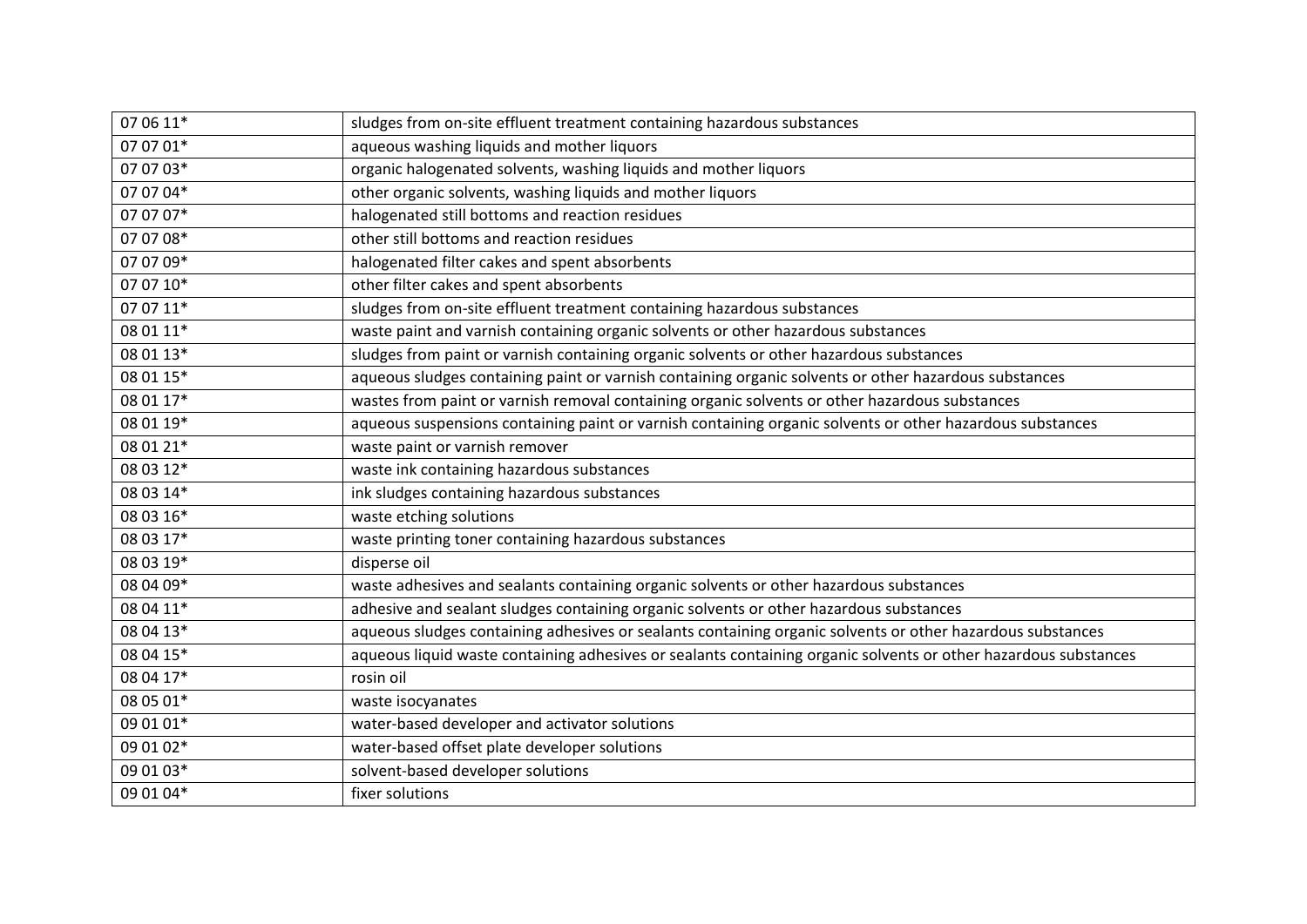| 09 01 05* | bleach solutions and bleach fixer solutions                                                            |
|-----------|--------------------------------------------------------------------------------------------------------|
| 09 01 06* | wastes containing silver from on-site treatment of photographic wastes                                 |
| 09 01 11* | single-use cameras containing batteries included in 16 06 01, 16 06 02 or 16 06 03                     |
| 09 01 13* | aqueous liquid waste from on-site reclamation of silver other than those mentioned in 09 01 06         |
| 10 01 04* | oil fly ash and boiler dust                                                                            |
| 10 01 09* | sulphuric acid                                                                                         |
| 10 01 13* | fly ash from emulsified hydrocarbons used as fuel                                                      |
| 10 01 14* | bottom ash, slag and boiler dust from co-incineration containing hazardous substances                  |
| 10 01 16* | fly ash from co-incineration containing hazardous substances                                           |
| 10 01 18* | wastes from gas cleaning containing hazardous substances                                               |
| 10 01 20* | sludges from on-site effluent treatment containing hazardous substances                                |
| 10 01 22* | aqueous sludges from boiler cleansing containing hazardous substances                                  |
| 10 02 07* | solid wastes from gas treatment containing hazardous substances                                        |
| 10 02 11* | wastes from cooling-water treatment containing oil                                                     |
| 10 02 13* | sludges and filter cakes from gas treatment containing hazardous substances                            |
| 10 03 04* | primary production slags                                                                               |
| 10 03 08* | salt slags from secondary production                                                                   |
| 10 03 09* | black drosses from secondary production                                                                |
| 10 03 15* | skimmings that are flammable or emit, upon contact with water, flammable gases in hazardous quantities |
| 10 03 17* | tar-containing wastes from anode manufacture                                                           |
| 10 03 19* | flue-gas dust containing hazardous substances                                                          |
| 10 03 21* | other particulates and dust (including ball-mill dust) containing hazardous substances                 |
| 10 03 23* | solid wastes from gas treatment containing hazardous substances                                        |
| 10 03 25* | sludges and filter cakes from gas treatment containing hazardous substances                            |
| 10 03 27* | wastes from cooling-water treatment containing oil                                                     |
| 10 03 29* | wastes from treatment of salt slags and black drosses containing hazardous substances                  |
| 10 04 01* | slags from primary and secondary production                                                            |
| 10 04 02* | dross and skimmings from primary and secondary production                                              |
| 10 04 03* | calcium arsenate                                                                                       |
| 10 04 04* | flue-gas dust                                                                                          |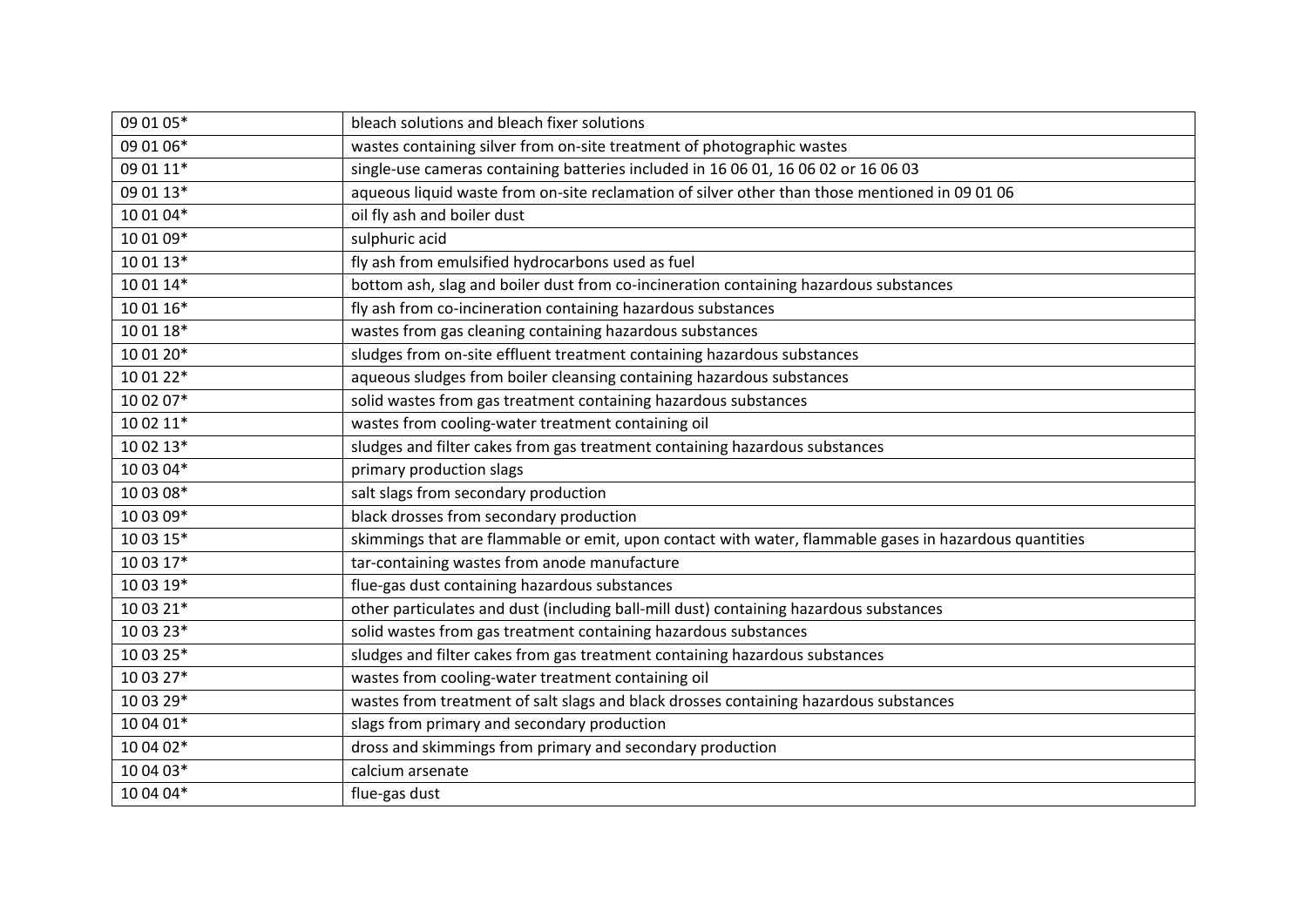| 10 04 05* | other particulates and dust                                                                                      |
|-----------|------------------------------------------------------------------------------------------------------------------|
| 10 04 06* | solid wastes from gas treatment                                                                                  |
| 10 04 07* | sludges and filter cakes from gas treatment                                                                      |
|           |                                                                                                                  |
| 10 04 09* | wastes from cooling-water treatment containing oil                                                               |
| 10 05 03* | flue-gas dust                                                                                                    |
| 10 05 05* | solid waste from gas treatment                                                                                   |
| 10 05 06* | sludges and filter cakes from gas treatment                                                                      |
| 10 05 08* | wastes from cooling-water treatment containing oil                                                               |
| 10 05 10* | dross and skimmings that are flammable or emit, upon contact with water, flammable gases in hazardous quantities |
| 10 06 03* | flue-gas dust                                                                                                    |
| 10 06 06* | solid wastes from gas treatment                                                                                  |
| 10 06 07* | sludges and filter cakes from gas treatment                                                                      |
| 10 06 09* | wastes from cooling-water treatment containing oil                                                               |
| 10 07 07* | wastes from cooling-water treatment containing oil                                                               |
| 10 08 08* | salt slag from primary and secondary production                                                                  |
| 10 08 10* | dross and skimmings that are flammable or emit, upon contact with water, flammable gases in hazardous quantities |
| 10 08 12* | tar-containing wastes from anode manufacture                                                                     |
| 10 08 15* | flue-gas dust containing hazardous substances                                                                    |
| 10 08 17* | sludges and filter cakes from flue-gas treatment containing hazardous substances                                 |
| 10 08 19* | wastes from cooling-water treatment containing oil                                                               |
| 10 09 05* | casting cores and moulds which have not undergone pouring containing hazardous substances                        |
| 10 09 07* | casting cores and moulds which have undergone pouring containing hazardous substances                            |
| 10 09 09* | flue-gas dust containing hazardous substances                                                                    |
| 10 09 11* | other particulates containing hazardous substances                                                               |
| 10 09 13* | waste binders containing hazardous substances                                                                    |
| 10 09 15* | waste crack-indicating agent containing hazardous substances                                                     |
| 10 10 05* | casting cores and moulds which have not undergone pouring, containing hazardous substances                       |
| 10 10 07* | casting cores and moulds which have undergone pouring, containing hazardous substances                           |
| 10 10 09* | flue-gas dust containing hazardous substances                                                                    |
| 10 10 11* | other particulates containing hazardous substances                                                               |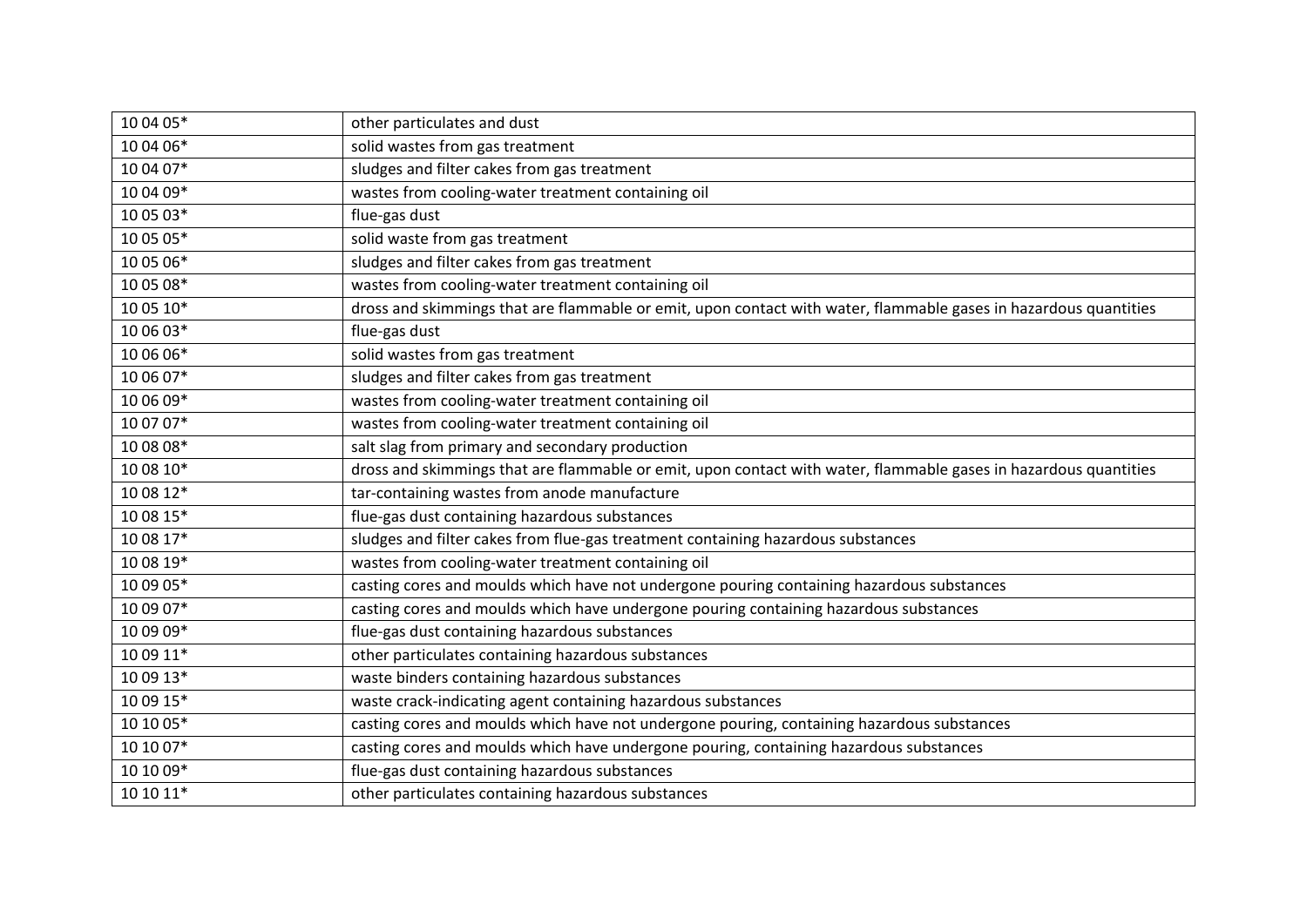| 10 10 13* | waste binders containing hazardous substances                                                                |
|-----------|--------------------------------------------------------------------------------------------------------------|
| 10 10 15* | waste crack-indicating agent containing hazardous substances                                                 |
| 10 11 09* | waste preparation mixture before thermal processing, containing hazardous substances                         |
| 10 11 11* | waste glass in small particles and glass powder containing heavy metals (for example from cathode ray tubes) |
| 10 11 13* | glass-polishing and -grinding sludge containing hazardous substances                                         |
| 10 11 15* | solid wastes from flue-gas treatment containing hazardous substances                                         |
| 10 11 17* | sludges and filter cakes from flue-gas treatment containing hazardous substances                             |
| 10 11 19* | solid wastes from on-site effluent treatment containing hazardous substances                                 |
| 10 12 09* | solid wastes from gas treatment containing hazardous substances                                              |
| 10 12 11* | wastes from glazing containing heavy metals                                                                  |
| 10 13 09* | wastes from asbestos-cement manufacture containing asbestos                                                  |
| $101312*$ | solid wastes from gas treatment containing hazardous substances                                              |
| 10 14 01* | waste from gas cleaning containing mercury                                                                   |
| 11 01 05* | pickling acids                                                                                               |
| 11 01 06* | acids not otherwise specified                                                                                |
| 11 01 07* | pickling bases                                                                                               |
| 11 01 08* | phosphatising sludges                                                                                        |
| 11 01 09* | sludges and filter cakes containing hazardous substances                                                     |
| 11 01 11* | aqueous rinsing liquids containing hazardous substances                                                      |
| 11 01 13* | degreasing wastes containing hazardous substances                                                            |
| 11 01 15* | eluate and sludges from membrane systems or ion exchange systems containing hazardous substances             |
| 11 01 16* | saturated or spent ion exchange resins                                                                       |
| 11 02 02* | sludges from zinc hydrometallurgy (including jarosite, goethite)                                             |
| 11 02 05* | wastes from copper hydrometallurgical processes containing hazardous substances                              |
| 11 02 07* | other wastes containing hazardous substances                                                                 |
| 11 03 01* | wastes containing cyanide                                                                                    |
| 11 03 02* | other wastes                                                                                                 |
| 11 05 03* | solid wastes from gas treatment                                                                              |
| 11 05 04* | spent flux                                                                                                   |
| 12 01 06* | mineral-based machining oils containing halogens (except emulsions and solutions)                            |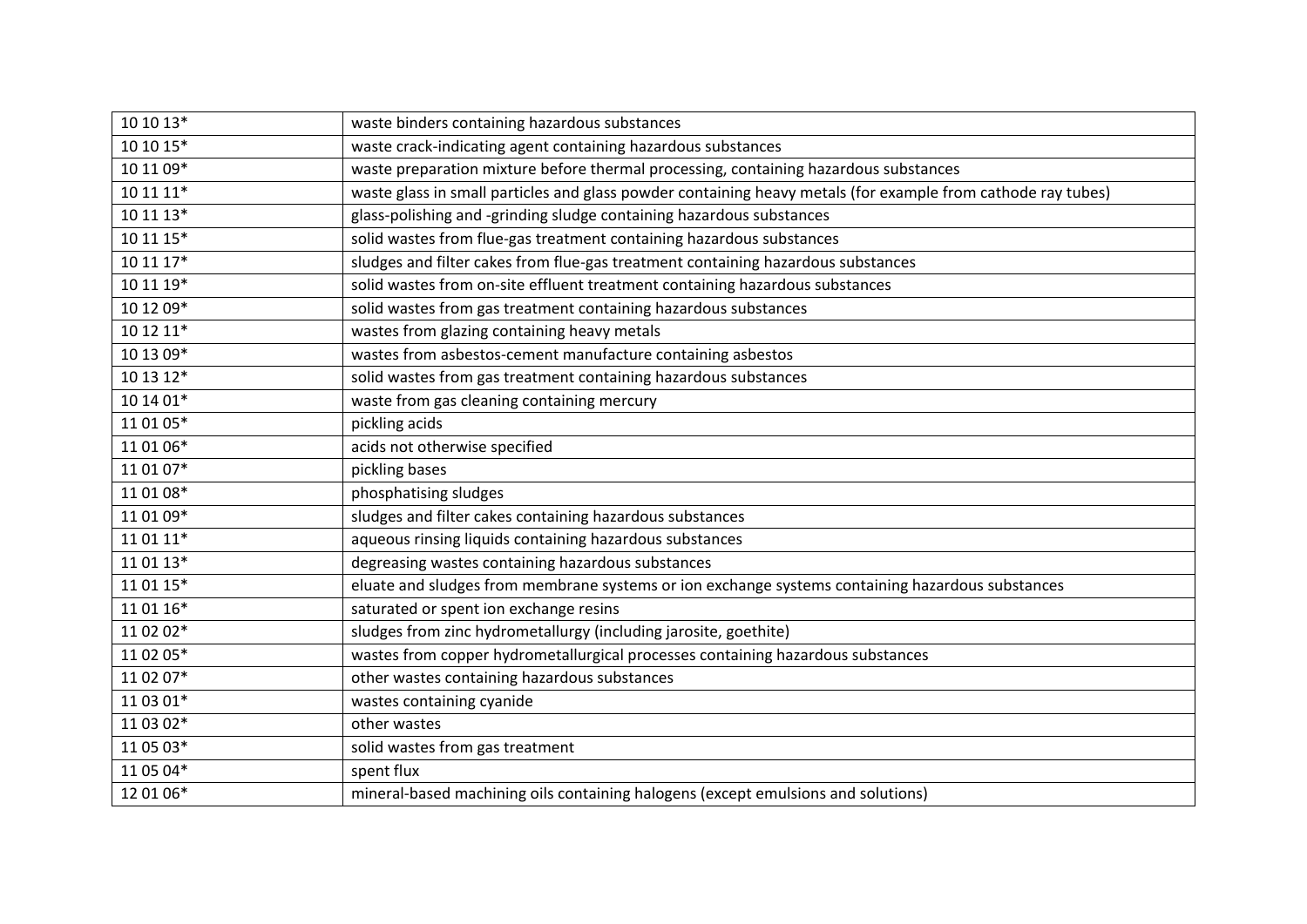| 12 01 07* | mineral-based machining oils free of halogens (except emulsions and solutions)                         |
|-----------|--------------------------------------------------------------------------------------------------------|
| 12 01 08* | machining emulsions and solutions containing halogens                                                  |
| 12 01 09* | machining emulsions and solutions free of halogens                                                     |
| 12 01 10* | synthetic machining oils                                                                               |
| 12 01 12* | spent waxes and fats                                                                                   |
| 12 01 14* | machining sludges containing hazardous substances                                                      |
| 12 01 16* | waste blasting material containing hazardous substances                                                |
| 12 01 18* | metal sludge (grinding, honing and lapping sludge) containing oil                                      |
| 12 01 19* | readily biodegradable machining oil                                                                    |
| 12 01 20* | spent grinding bodies and grinding materials containing hazardous substances                           |
| 12 03 01* | aqueous washing liquids                                                                                |
| 12 03 02* | steam degreasing wastes                                                                                |
| 13 01 01* | hydraulic oils, containing PCBs                                                                        |
| 13 01 04* | chlorinated emulsions                                                                                  |
| 13 01 05* | non-chlorinated emulsions                                                                              |
| 13 01 09* | mineral-based chlorinated hydraulic oils                                                               |
| 13 01 10* | mineral based non-chlorinated hydraulic oils                                                           |
| 13 01 11* | synthetic hydraulic oils                                                                               |
| 13 01 12* | readily biodegradable hydraulic oils                                                                   |
| 13 01 13* | other hydraulic oils                                                                                   |
| 13 02 04* | mineral-based chlorinated engine, gear and lubricating oils                                            |
| 13 02 05* | mineral-based non-chlorinated engine, gear and lubricating oils                                        |
| 13 02 06* | synthetic engine, gear and lubricating oils                                                            |
| 13 02 07* | readily biodegradable engine, gear and lubricating oils                                                |
| 13 02 08* | other engine, gear and lubricating oils                                                                |
| 13 03 01* | insulating or heat transmission oils containing PCBs                                                   |
| 13 03 06* | mineral-based chlorinated insulating and heat transmission oils other than those mentioned in 13 03 01 |
| 13 03 07* | mineral-based non-chlorinated insulating and heat transmission oils                                    |
| 13 03 08* | synthetic insulating and heat transmission oils                                                        |
| 13 03 09* | readily biodegradable insulating and heat transmission oils                                            |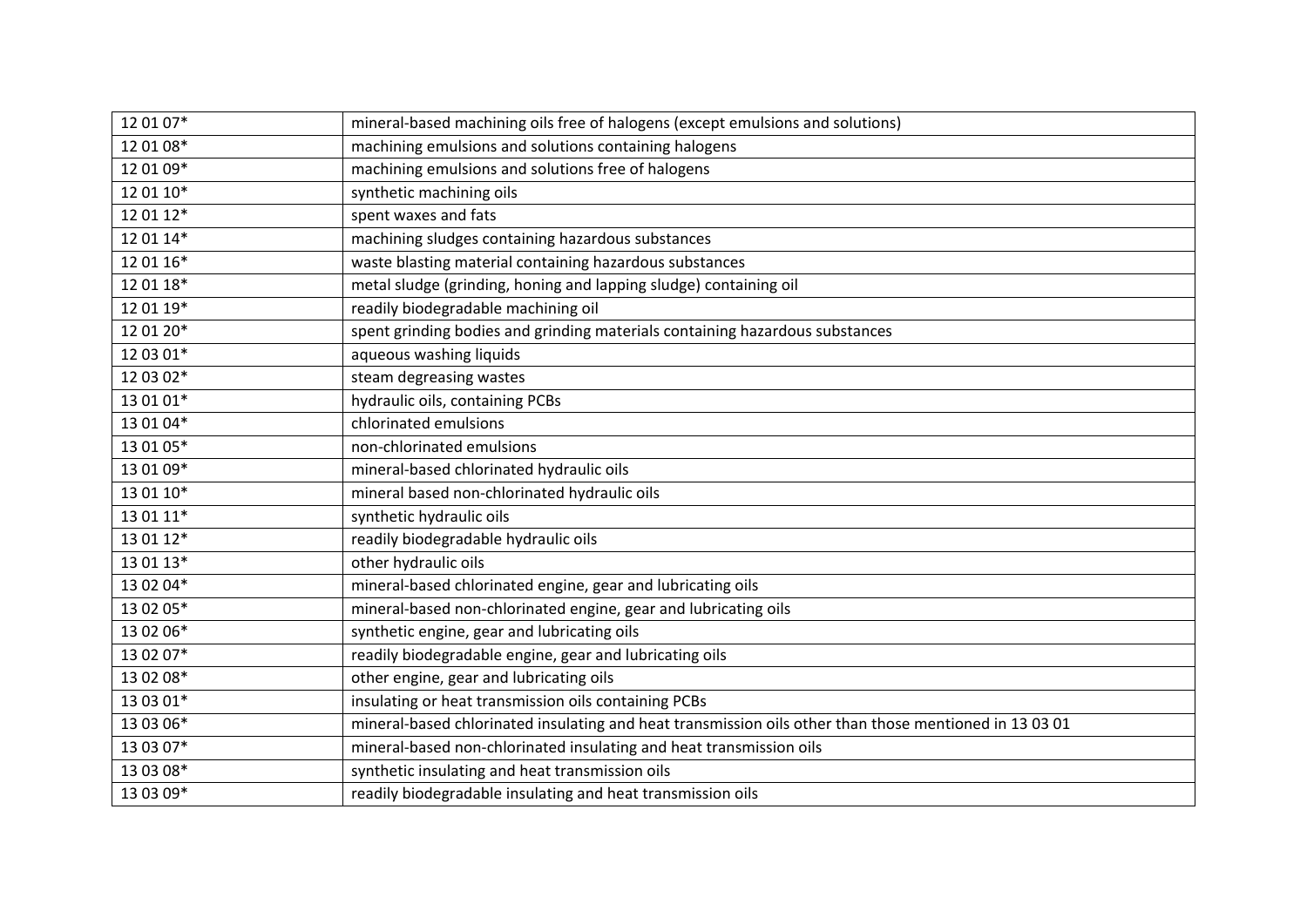| 13 03 10* | other insulating and heat transmission oils                                                                                   |
|-----------|-------------------------------------------------------------------------------------------------------------------------------|
| 13 04 01* | bilge oils from inland navigation                                                                                             |
| 13 04 02* | bilge oils from jetty sewers                                                                                                  |
| 13 04 03* | bilge oils from other navigation                                                                                              |
| 13 05 01* | solids from grit chambers and oil/water separators                                                                            |
| 13 05 02* | sludges from oil/water separators                                                                                             |
| 13 05 03* | interceptor sludges                                                                                                           |
| 13 05 06* | oil from oil/water separators                                                                                                 |
| 13 05 07* | oily water from oil/water separators                                                                                          |
| 13 05 08* | mixtures of wastes from grit chambers and oil/water separators                                                                |
| 13 07 01* | fuel oil and diesel                                                                                                           |
| 13 07 02* | petrol                                                                                                                        |
| 13 07 03* | other fuels (including mixtures)                                                                                              |
| 13 08 01* | desalter sludges or emulsions                                                                                                 |
| 13 08 02* | other emulsions                                                                                                               |
| 14 06 01* | chlorofluorocarbons, HCFC, HFC                                                                                                |
| 14 06 02* | other halogenated solvents and solvent mixtures                                                                               |
| 14 06 03* | other solvents and solvent mixtures                                                                                           |
| 14 06 04* | sludges or solid wastes containing halogenated solvents                                                                       |
| 14 06 05* | sludges or solid wastes containing other solvents                                                                             |
| 15 01 10* | packaging containing residues of or contaminated by hazardous substances                                                      |
| 15 01 11* | metallic packaging containing a hazardous solid porous matrix (for example asbestos), including empty pressure                |
|           | containers                                                                                                                    |
| 15 02 02* | absorbents, filter materials (including oil filters not otherwise specified), wiping cloths, protective clothing contaminated |
|           | by hazardous substances                                                                                                       |
| 16 01 04* | end-of-life vehicles                                                                                                          |
| 16 01 07* | oil filters                                                                                                                   |
| 16 01 08* | components containing mercury                                                                                                 |
| 16 01 09* | components containing PCBs                                                                                                    |
| 16 01 11* | brake pads containing asbestos                                                                                                |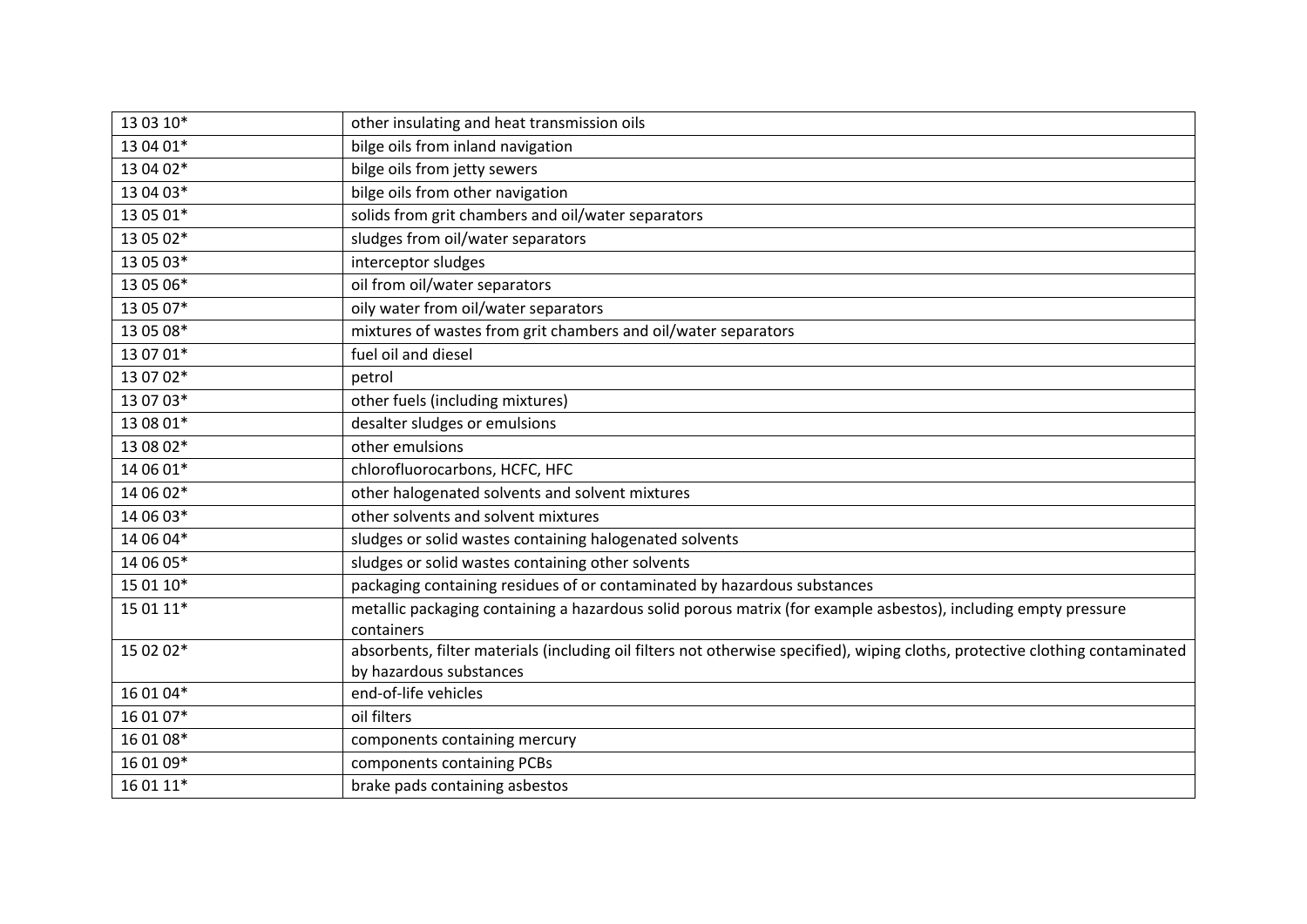| 16 01 13* | brake fluids                                                                                                       |
|-----------|--------------------------------------------------------------------------------------------------------------------|
| 16 01 14* | antifreeze fluids containing hazardous substances                                                                  |
| 16 01 21* | hazardous components other than those mentioned in 16 01 07 to 16 01 11 and 16 01 13 and 16 01 14                  |
| 16 02 09* | transformers and capacitors containing PCBs                                                                        |
| 16 02 10* | discarded equipment containing or contaminated by PCBs other than those mentioned in 16 02 09                      |
| 16 02 11* | discarded equipment containing chlorofluorocarbons, HCFC, HFC                                                      |
| 16 02 12* | discarded equipment containing free asbestos                                                                       |
| 16 02 13* | discarded equipment containing hazardous components other than those mentioned in 16 02 09 to 16 02 12             |
| 16 02 15* | hazardous components removed from discarded equipment                                                              |
| 16 03 03* | inorganic wastes containing hazardous substances                                                                   |
| 16 03 05* | organic wastes containing hazardous substances                                                                     |
| 16 03 07* | metallic mercury                                                                                                   |
| 16 05 04* | gases in pressure containers (including halons) containing hazardous substances                                    |
| 16 05 06* | laboratory chemicals, consisting of or containing hazardous substances, including mixtures of laboratory chemicals |
| 16 05 07* | discarded inorganic chemicals consisting of or containing hazardous substances                                     |
| 16 05 08* | discarded organic chemicals consisting of or containing hazardous substances                                       |
| 16 06 01* | lead batteries                                                                                                     |
| 16 06 02* | Ni-Cd batteries                                                                                                    |
| 16 06 03* | mercury-containing batteries                                                                                       |
| 16 06 06* | separately collected electrolyte from batteries and accumulators                                                   |
| 16 07 08* | wastes containing oil                                                                                              |
| 16 07 09* | wastes containing other hazardous substances                                                                       |
| 16 08 02* | spent catalysts containing hazardous transition metals or hazardous transition metal compounds                     |
| 16 08 05* | spent catalysts containing phosphoric acid                                                                         |
| 16 08 06* | spent liquids used as catalysts                                                                                    |
| 16 08 07* | spent catalysts contaminated with hazardous substances                                                             |
| 16 09 01* | permanganates, for example potassium permanganate                                                                  |
| 16 09 02* | chromates, for example potassium chromate, potassium or sodium dichromate                                          |
| 16 09 03* | peroxides, for example hydrogen peroxide                                                                           |
| 16 09 04* | oxidising substances, not otherwise specified                                                                      |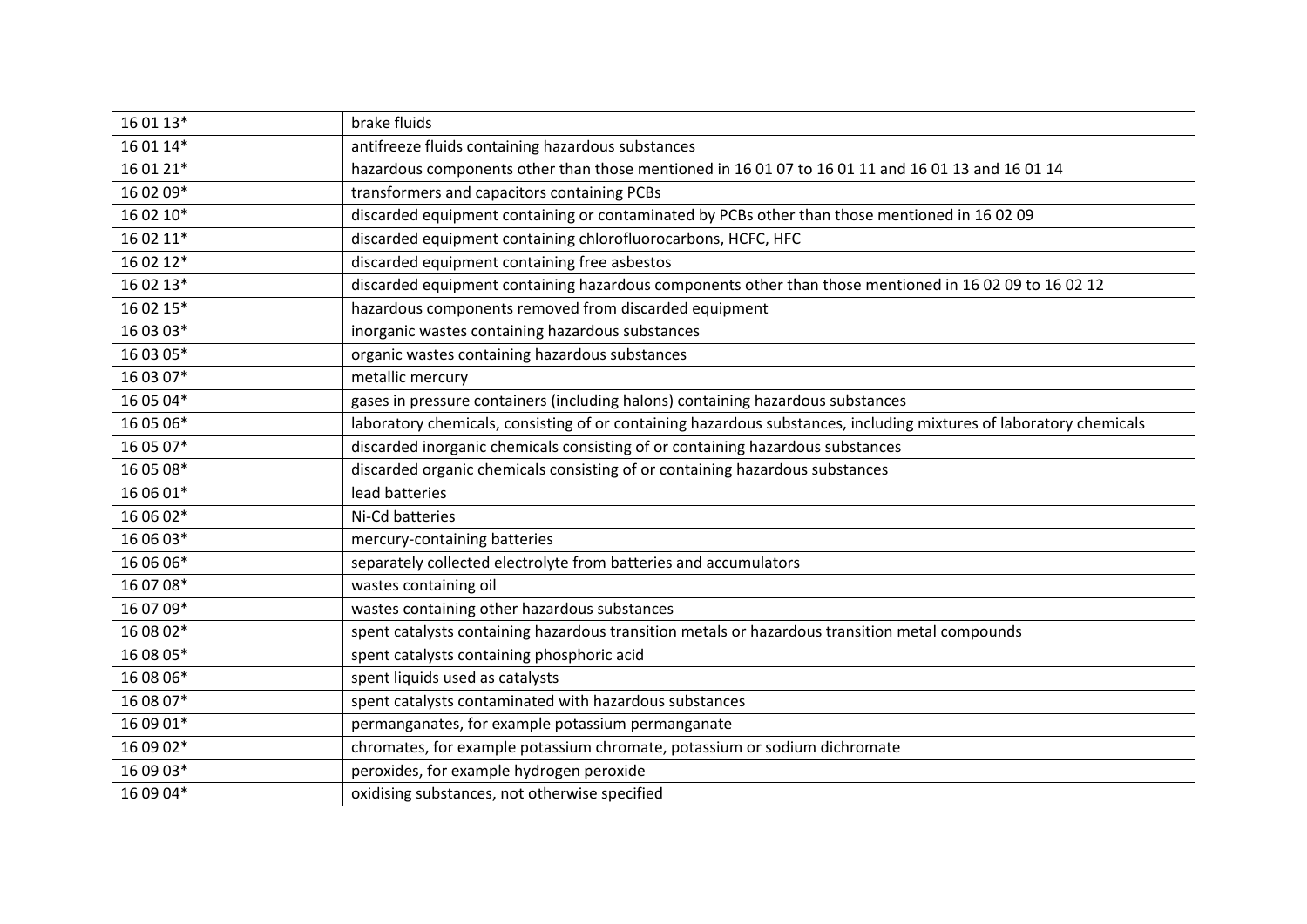| 16 10 01* | aqueous liquid wastes containing hazardous substances                                                              |
|-----------|--------------------------------------------------------------------------------------------------------------------|
| 16 10 03* | aqueous concentrates containing hazardous substances                                                               |
| 16 11 01* | carbon-based linings and refractories from metallurgical processes containing hazardous substances                 |
| 16 11 03* | other linings and refractories from metallurgical processes containing hazardous substances                        |
| 16 11 05* | linings and refractories from non-metallurgical processes containing hazardous substances                          |
| 17 01 06* | mixtures of, or separate fractions of concrete, bricks, tiles and ceramics containing hazardous substances         |
| 17 02 04* | glass, plastic and wood containing or contaminated with hazardous substances                                       |
| 17 03 01* | bituminous mixtures containing coal tar                                                                            |
| 17 03 03* | coal tar and tarred products                                                                                       |
| 17 04 09* | metal waste contaminated with hazardous substances                                                                 |
| 17 04 10* | cables containing oil, coal tar and other hazardous substances                                                     |
| 17 05 03* | soil and stones containing hazardous substances                                                                    |
| 17 05 05* | dredging spoil containing hazardous substances                                                                     |
| 17 05 07* | track ballast containing hazardous substances                                                                      |
| 17 06 01* | insulation materials containing asbestos                                                                           |
| 17 06 03* | other insulation materials consisting of or containing hazardous substances                                        |
| 17 06 05* | construction materials containing asbestos                                                                         |
| 17 08 01* | gypsum-based construction materials contaminated with hazardous substances                                         |
| 17 09 01* | construction and demolition wastes containing mercury                                                              |
| 17 09 02* | construction and demolition wastes containing PCB (for example PCB-containing sealants, PCB-containing resin-based |
|           | floorings, PCB-containing sealed glazing units, PCB-containing capacitors)                                         |
| 17 09 03* | other construction and demolition wastes (including mixed wastes) containing hazardous substances                  |
| 18 01 03* | wastes whose collection and disposal is subject to special requirements in order to prevent infection              |
| 18 01 06* | chemicals consisting of or containing hazardous substances                                                         |
| 18 01 08* | cytotoxic and cytostatic medicines                                                                                 |
| 18 01 10* | amalgam waste from dental care                                                                                     |
| 18 02 05* | chemicals consisting of or containing hazardous substances                                                         |
| 18 02 07* | cytotoxic and cytostatic medicines                                                                                 |
| 19 01 05* | filter cake from gas treatment                                                                                     |
| 19 01 06* | aqueous liquid wastes from gas treatment and other aqueous liquid wastes                                           |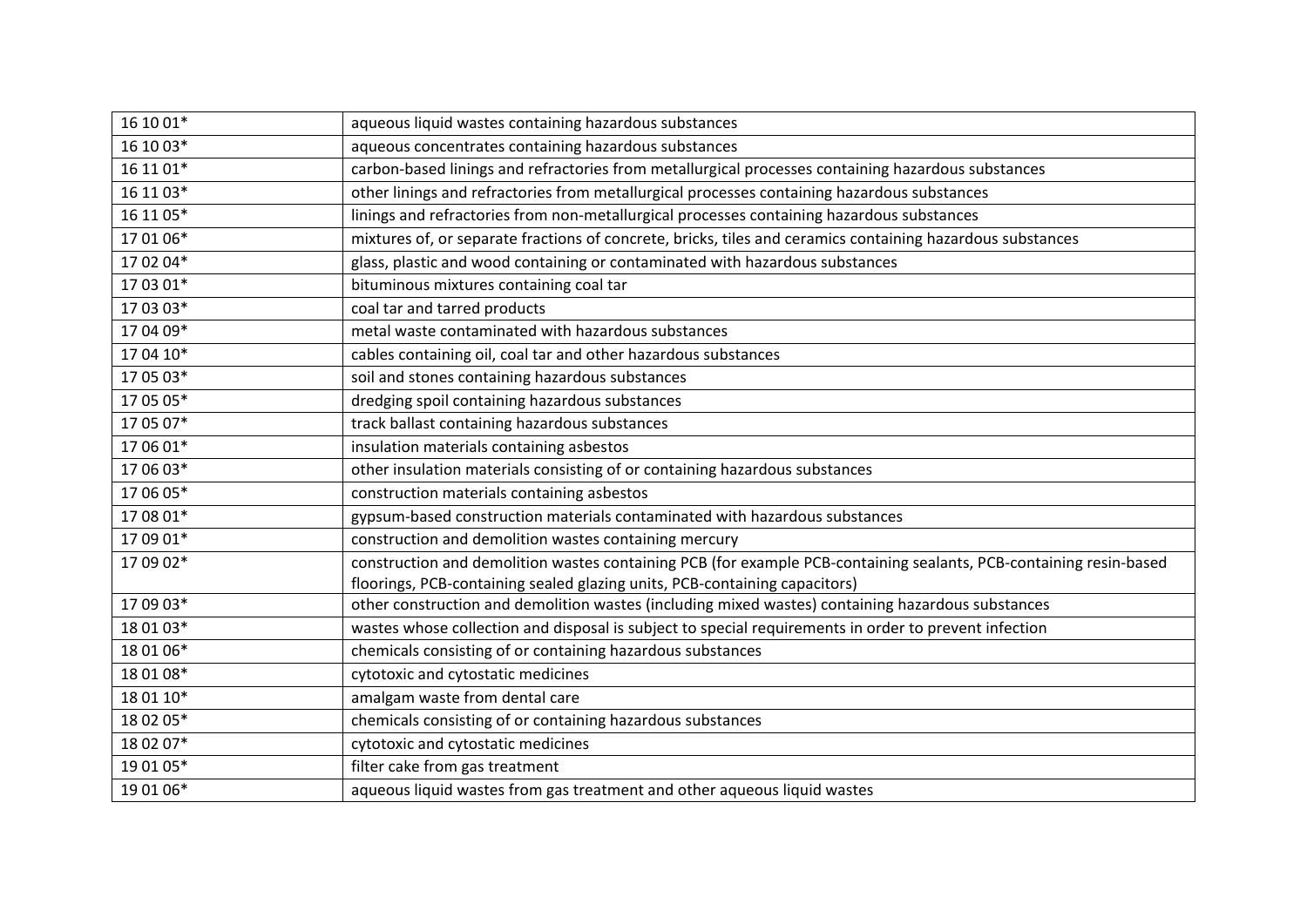| 19 01 07* | solid wastes from gas treatment                                                             |
|-----------|---------------------------------------------------------------------------------------------|
| 19 01 10* | spent activated carbon from flue-gas treatment                                              |
| 19 01 11* | bottom ash and slag containing hazardous substances                                         |
| 19 01 13* | fly ash containing hazardous substances                                                     |
| 19 01 15* | boiler dust containing hazardous substances                                                 |
| 19 01 17* | pyrolysis wastes containing hazardous substances                                            |
| 19 02 04* | premixed wastes composed of at least one hazardous waste                                    |
| 19 02 05* | sludges from physico/chemical treatment containing hazardous substances                     |
| 19 02 07* | oil and concentrates from separation                                                        |
| 19 02 08* | liquid combustible wastes containing hazardous substances                                   |
| 19 02 09* | solid combustible wastes containing hazardous substances                                    |
| 19 02 11* | other wastes containing hazardous substances                                                |
| 19 03 04* | wastes marked as hazardous, partly stabilised other than 19 03 08                           |
| 19 03 06* | wastes marked as hazardous, solidified                                                      |
| 19 03 08* | partly stabilised mercury                                                                   |
| 19 04 02* | fly ash and other flue-gas treatment wastes                                                 |
| 19 04 03* | non-vitrified solid phase                                                                   |
| 19 07 02* | landfill leachate containing hazardous substances                                           |
| 19 08 06* | saturated or spent ion exchange resins                                                      |
| 19 08 07* | solutions and sludges from regeneration of ion exchangers                                   |
| 19 08 08* | membrane system waste containing heavy metals                                               |
| 19 08 10* | grease and oil mixture from oil/water separation other than those mentioned in 19 08 09     |
| 19 08 11* | sludges containing hazardous substances from biological treatment of industrial waste water |
| 19 08 13* | sludges containing hazardous substances from other treatment of industrial waste water      |
| 19 10 03* | fluff-light fraction and dust containing hazardous substances                               |
| 19 10 05* | other fractions containing hazardous substances                                             |
| 19 11 01* | spent filter clays                                                                          |
| 19 11 02* | acid tars                                                                                   |
| 19 11 03* | aqueous liquid wastes                                                                       |
| 19 11 04* | wastes from cleaning of fuel with bases                                                     |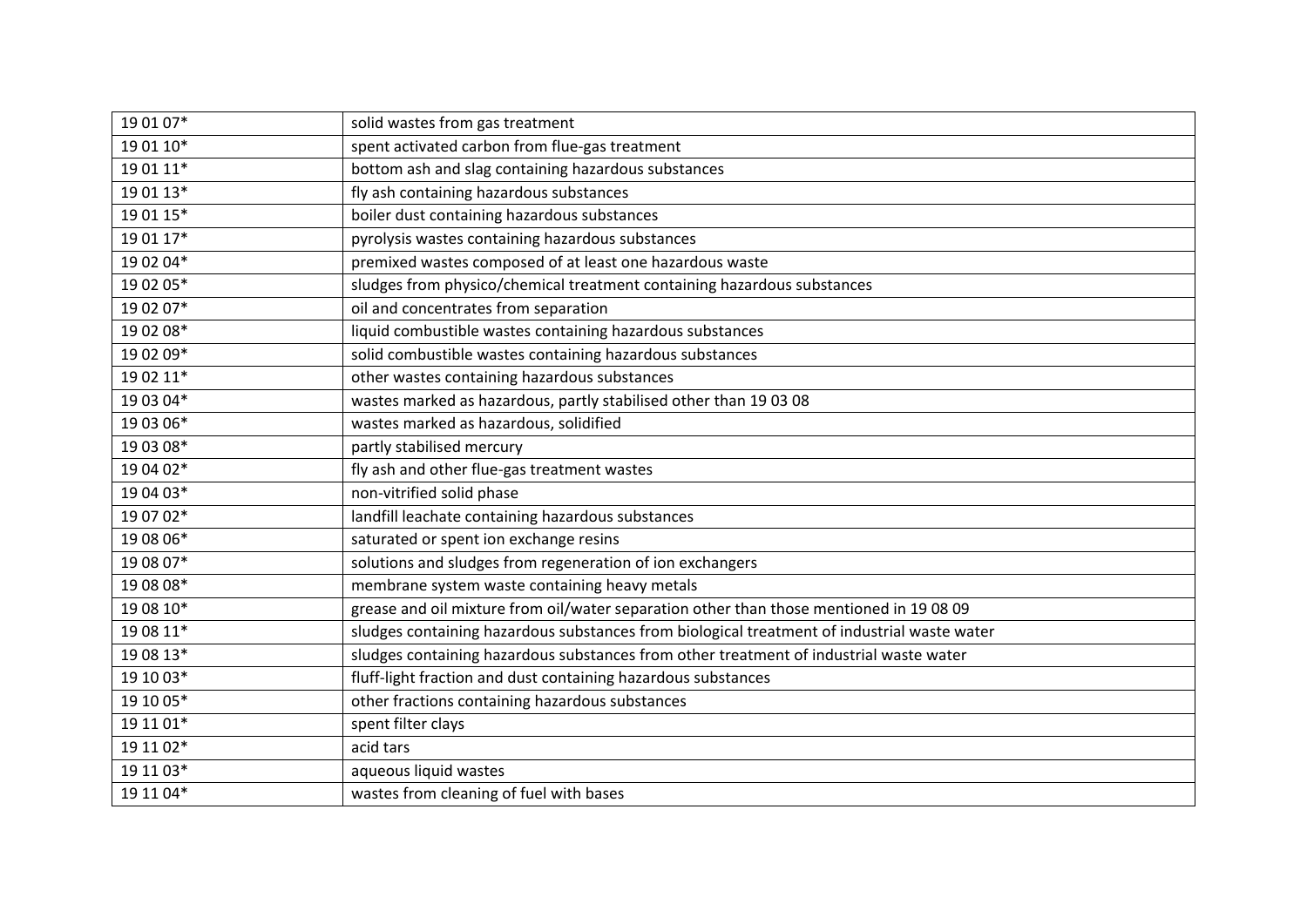| 19 11 05*        | sludges from on-site effluent treatment containing hazardous substances                                           |
|------------------|-------------------------------------------------------------------------------------------------------------------|
| 19 11 07*        | wastes from flue-gas cleaning                                                                                     |
| 19 12 06*        | wood containing hazardous substances                                                                              |
| 19 12 11*        | other wastes (including mixtures of materials) from mechanical treatment of waste containing hazardous substances |
| 19 13 01*        | solid wastes from soil remediation containing hazardous substances                                                |
| 19 13 03*        | sludges from soil remediation containing hazardous substances                                                     |
| 19 13 05*        | sludges from groundwater remediation containing hazardous substances                                              |
| 19 13 07*        | aqueous liquid wastes and aqueous concentrates from groundwater remediation containing hazardous substances       |
| 20 01 13*        | solvents                                                                                                          |
| 20 01 14*        | acids                                                                                                             |
| 20 01 15*        | alkalines                                                                                                         |
| 20 01 17*        | photochemicals                                                                                                    |
| 20 01 19*        | pesticides                                                                                                        |
| 20 01 21*        | fluorescent tubes and other mercury-containing waste                                                              |
| 20 01 23*        | discarded equipment containing chlorofluorocarbons                                                                |
| 20 01 26*        | oil and fat other than those mentioned in 20 01 25                                                                |
| 20 01 27*        | paint, inks, adhesives and resins containing hazardous substances                                                 |
| 20 01 29*        | detergents containing hazardous substances                                                                        |
| 20 01 31*        | cytotoxic and cytostatic medicines                                                                                |
| 20 01 33*        | batteries and accumulators included in 16 06 01, 16 06 02 or 16 06 03 and unsorted batteries and accumulators     |
|                  | containing these batteries                                                                                        |
| 20 01 35*        | discarded electrical and electronic equipment other than those mentioned in 20 01 21 and 20 01 23 containing      |
|                  | hazardous components (6)                                                                                          |
| 20 01 37*        | wood containing hazardous substances                                                                              |
|                  |                                                                                                                   |
| <b>TABLE 2.7</b> |                                                                                                                   |
| 01 05 04         | freshwater drilling muds and wastes                                                                               |
| 05 01 10         | sludges from on-site effluent treatment other than those mentioned in 05 01 09                                    |
| 05 01 13         | boiler feedwater sludges                                                                                          |
| 05 01 14         | wastes from cooling columns                                                                                       |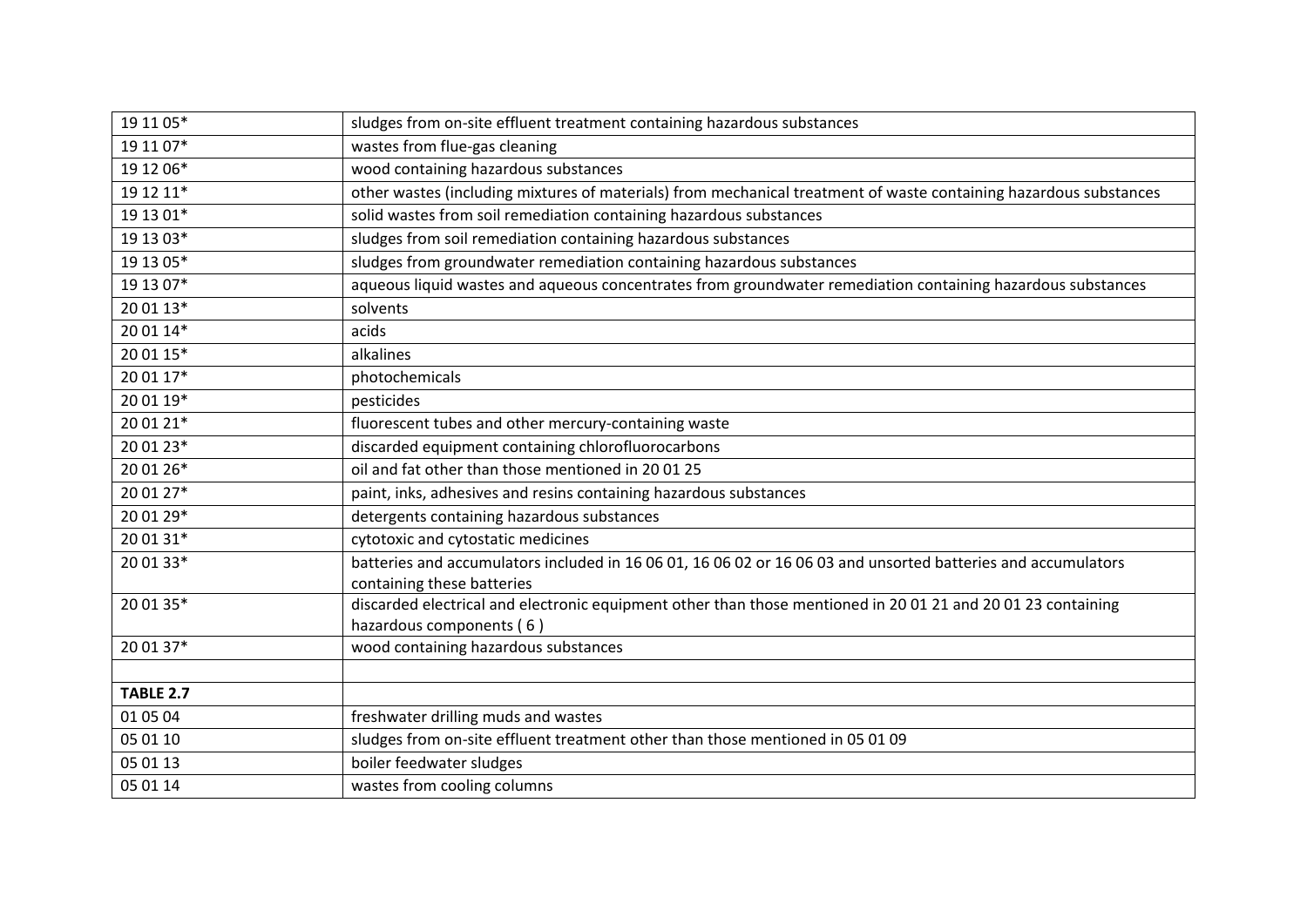| 05 06 04         | waste from cooling columns                                                                                                   |
|------------------|------------------------------------------------------------------------------------------------------------------------------|
| 08 02 03         | aqueous suspensions containing ceramic materials                                                                             |
| 10 01 23         | aqueous sludges from boiler cleansing other than those mentioned in 10 01 22                                                 |
| 10 01 26         | wastes from cooling-water treatment                                                                                          |
| 10 06 10         | wastes from cooling-water treatment other than those mentioned in 10 06 09                                                   |
| 10 07 08         | wastes from cooling-water treatment other than those mentioned in 10 07 07                                                   |
| 16 10 02         | aqueous liquid wastes other than those mentioned in 16 10 01 incl cesspit sludge                                             |
| 16 10 04         | aqueous concentrates other than those mentioned in 16 10 03                                                                  |
| 19 02 06         | sludges from physico/chemical treatment other than those mentioned in 19 02 05                                               |
| 19 08 02         | waste from desanding                                                                                                         |
| 19 08 05         | sludges from treatment of urban waste water                                                                                  |
| 19 08 09         | grease and oil mixture from oil/water separation containing edible oil and fats                                              |
| 19 08 12         | sludges from biological treatment of industrial waste water other than those mentioned in 19 08 11                           |
| 19 08 14         | sludges from other treatment of industrial waste water other than those mentioned in 19 08 13                                |
| 19 09 02         | sludges from water clarification                                                                                             |
| 19 09 03         | sludges from decarbonation                                                                                                   |
| 19 11 06         | sludges from on-site effluent treatment other than those mentioned in 19 11 05                                               |
| 19 12 09         | minerals (for example sand, stones)                                                                                          |
| 19 12 12         | other wastes (including mixtures of materials) from mechanical treatment of wastes other than those mentioned in 19<br>12 11 |
| 19 13 04         | sludges from soil remediation other than those mentioned in 19 13 03                                                         |
| 19 13 06         | sludges from groundwater remediation other than those mentioned in 19 13 05                                                  |
| 19 13 08         | aqueous liquid wastes and aqueous concentrates from groundwater remediation other than those mentioned in 1913<br>07         |
| 20 03 02         | waste from markets                                                                                                           |
| 20 03 03         | street-cleaning residues                                                                                                     |
| 20 03 06         | waste from sewage cleaning                                                                                                   |
|                  |                                                                                                                              |
| <b>TABLE 2.8</b> |                                                                                                                              |
| 17 05 04         | soil and stones other than those mentioned in 17 05 03                                                                       |
|                  |                                                                                                                              |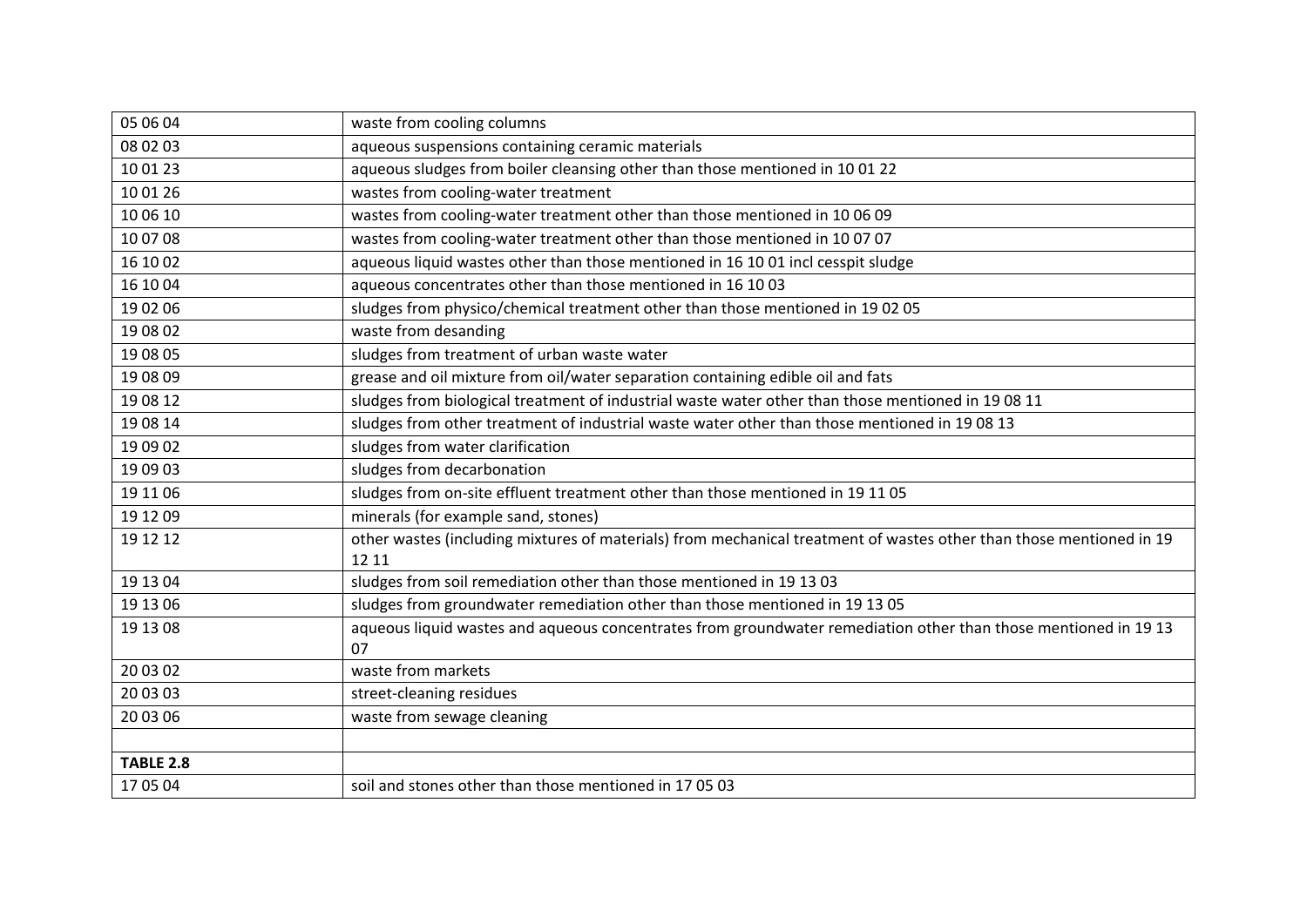| 19 02 06         | sludges from physico/chemical treatment other than those mentioned in 19 02 05                                      |
|------------------|---------------------------------------------------------------------------------------------------------------------|
| 19 08 02         | waste from desanding                                                                                                |
| 19 12 09         | minerals (for example sand, stones)                                                                                 |
| 19 12 12         | other wastes (including mixtures of materials) from mechanical treatment of wastes other than those mentioned in 19 |
|                  | 12 11                                                                                                               |
| 20 03 03         | street-cleaning residues                                                                                            |
| 20 03 06         | waste from sewage cleaning                                                                                          |
|                  |                                                                                                                     |
| <b>TABLE 2.9</b> |                                                                                                                     |
| 01 01 01         | wastes from mineral metalliferous excavation                                                                        |
| 01 01 02         | wastes from mineral non-metalliferous excavation                                                                    |
| 01 03 06         | tailings other than those mentioned in 01 03 04 and 01 03 05                                                        |
| 01 03 08         | dusty and powdery wastes other than those mentioned in 01 03 07                                                     |
| 01 03 09         | red mud from alumina production other than the wastes mentioned in 01 03 10                                         |
| 01 04 08         | waste gravel and crushed rocks other than those mentioned in 01 04 07                                               |
| 01 04 09         | waste sand and clays                                                                                                |
| 01 04 10         | dusty and powdery wastes other than those mentioned in 01 04 07                                                     |
| 01 04 11         | wastes from potash and rock salt processing other than those mentioned in 01 04 07                                  |
| 01 04 12         | tailings and other wastes from washing and cleaning of minerals other than those mentioned in 01 04 07 and 01 04 11 |
| 01 04 13         | wastes from stone cutting and sawing other than those mentioned in 01 04 07                                         |
| 01 05 04         | freshwater drilling muds and wastes                                                                                 |
| 01 05 07         | barite-containing drilling muds and wastes other than those mentioned in 01 05 05 and 01 05 06                      |
| 01 05 08         | chloride-containing drilling muds and wastes other than those mentioned in 01 05 05 and 01 05 06                    |
| 02 01 01         | sludges from washing and cleaning                                                                                   |
| 02 01 02         | animal-tissue waste                                                                                                 |
| 02 01 03         | plant-tissue waste                                                                                                  |
| 02 01 04         | waste plastics (except packaging)                                                                                   |
| 02 01 06         | animal faeces, urine and manure (including spoiled straw), effluent, collected separately and treated off-site      |
| 02 01 07         | wastes from forestry                                                                                                |
| 02 01 09         | agrochemical waste other than those mentioned in 02 01 08                                                           |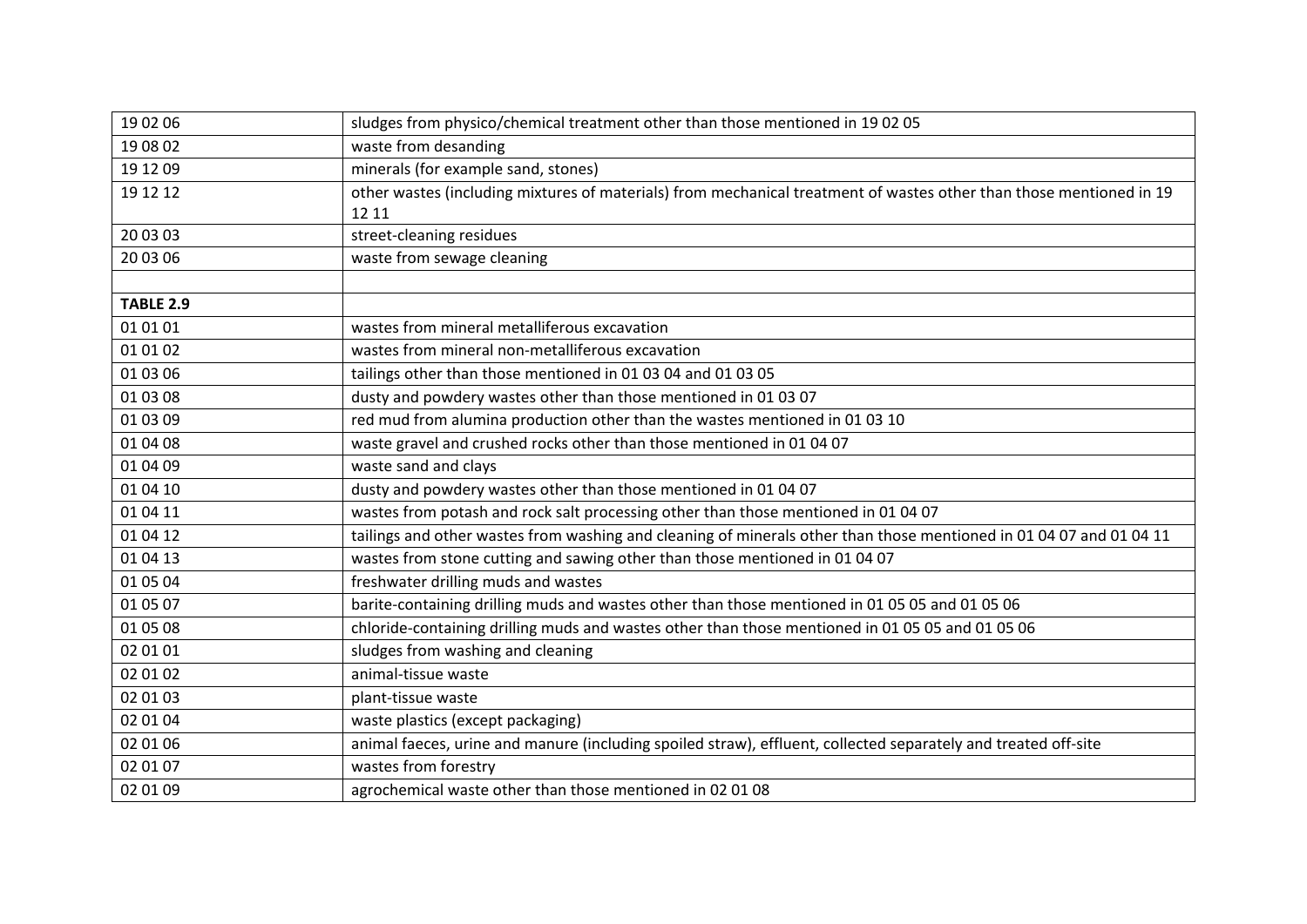| 02 01 10 | waste metal                                                                                         |
|----------|-----------------------------------------------------------------------------------------------------|
| 02 02 01 | sludges from washing and cleaning                                                                   |
| 02 02 02 | animal-tissue waste                                                                                 |
| 02 02 03 | materials unsuitable for consumption or processing                                                  |
| 02 02 04 | sludges from on-site effluent treatment                                                             |
| 02 03 01 | sludges from washing, cleaning, peeling, centrifuging and separation                                |
| 02 03 02 | wastes from preserving agents                                                                       |
| 02 03 03 | wastes from solvent extraction                                                                      |
| 02 03 04 | materials unsuitable for consumption or processing                                                  |
| 02 03 05 | sludges from on-site effluent treatment                                                             |
| 02 04 01 | soil from cleaning and washing beet                                                                 |
| 02 04 02 | off-specification calcium carbonate                                                                 |
| 02 04 03 | sludges from on-site effluent treatment                                                             |
| 02 05 01 | materials unsuitable for consumption or processing                                                  |
| 02 05 02 | sludges from on-site effluent treatment                                                             |
| 02 06 01 | materials unsuitable for consumption or processing                                                  |
| 02 06 02 | wastes from preserving agents                                                                       |
| 02 06 03 | sludges from on-site effluent treatment                                                             |
| 02 07 01 | wastes from washing, cleaning and mechanical reduction of raw materials                             |
| 02 07 02 | wastes from spirits distillation                                                                    |
| 02 07 03 | wastes from chemical treatment                                                                      |
| 02 07 04 | materials unsuitable for consumption or processing                                                  |
| 02 07 05 | sludges from on-site effluent treatment                                                             |
| 03 01 01 | waste bark and cork                                                                                 |
| 03 01 05 | sawdust, shavings, cuttings, wood, particle board and veneer other than those mentioned in 03 01 04 |
| 03 03 01 | waste bark and wood                                                                                 |
| 03 03 02 | green liquor sludge (from recovery of cooking liquor)                                               |
| 03 03 05 | de-inking sludges from paper recycling                                                              |
| 03 03 07 | mechanically separated rejects from pulping of waste paper and cardboard                            |
| 03 03 08 | wastes from sorting of paper and cardboard destined for recycling                                   |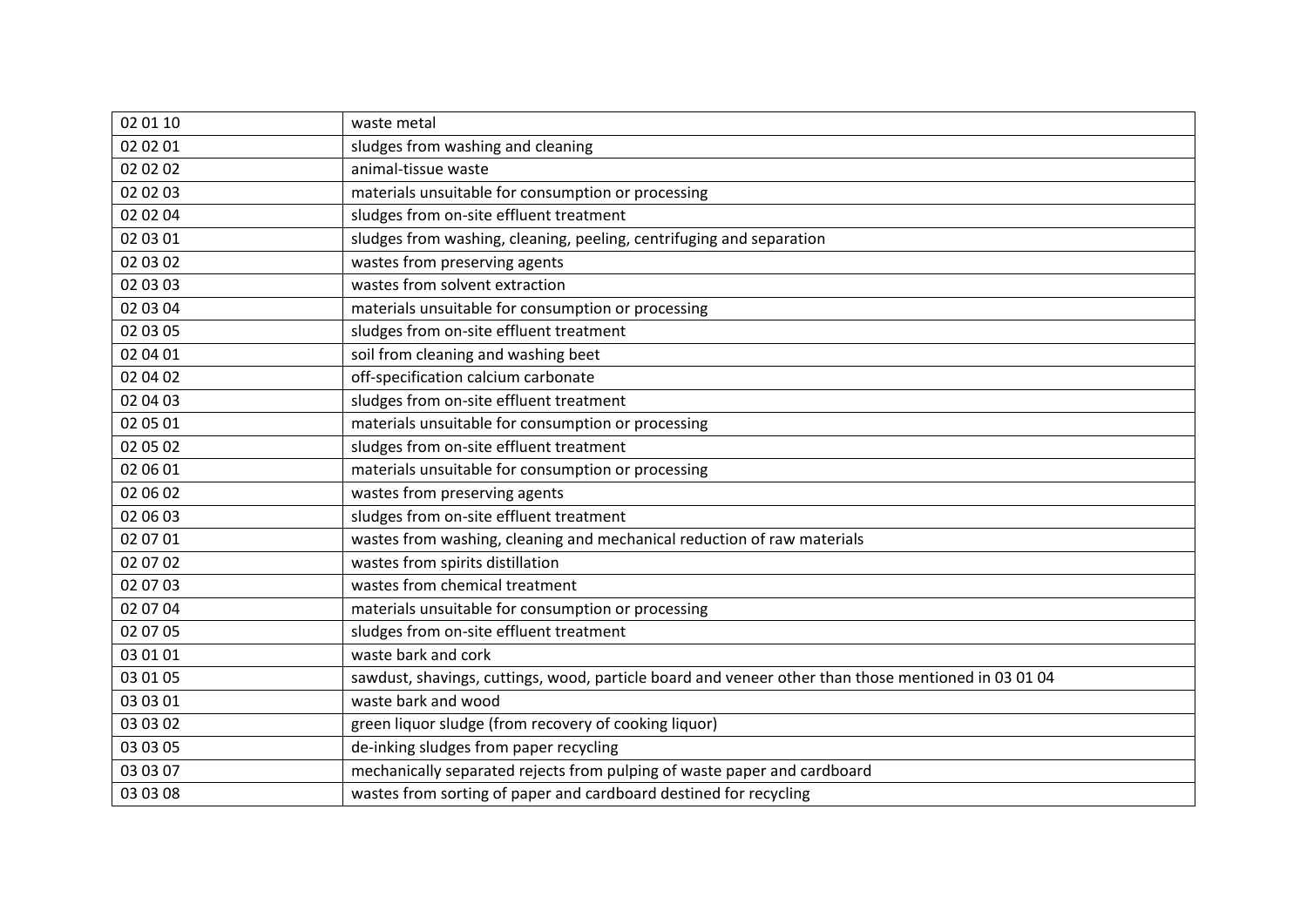| 03 03 09 | lime mud waste                                                                              |
|----------|---------------------------------------------------------------------------------------------|
| 03 03 10 | fibre rejects, fibre-, filler- and coating-sludges from mechanical separation               |
| 03 03 11 | sludges from on-site effluent treatment other than those mentioned in 03 03 10              |
| 04 01 01 | fleshings and lime split wastes                                                             |
| 04 01 02 | liming waste                                                                                |
| 04 01 04 | tanning liquor containing chromium                                                          |
| 04 01 05 | tanning liquor free of chromium                                                             |
| 04 01 06 | sludges, in particular from on-site effluent treatment containing chromium                  |
| 04 01 07 | sludges, in particular from on-site effluent treatment free of chromium                     |
| 04 01 08 | waste tanned leather (blue sheetings, shavings, cuttings, buffing dust) containing chromium |
| 04 01 09 | wastes from dressing and finishing                                                          |
| 04 02 09 | wastes from composite materials (impregnated textile, elastomer, plastomer)                 |
| 04 02 10 | organic matter from natural products (for example grease, wax)                              |
| 04 02 15 | wastes from finishing other than those mentioned in 04 02 14                                |
| 04 02 17 | dyestuffs and pigments other than those mentioned in 04 02 16                               |
| 04 02 20 | sludges from on-site effluent treatment other than those mentioned in 04 02 19              |
| 04 02 21 | wastes from unprocessed textile fibres                                                      |
| 04 02 22 | wastes from processed textile fibres                                                        |
| 05 01 10 | sludges from on-site effluent treatment other than those mentioned in 05 01 09              |
| 05 01 13 | boiler feedwater sludges                                                                    |
| 05 01 14 | wastes from cooling columns                                                                 |
| 05 01 16 | sulphur-containing wastes from petroleum desulphurisation                                   |
| 05 01 17 | bitumen                                                                                     |
| 05 06 04 | waste from cooling columns                                                                  |
| 05 07 02 | wastes containing sulphur                                                                   |
| 06 03 14 | solid salts and solutions other than those mentioned in 06 03 11 and 06 03 13               |
| 06 03 16 | metallic oxides other than those mentioned in 06 03 15                                      |
| 06 05 03 | sludges from on-site effluent treatment other than those mentioned in 06 05 02              |
| 06 06 03 | wastes containing sulphides other than those mentioned in 06 06 02                          |
| 06 09 02 | phosphorous slag                                                                            |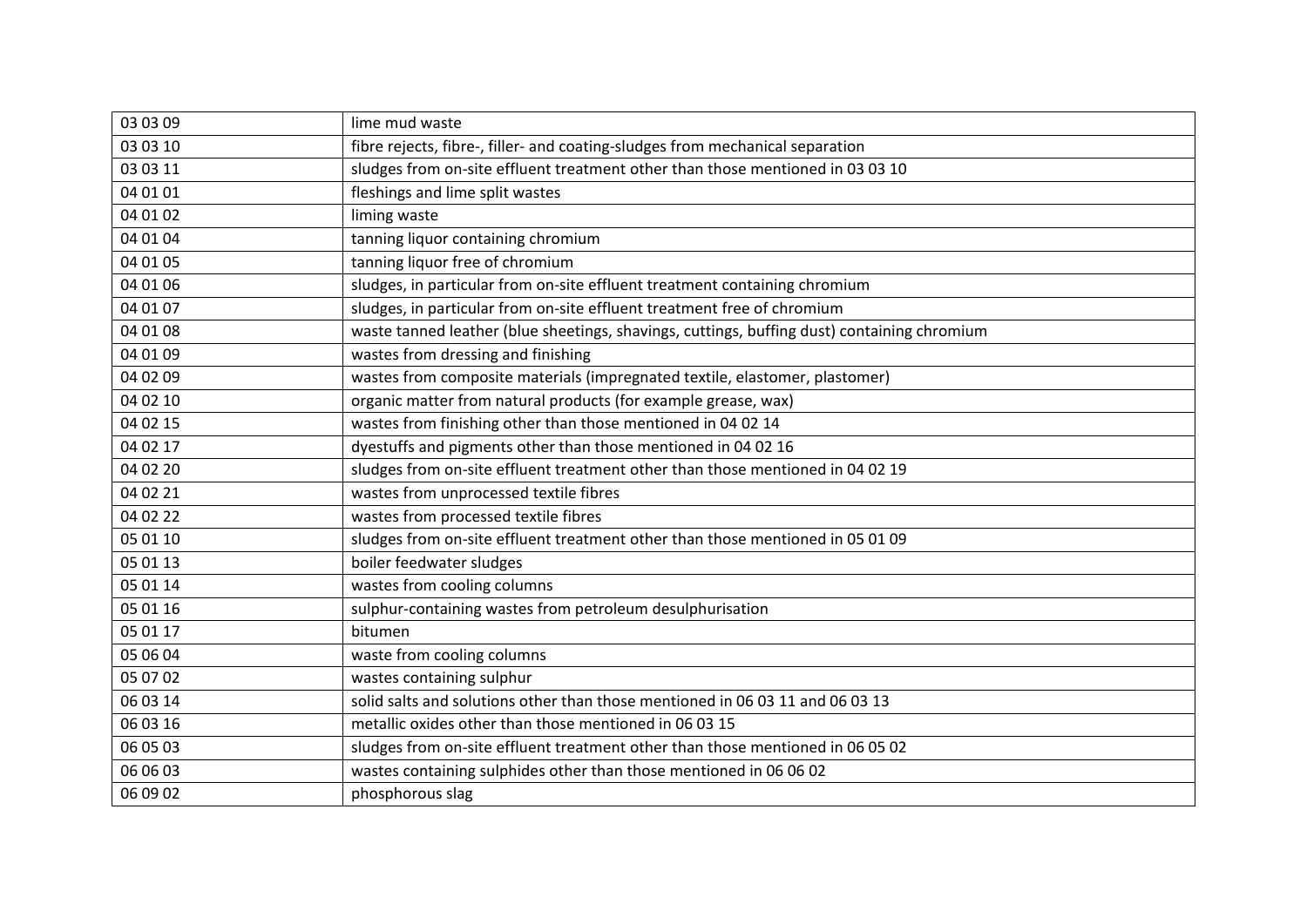| 06 09 04 | calcium-based reaction wastes other than those mentioned in 06 09 03                    |
|----------|-----------------------------------------------------------------------------------------|
| 06 11 01 | calcium-based reaction wastes from titanium dioxide production                          |
| 06 13 03 | carbon black                                                                            |
| 07 01 12 | sludges from on-site effluent treatment other than those mentioned in 07 01 11          |
| 07 02 12 | sludges from on-site effluent treatment other than those mentioned in 07 02 11          |
| 07 02 13 | waste plastic                                                                           |
| 07 02 15 | wastes from additives other than those mentioned in 07 02 14                            |
| 07 02 17 | Waste containing silicones other than those mentioned in 07 02 16                       |
| 07 03 12 | sludges from on-site effluent treatment other than those mentioned in 07 03 11          |
| 07 04 12 | sludges from on-site effluent treatment other than those mentioned in 07 04 11          |
| 07 05 12 | sludges from on-site effluent treatment other than those mentioned in 07 05 11          |
| 07 05 14 | solid wastes other than those mentioned in 07 05 13                                     |
| 07 06 12 | sludges from on-site effluent treatment other than those mentioned in 07 06 11          |
| 07 07 12 | sludges from on-site effluent treatment other than those mentioned in 07 07 11          |
| 08 01 12 | waste paint and varnish other than those mentioned in 08 01 11                          |
| 08 01 14 | sludges from paint or varnish other than those mentioned in 08 01 13                    |
| 08 01 16 | aqueous sludges containing paint or varnish other than those mentioned in 08 01 15      |
| 08 01 18 | wastes from paint or varnish removal other than those mentioned in 08 01 17             |
| 08 01 20 | aqueous suspensions containing paint or varnish other than those mentioned in 08 01 19  |
| 08 02 01 | waste coating powders                                                                   |
| 08 02 02 | aqueous sludges containing ceramic materials                                            |
| 08 02 03 | aqueous suspensions containing ceramic materials                                        |
| 08 03 07 | aqueous sludges containing ink                                                          |
| 08 03 08 | aqueous liquid waste containing ink                                                     |
| 08 03 13 | waste ink other than those mentioned in 08 03 12                                        |
| 08 03 15 | ink sludges other than those mentioned in 08 03 14                                      |
| 08 03 18 | waste printing toner other than those mentioned in 08 03 17                             |
| 08 04 10 | waste adhesives and sealants other than those mentioned in 08 04 09                     |
| 08 04 12 | adhesive and sealant sludges other than those mentioned in 08 04 11                     |
| 08 04 14 | aqueous sludges containing adhesives or sealants other than those mentioned in 08 04 13 |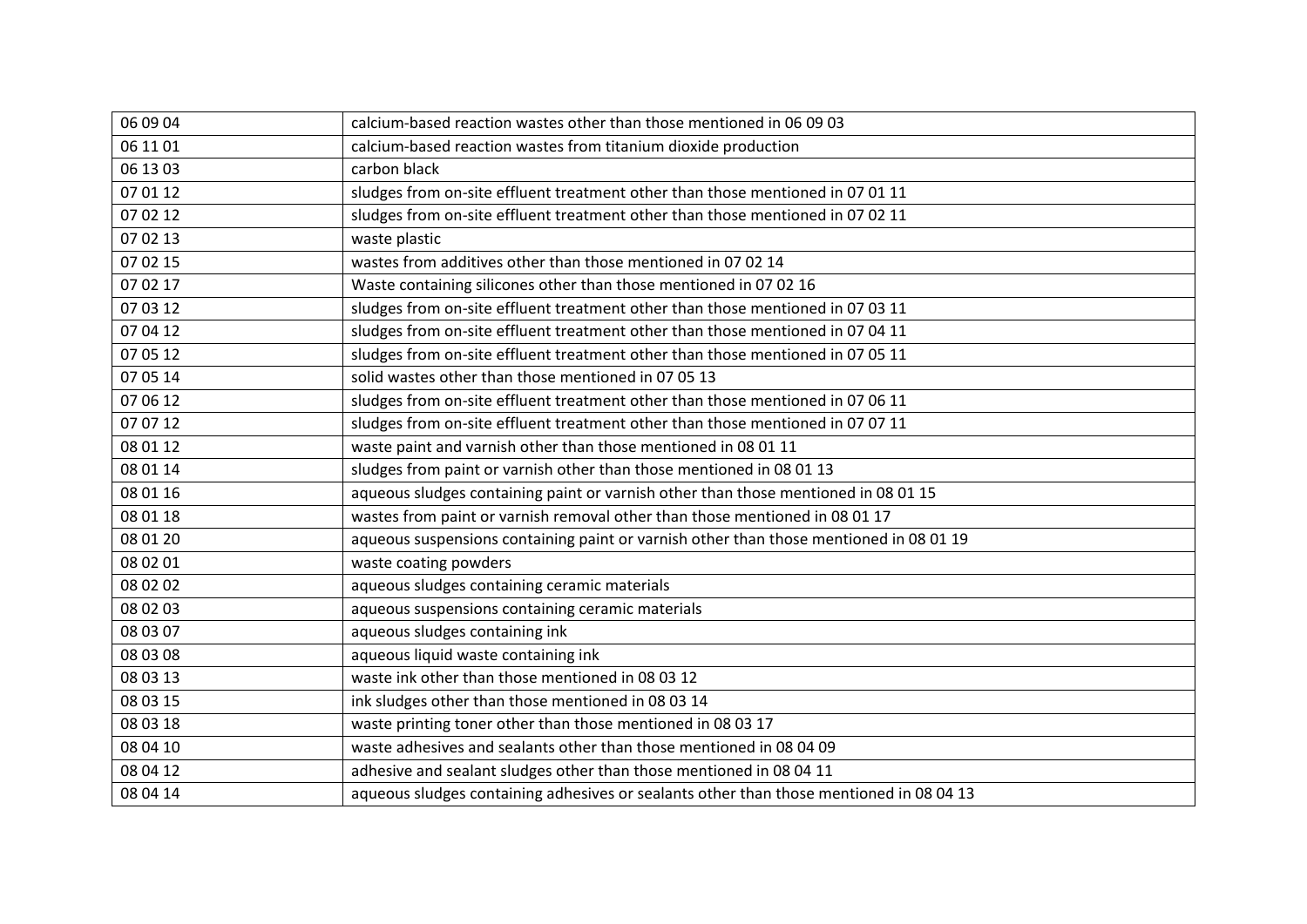| 08 04 16 | aqueous liquid waste containing adhesives or sealants other than those mentioned in 08 04 15 |
|----------|----------------------------------------------------------------------------------------------|
| 09 01 07 | photographic film and paper containing silver or silver compounds                            |
| 09 01 08 | photographic film and paper free of silver or silver compounds                               |
| 09 01 10 | single-use cameras without batteries                                                         |
| 09 01 12 | single-use cameras containing batteries other than those mentioned in 09 01 11               |
| 10 01 01 | bottom ash, slag and boiler dust (excluding boiler dust mentioned in 10 01 04)               |
| 10 01 02 | coal fly ash                                                                                 |
| 10 01 03 | fly ash from peat and untreated wood                                                         |
| 10 01 05 | calcium-based reaction wastes from flue-gas desulphurisation in solid form                   |
| 10 01 07 | calcium-based reaction wastes from flue-gas desulphurisation in sludge form                  |
| 10 01 15 | bottom ash, slag and boiler dust from co-incineration other than those mentioned in 10 01 14 |
| 10 01 17 | fly ash from co-incineration other than those mentioned in 10 01 16                          |
| 10 01 19 | wastes from gas cleaning other than those mentioned in 10 01 05, 10 01 07 and 10 01 18       |
| 10 01 21 | sludges from on-site effluent treatment other than those mentioned in 10 01 20               |
| 10 01 23 | aqueous sludges from boiler cleansing other than those mentioned in 10 01 22                 |
| 10 01 24 | sands from fluidised beds                                                                    |
| 10 01 25 | wastes from fuel storage and preparation of coal-fired power plants                          |
| 10 01 26 | wastes from cooling-water treatment                                                          |
| 10 02 01 | wastes from the processing of slag                                                           |
| 10 02 02 | unprocessed slag                                                                             |
| 10 02 08 | solid wastes from gas treatment other than those mentioned in 10 02 07                       |
| 10 02 10 | mill scales                                                                                  |
| 10 02 12 | wastes from cooling-water treatment other than those mentioned in 10 02 11                   |
| 10 02 14 | sludges and filter cakes from gas treatment other than those mentioned in 10 02 13           |
| 10 02 15 | other sludges and filter cakes                                                               |
| 10 03 02 | anode scraps                                                                                 |
| 10 03 05 | waste alumina                                                                                |
| 10 03 16 | skimmings other than those mentioned in 10 03 15                                             |
| 10 03 18 | carbon-containing wastes from anode manufacture other than those mentioned in 10 03 17       |
| 10 03 20 | flue-gas dust other than those mentioned in 10 03 19                                         |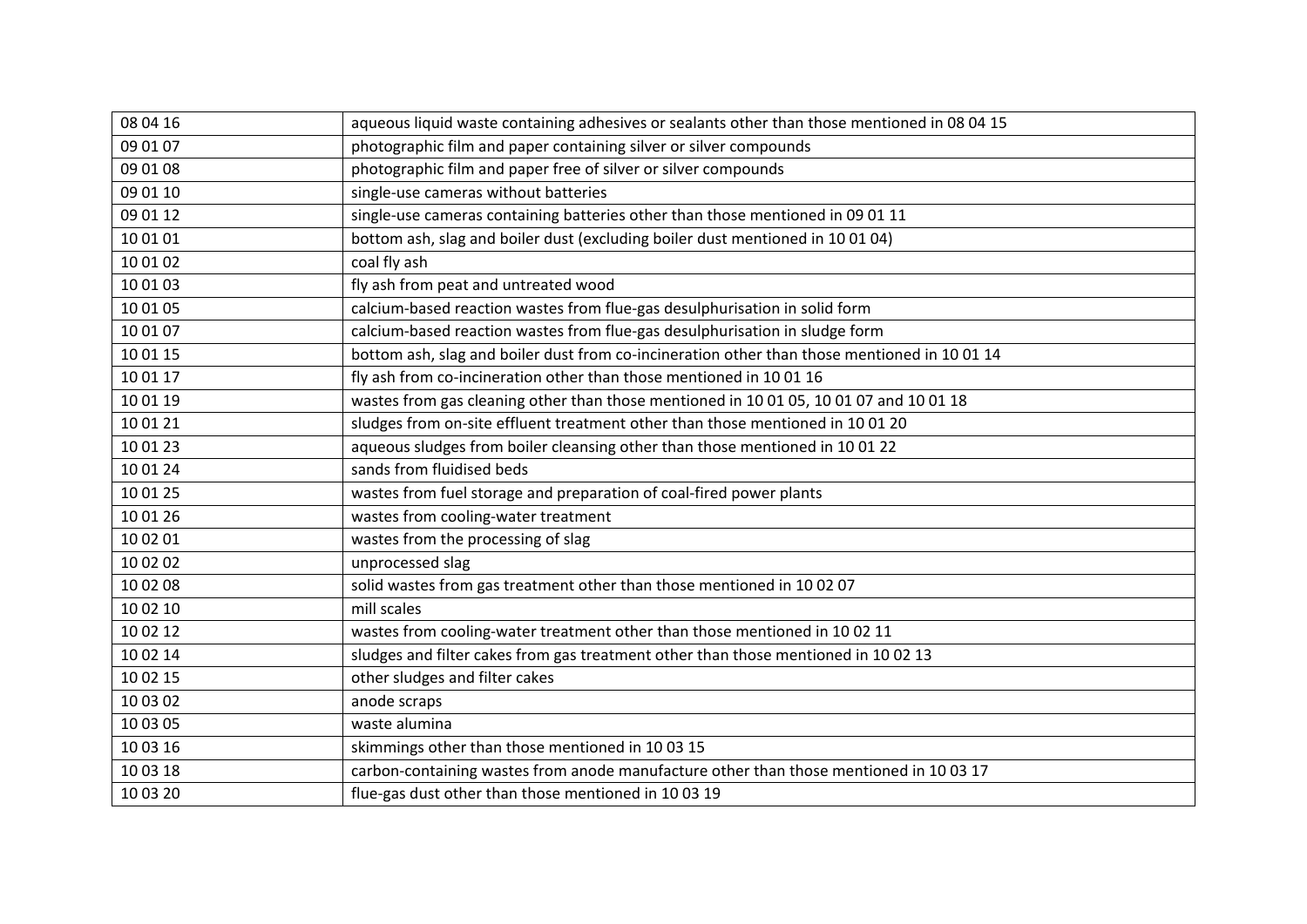| 10 03 22 | other particulates and dust (including ball-mill dust) other than those mentioned in 10 03 21    |
|----------|--------------------------------------------------------------------------------------------------|
| 10 03 24 | solid wastes from gas treatment other than those mentioned in 10 03 23                           |
| 10 03 26 | sludges and filter cakes from gas treatment other than those mentioned in 10 03 25               |
| 10 03 28 | wastes from cooling-water treatment other than those mentioned in 10 03 27                       |
| 10 03 30 | wastes from treatment of salt slags and black drosses other than those mentioned in 10 03 29     |
| 10 04 10 | wastes from cooling-water treatment other than those mentioned in 10 04 09                       |
| 10 05 01 | slags from primary and secondary production                                                      |
| 10 05 04 | other particulates and dust                                                                      |
| 10 05 09 | wastes from cooling-water treatment other than those mentioned in 10 05 08                       |
| 10 05 11 | dross and skimmings other than those mentioned in 10 05 10                                       |
| 10 06 01 | slags from primary and secondary production                                                      |
| 10 06 02 | dross and skimmings from primary and secondary production                                        |
| 10 06 04 | other particulates and dust                                                                      |
| 10 06 10 | wastes from cooling-water treatment other than those mentioned in 10 06 09                       |
| 10 07 01 | slags from primary and secondary production                                                      |
| 10 07 02 | dross and skimmings from primary and secondary production                                        |
| 10 07 03 | solid wastes from gas treatment                                                                  |
| 10 07 04 | other particulates and dust                                                                      |
| 10 07 05 | sludges and filter cakes from gas treatment                                                      |
| 10 07 08 | wastes from cooling-water treatment other than those mentioned in 10 07 07                       |
| 10 08 04 | particulates and dust                                                                            |
| 10 08 09 | other slags                                                                                      |
| 10 08 11 | dross and skimmings other than those mentioned in 10 08 10                                       |
| 10 08 13 | carbon-containing wastes from anode manufacture other than those mentioned in 10 08 12           |
| 10 08 14 | anode scrap                                                                                      |
| 10 08 16 | flue-gas dust other than those mentioned in 10 08 15                                             |
| 10 08 18 | sludges and filter cakes from flue-gas treatment other than those mentioned in 10 08 17          |
| 10 08 20 | wastes from cooling-water treatment other than those mentioned in 10 08 19                       |
| 10 09 03 | furnace slag                                                                                     |
| 10 09 06 | casting cores and moulds which have not undergone pouring other than those mentioned in 10 09 05 |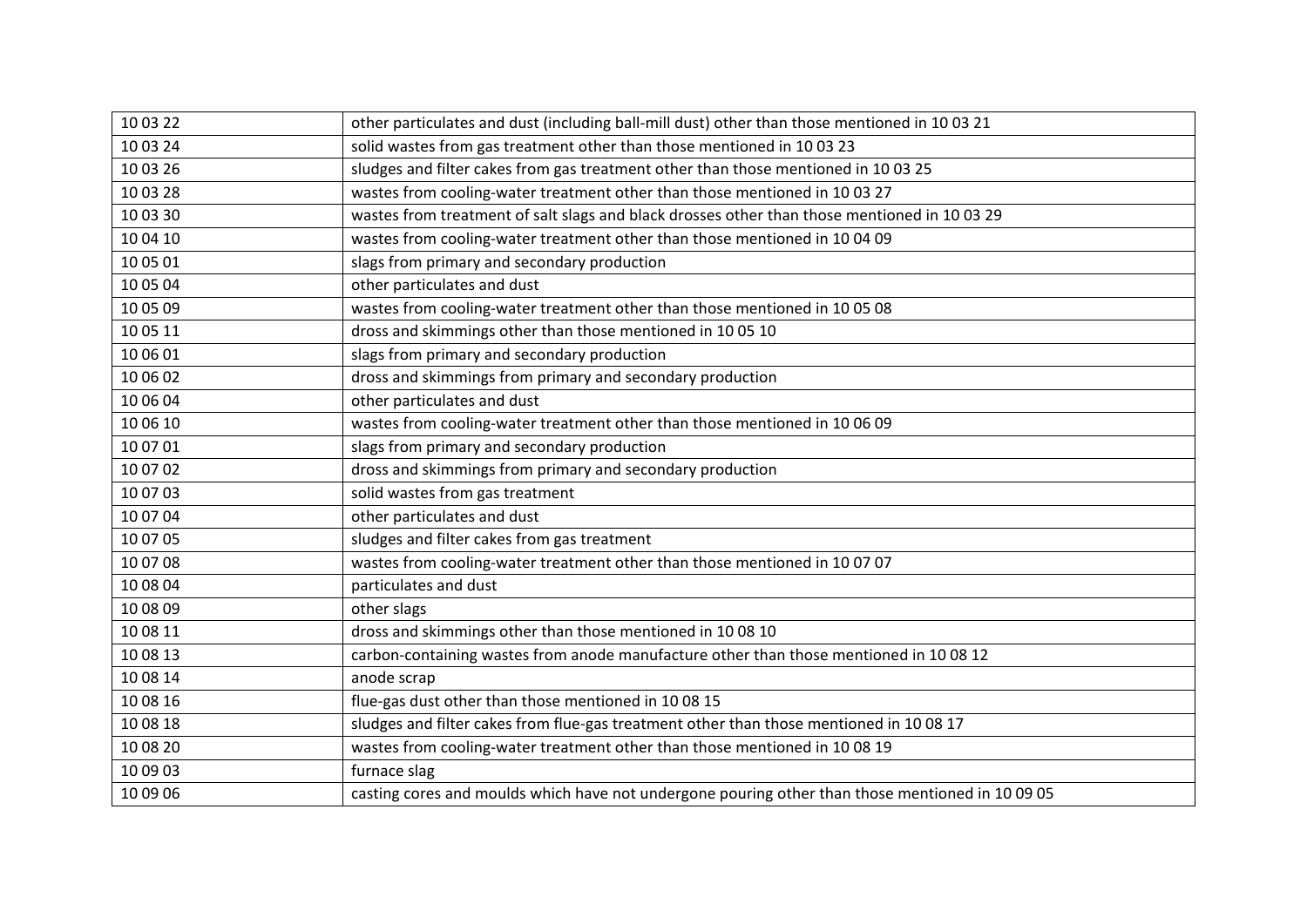| 10 09 08 | casting cores and moulds which have undergone pouring other than those mentioned in 10 09 07      |
|----------|---------------------------------------------------------------------------------------------------|
| 10 09 10 | flue-gas dust other than those mentioned in 10 09 09                                              |
| 10 09 12 | other particulates other than those mentioned in 10 09 11                                         |
| 10 09 14 | waste binders other than those mentioned in 10 09 13                                              |
| 10 09 16 | waste crack-indicating agent other than those mentioned in 10 09 15                               |
| 10 10 03 | furnace slag                                                                                      |
| 10 10 06 | casting cores and moulds which have not undergone pouring, other than those mentioned in 10 10 05 |
| 10 10 08 | casting cores and moulds which have undergone pouring, other than those mentioned in 10 10 07     |
| 10 10 10 | flue-gas dust other than those mentioned in 10 10 09                                              |
| 10 10 12 | other particulates other than those mentioned in 10 10 11                                         |
| 10 10 14 | waste binders other than those mentioned in 10 10 13                                              |
| 10 10 16 | waste crack-indicating agent other than those mentioned in 10 10 15                               |
| 10 11 03 | waste glass-based fibrous materials                                                               |
| 10 11 05 | particulates and dust                                                                             |
| 10 11 10 | waste preparation mixture before thermal processing, other than those mentioned in 10 11 09       |
| 10 11 12 | waste glass other than those mentioned in 10 11 11                                                |
| 10 11 14 | glass-polishing and -grinding sludge other than those mentioned in 10 11 13                       |
| 10 11 16 | solid wastes from flue-gas treatment other than those mentioned in 10 11 15                       |
| 10 11 18 | sludges and filter cakes from flue-gas treatment other than those mentioned in 10 11 17           |
| 10 11 20 | solid wastes from on-site effluent treatment other than those mentioned in 10 11 19               |
| 10 12 01 | waste preparation mixture before thermal processing                                               |
| 10 12 03 | particulates and dust                                                                             |
| 10 12 05 | sludges and filter cakes from gas treatment                                                       |
| 10 12 06 | discarded moulds                                                                                  |
| 10 12 08 | waste ceramics, bricks, tiles and construction products (after thermal processing)                |
| 10 12 10 | solid wastes from gas treatment other than those mentioned in 10 12 09                            |
| 10 12 12 | wastes from glazing other than those mentioned in 10 12 11                                        |
| 10 12 13 | sludge from on-site effluent treatment                                                            |
| 10 13 01 | waste preparation mixture before thermal processing                                               |
| 10 13 04 | wastes from calcination and hydration of lime                                                     |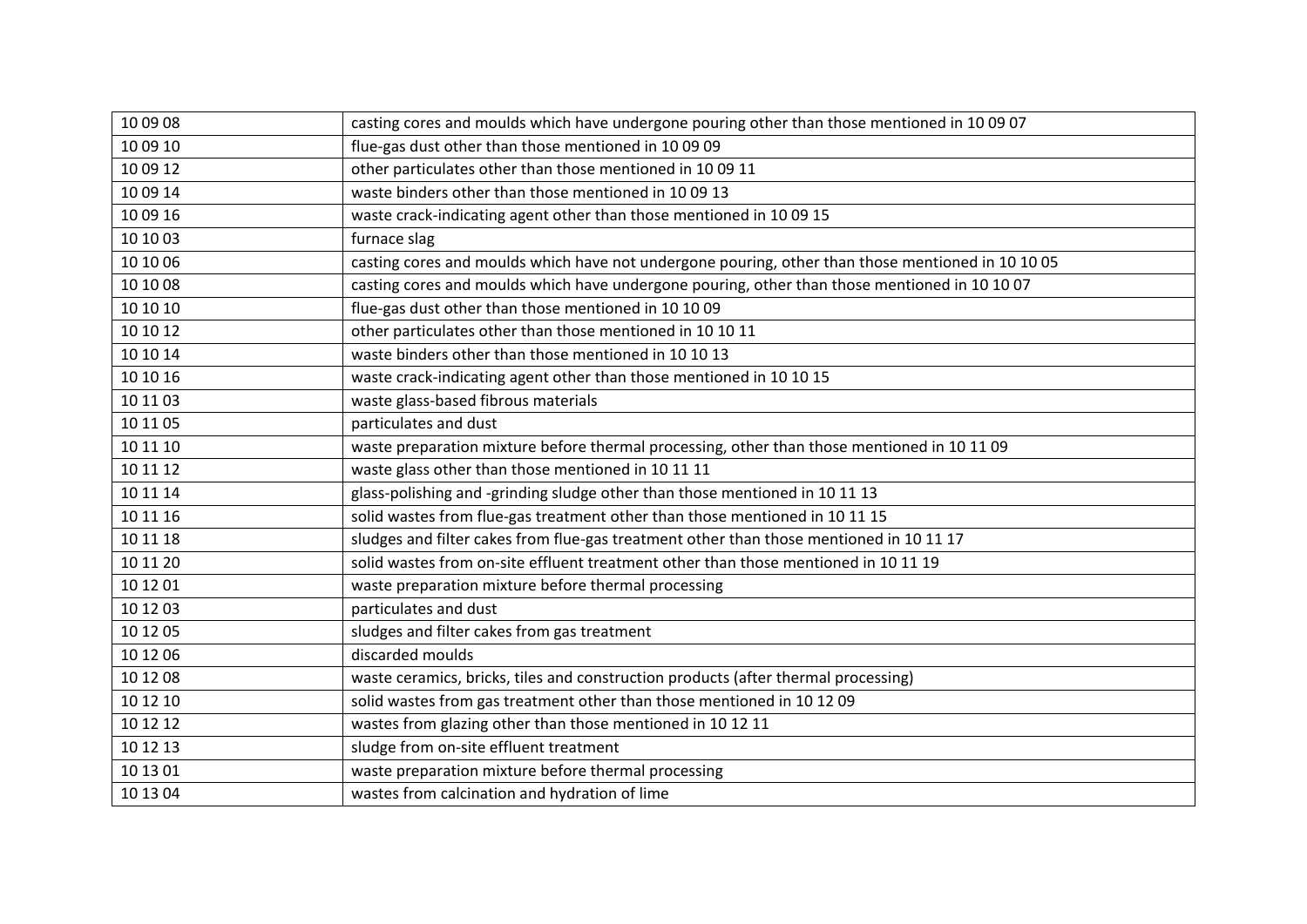| 10 13 06 | particulates and dust (except 10 13 12 and 10 13 13)                                             |
|----------|--------------------------------------------------------------------------------------------------|
| 10 13 07 | sludges and filter cakes from gas treatment                                                      |
| 10 13 10 | wastes from asbestos-cement manufacture other than those mentioned in 10 13 09                   |
| 10 13 11 | wastes from cement-based composite materials other than those mentioned in 10 13 09 and 10 13 10 |
| 10 13 13 | solid wastes from gas treatment other than those mentioned in 10 13 12                           |
| 10 13 14 | waste concrete and concrete sludge                                                               |
| 11 01 10 | sludges and filter cakes other than those mentioned in 11 01 09                                  |
| 11 01 12 | aqueous rinsing liquids other than those mentioned in 11 01 11                                   |
| 11 01 14 | degreasing wastes other than those mentioned in 11 01 13                                         |
| 11 02 03 | wastes from the production of anodes for aqueous electrolytical processes                        |
| 11 02 06 | wastes from copper hydrometallurgical processes other than those mentioned in 11 02 05           |
| 11 05 01 | hard zinc                                                                                        |
| 11 05 02 | zinc ash                                                                                         |
| 12 01 01 | ferrous metal filings and turnings                                                               |
| 12 01 02 | ferrous metal dust and particles                                                                 |
| 12 01 03 | non-ferrous metal filings and turnings                                                           |
| 12 01 04 | non-ferrous metal dust and particles                                                             |
| 12 01 05 | plastics shavings and turnings                                                                   |
| 12 01 13 | welding wastes                                                                                   |
| 12 01 15 | machining sludges other than those mentioned in 12 01 14                                         |
| 12 01 17 | waste blasting material other than those mentioned in 12 01 16                                   |
| 12 01 21 | spent grinding bodies and grinding materials other than those mentioned in 12 01 20              |
| 15 01 01 | paper and cardboard packaging                                                                    |
| 15 01 02 | plastic packaging                                                                                |
| 15 01 03 | wooden packaging                                                                                 |
| 15 01 04 | metallic packaging                                                                               |
| 15 01 05 | composite packaging                                                                              |
| 15 01 06 | mixed packaging                                                                                  |
| 15 01 07 | glass packaging                                                                                  |
| 15 01 09 | textile packaging                                                                                |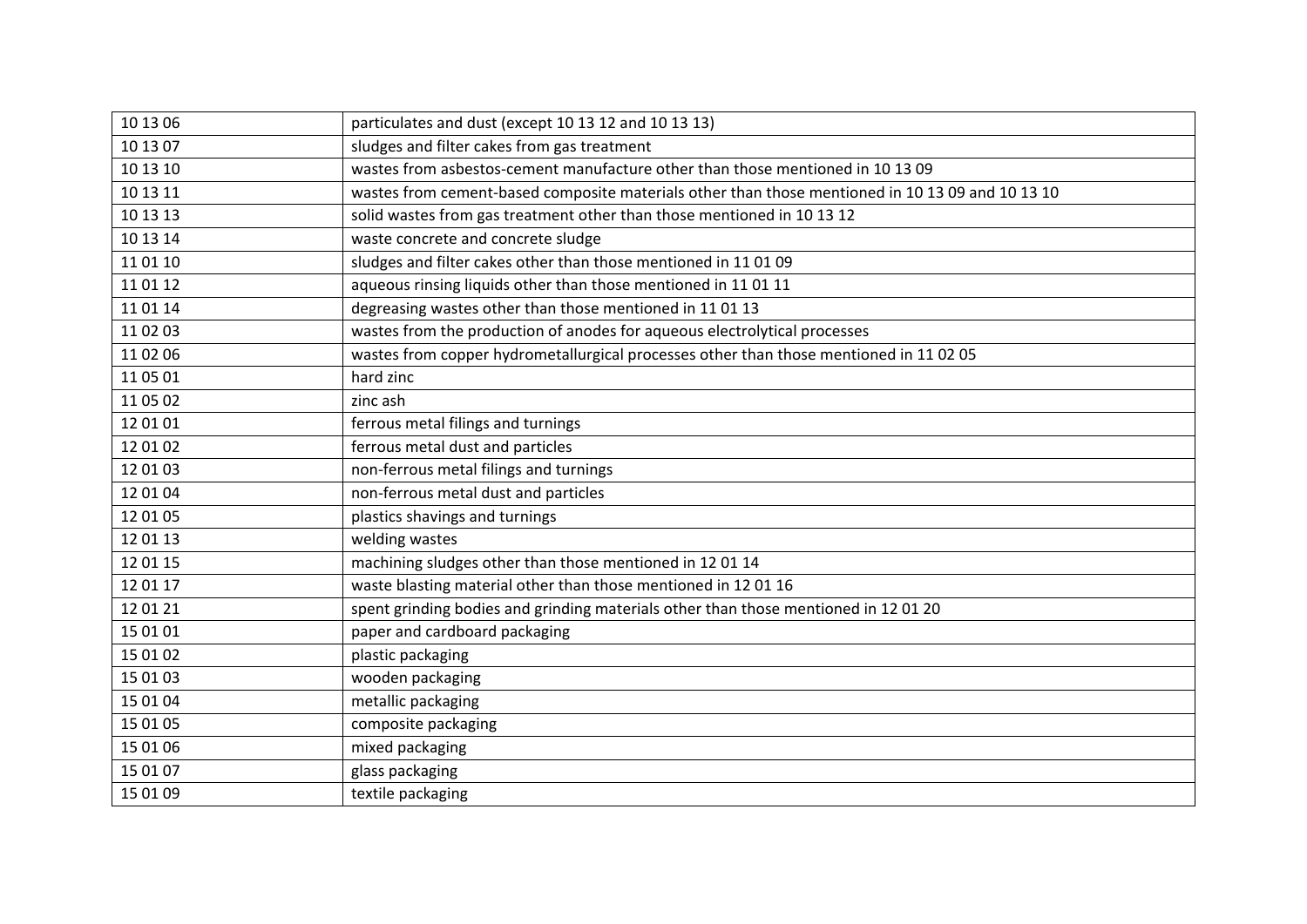| 15 02 03 | absorbents, filter materials, wiping cloths and protective clothing other than those mentioned in 15 02 02  |
|----------|-------------------------------------------------------------------------------------------------------------|
| 16 01 03 | end-of-life tyres                                                                                           |
| 16 01 06 | end-of-life vehicles, containing neither liquids nor other hazardous components                             |
| 16 01 12 | brake pads other than those mentioned in 16 01 11                                                           |
| 16 01 15 | antifreeze fluids other than those mentioned in 16 01 14                                                    |
| 16 01 16 | tanks for liquefied gas                                                                                     |
| 16 01 17 | ferrous metal                                                                                               |
| 16 01 18 | non-ferrous metal                                                                                           |
| 16 01 19 | plastic                                                                                                     |
| 16 01 20 | glass                                                                                                       |
| 16 01 22 | components not otherwise specified                                                                          |
| 16 02 14 | discarded equipment other than those mentioned in 16 02 09 to 16 02 13                                      |
| 16 02 16 | components removed from discarded equipment other than those mentioned in 16 02 15                          |
| 16 03 04 | inorganic wastes other than those mentioned in 16 03 03                                                     |
| 16 03 06 | organic wastes other than those mentioned in 16 03 05                                                       |
| 16 05 05 | gases in pressure containers other than those mentioned in 16 05 04                                         |
| 16 05 09 | discarded chemicals other than those mentioned in 16 05 06, 16 05 07 or 16 05 08                            |
| 16 06 04 | alkaline batteries (except 16 06 03)                                                                        |
| 16 06 05 | other batteries and accumulators                                                                            |
| 16 08 01 | spent catalysts containing gold, silver, rhenium, rhodium, palladium, iridium or platinum (except 16 08 07) |
| 16 08 03 | spent catalysts containing transition metals or transition metal compounds not otherwise specified          |
| 16 08 04 | spent fluid catalytic cracking catalysts (except 16 08 07)                                                  |
| 16 10 02 | aqueous liquid wastes other than those mentioned in 16 10 01 incl cesspit sludge                            |
| 16 10 04 | aqueous concentrates other than those mentioned in 16 10 03                                                 |
| 16 11 02 | carbon-based linings and refractories from metallurgical processes others than those mentioned in 16 11 01  |
| 16 11 04 | other linings and refractories from metallurgical processes other than those mentioned in 16 11 03          |
| 16 11 06 | linings and refractories from non-metallurgical processes others than those mentioned in 16 11 05           |
| 170101   | concrete                                                                                                    |
| 17 01 02 | bricks                                                                                                      |
| 170103   | tiles and ceramics                                                                                          |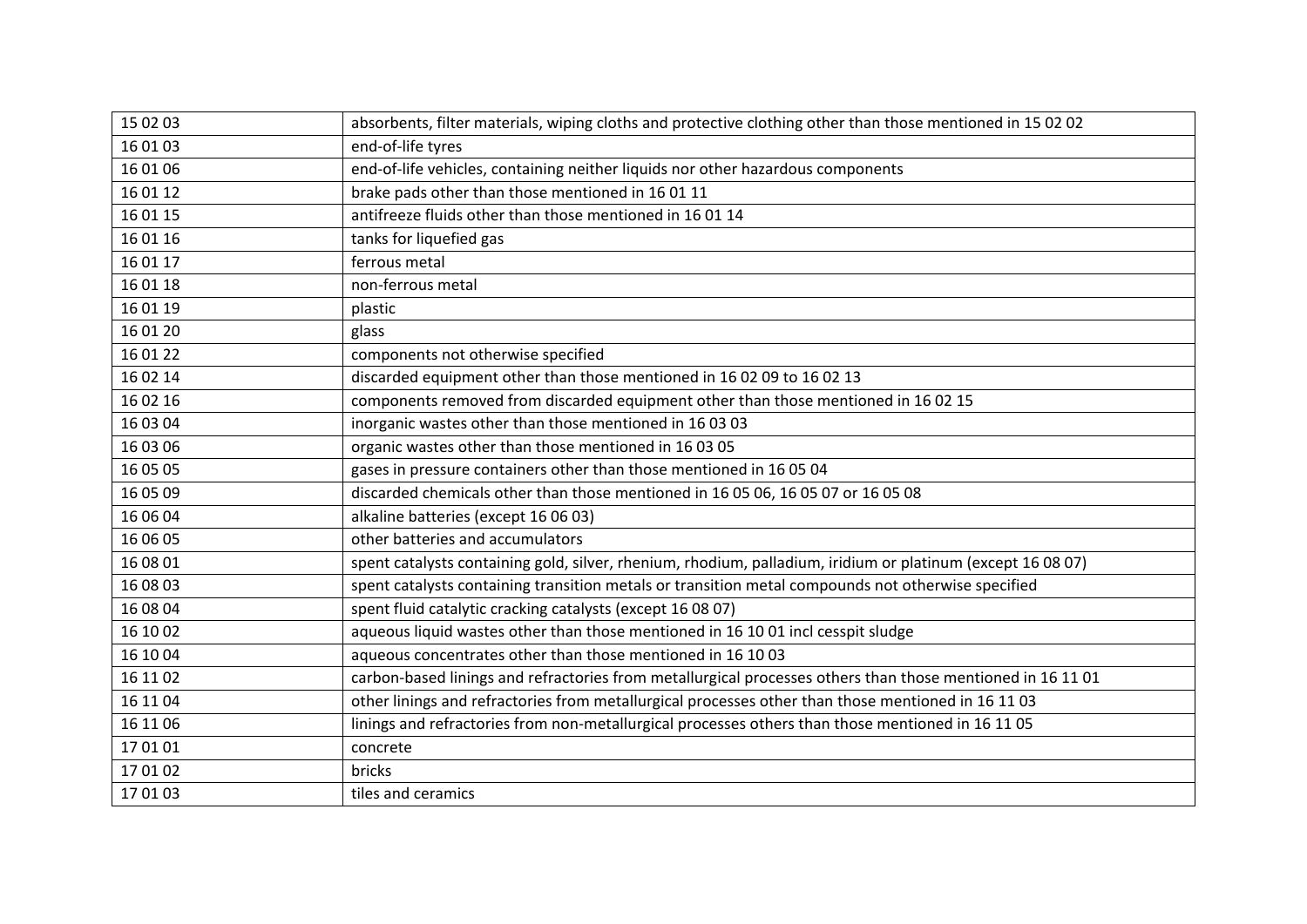| 170107   | mixtures of concrete, bricks, tiles and ceramics other than those mentioned in 17 01 06                |
|----------|--------------------------------------------------------------------------------------------------------|
| 17 02 01 | wood                                                                                                   |
| 17 02 02 | glass                                                                                                  |
| 17 02 03 | plastic                                                                                                |
| 17 03 02 | bituminous mixtures other than those mentioned in 17 03 01                                             |
| 17 04 01 | copper, bronze, brass                                                                                  |
| 17 04 02 | aluminium                                                                                              |
| 17 04 03 | lead                                                                                                   |
| 17 04 04 | zinc                                                                                                   |
| 17 04 05 | iron and steel                                                                                         |
| 17 04 06 | tin                                                                                                    |
| 17 04 07 | mixed metals                                                                                           |
| 17 04 11 | cables other than those mentioned in 17 04 10                                                          |
| 17 05 04 | soil and stones other than those mentioned in 17 05 03                                                 |
| 17 05 06 | dredging spoil other than those mentioned in 17 05 05                                                  |
| 17 05 08 | track ballast other than those mentioned in 17 05 07                                                   |
| 17 06 04 | insulation materials other than those mentioned in 17 06 01 and 17 06 03                               |
| 17 08 02 | gypsum-based construction materials other than those mentioned in 17 08 01                             |
| 17 09 04 | mixed construction and demolition wastes other than those mentioned in 17 09 01, 17 09 02 and 17 09 03 |
| 18 01 01 | sharps (except 18 01 03)                                                                               |
| 18 01 07 | chemicals other than those mentioned in 18 01 06                                                       |
| 18 01 09 | medicines other than those mentioned in 18 01 08                                                       |
| 18 02 06 | chemicals other than those mentioned in 180205                                                         |
| 18 02 08 | medicines other than those mentioned in 18 02 07                                                       |
| 19 01 02 | ferrous materials removed from bottom ash                                                              |
| 19 01 12 | bottom ash and slag other than those mentioned in 19 01 11                                             |
| 19 01 14 | fly ash other than those mentioned in 190113                                                           |
| 19 01 16 | boiler dust other than those mentioned in 19 01 15                                                     |
| 19 01 18 | pyrolysis wastes other than those mentioned in 19 01 17                                                |
| 19 01 19 | sands from fluidised beds                                                                              |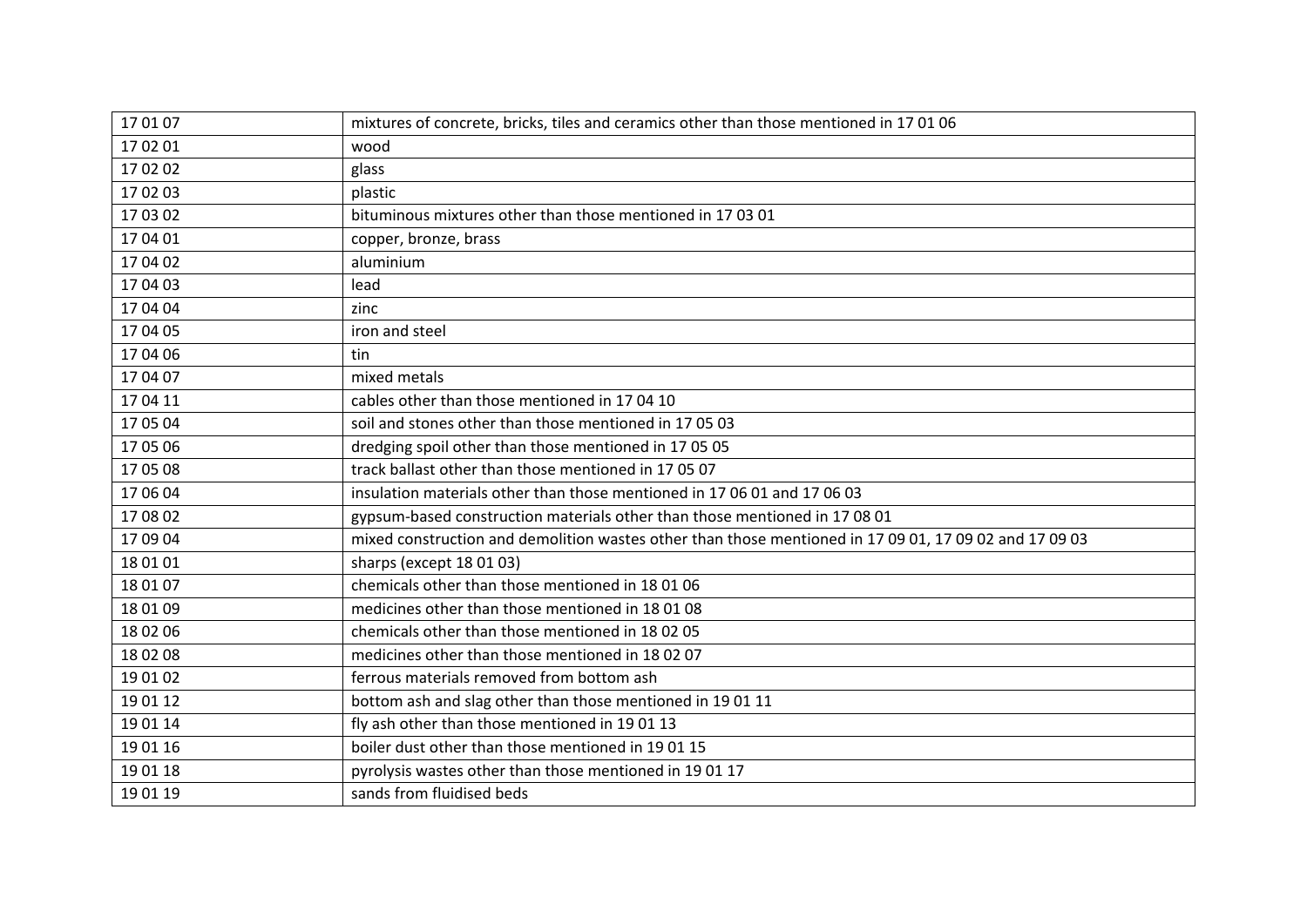| 19 02 03 | premixed wastes composed only of non-hazardous wastes                                              |
|----------|----------------------------------------------------------------------------------------------------|
| 19 02 06 | sludges from physico/chemical treatment other than those mentioned in 19 02 05                     |
| 19 02 10 | combustible wastes other than those mentioned in 1902 08 and 1902 09                               |
| 19 03 05 | stabilised wastes other than those mentioned in 19 03 04                                           |
| 19 03 07 | solidified wastes other than those mentioned in 19 03 06                                           |
| 19 04 01 | vitrified waste                                                                                    |
| 19 04 04 | aqueous liquid wastes from vitrified waste tempering                                               |
| 19 05 01 | non-composted fraction of municipal and similar wastes                                             |
| 19 05 02 | non-composted fraction of animal and vegetable waste                                               |
| 19 05 03 | off-specification compost                                                                          |
| 19 06 03 | liquor from anaerobic treatment of municipal waste                                                 |
| 19 06 04 | digestate from anaerobic treatment of municipal waste                                              |
| 19 06 05 | liquor from anaerobic treatment of animal and vegetable waste                                      |
| 19 06 06 | digestate from anaerobic treatment of animal and vegetable waste                                   |
| 19 07 03 | landfill leachate other than those mentioned in 19 07 02                                           |
|          |                                                                                                    |
| 19 08 01 | screenings                                                                                         |
| 19 08 02 | waste from desanding                                                                               |
| 19 08 05 | sludges from treatment of urban waste water                                                        |
| 19 08 09 | grease and oil mixture from oil/water separation containing edible oil and fats                    |
| 19 08 12 | sludges from biological treatment of industrial waste water other than those mentioned in 19 08 11 |
| 19 08 14 | sludges from other treatment of industrial waste water other than those mentioned in 19 08 13      |
| 19 09 01 | solid waste from primary filtration and screenings                                                 |
| 19 09 02 | sludges from water clarification                                                                   |
| 19 09 03 | sludges from decarbonation                                                                         |
| 19 09 04 | spent activated carbon                                                                             |
| 19 09 05 | saturated or spent ion exchange resins                                                             |
| 19 09 06 | solutions and sludges from regeneration of ion exchangers                                          |
| 19 10 01 | iron and steel waste                                                                               |
| 19 10 02 | non-ferrous waste                                                                                  |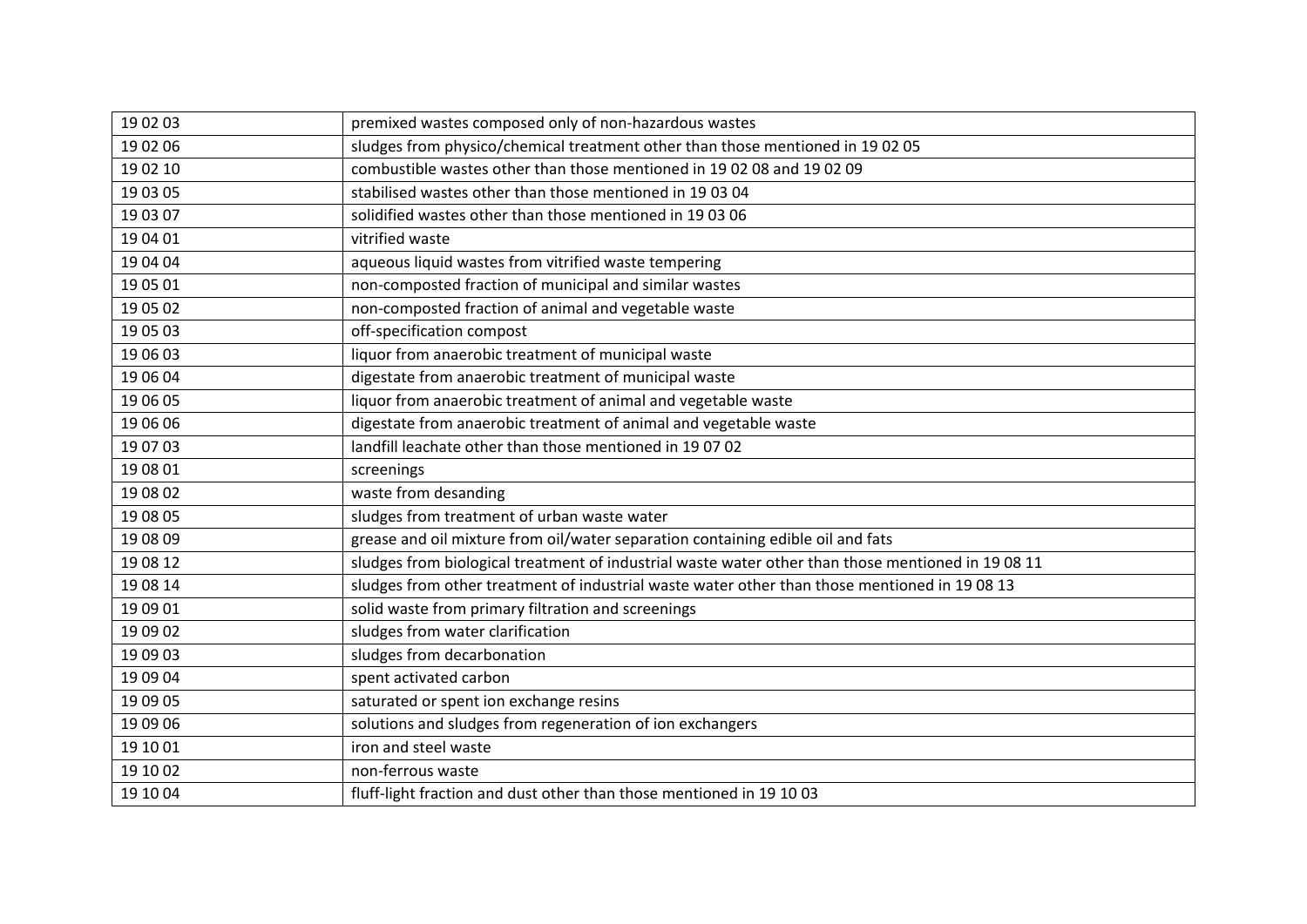| 19 10 06 | other fractions other than those mentioned in 19 10 05                                                              |
|----------|---------------------------------------------------------------------------------------------------------------------|
| 19 11 06 | sludges from on-site effluent treatment other than those mentioned in 19 11 05                                      |
| 19 12 01 | paper and cardboard                                                                                                 |
| 19 12 02 | ferrous metal                                                                                                       |
| 19 12 03 | non-ferrous metal                                                                                                   |
| 19 12 04 | plastic and rubber                                                                                                  |
| 19 12 05 | glass                                                                                                               |
| 19 12 07 | wood other than that mentioned in 19 12 06                                                                          |
| 19 12 08 | textiles                                                                                                            |
| 19 12 09 | minerals (for example sand, stones)                                                                                 |
| 19 12 10 | combustible waste (refuse derived fuel)                                                                             |
| 19 12 12 | other wastes (including mixtures of materials) from mechanical treatment of wastes other than those mentioned in 19 |
|          | 12 11                                                                                                               |
| 19 13 02 | solid wastes from soil remediation other than those mentioned in 19 13 01                                           |
| 19 13 04 | sludges from soil remediation other than those mentioned in 19 13 03                                                |
| 19 13 06 | sludges from groundwater remediation other than those mentioned in 19 13 05                                         |
| 19 13 08 | aqueous liquid wastes and aqueous concentrates from groundwater remediation other than those mentioned in 1913      |
|          | 07                                                                                                                  |
| 20 01 01 | paper and cardboard                                                                                                 |
| 20 01 02 | glass                                                                                                               |
| 20 01 08 | biodegradable kitchen and canteen waste                                                                             |
| 20 01 10 | clothes                                                                                                             |
| 20 01 11 | textiles                                                                                                            |
| 20 01 25 | edible oil and fat                                                                                                  |
| 20 01 28 | paint, inks, adhesives and resins other than those mentioned in 20 01 27                                            |
| 20 01 30 | detergents other than those mentioned in 20 01 29                                                                   |
| 20 01 32 | medicines other than those mentioned in 20 01 31                                                                    |
| 20 01 34 | batteries and accumulators other than those mentioned in 20 01 33                                                   |
| 20 01 36 | discarded electrical and electronic equipment other than those mentioned in 20 01 21, 20 01 23 and 20 01 35         |
| 20 01 38 | wood other than that mentioned in 20 01 37                                                                          |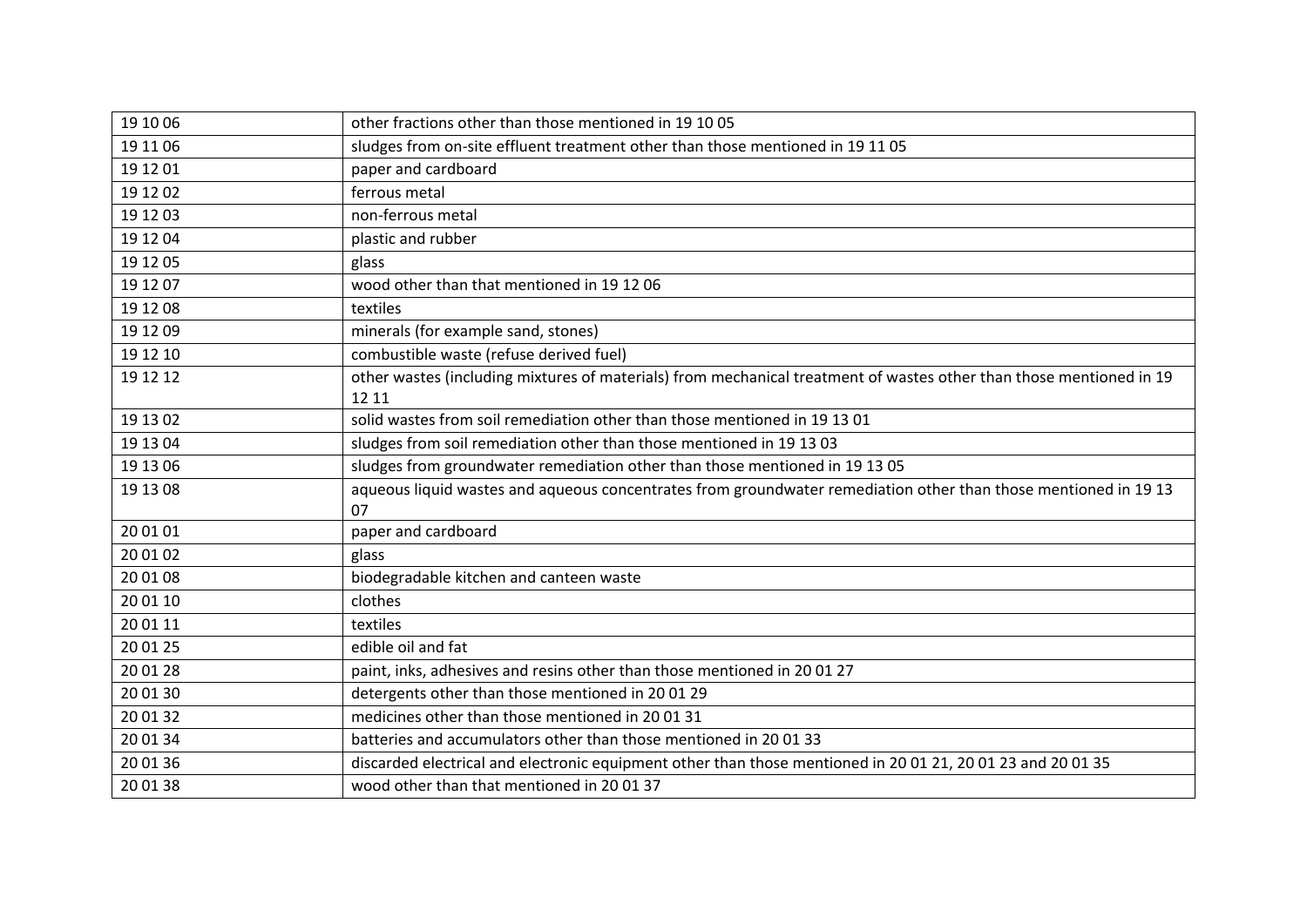| 20 01 39          | plastics                                                                                                                                 |
|-------------------|------------------------------------------------------------------------------------------------------------------------------------------|
| 20 01 40          | metals                                                                                                                                   |
| 20 01 41          | wastes from chimney sweeping                                                                                                             |
| 20 02 01          | biodegradable waste                                                                                                                      |
| 20 02 02          | soil and stones                                                                                                                          |
| 20 02 03          | other non-biodegradable wastes                                                                                                           |
| 20 03 01          | mixed municipal waste                                                                                                                    |
| 20 03 02          | waste from markets                                                                                                                       |
| 20 03 03          | street-cleaning residues                                                                                                                 |
| 20 03 04          | septic tank sludge                                                                                                                       |
| 20 03 06          | waste from sewage cleaning                                                                                                               |
| 20 03 07          | bulky waste                                                                                                                              |
|                   |                                                                                                                                          |
| <b>TABLE 2.10</b> |                                                                                                                                          |
| 16 02 09*         | transformers and capacitors containing PCBs                                                                                              |
| 16 02 10*         | discarded equipment containing or contaminated by PCBs other than those mentioned in 16 02 09                                            |
| 16 02 11*         | discarded equipment containing chlorofluorocarbons, HCFC, HFC                                                                            |
| 16 02 12*         | discarded equipment containing free asbestos                                                                                             |
| 16 02 13*         | discarded equipment containing hazardous components other than those mentioned in 16 02 09 to 16 02 12                                   |
| 16 02 14          | discarded equipment other than those mentioned in 16 02 09 to 16 02 13                                                                   |
| 16 02 15*         | hazardous components removed from discarded equipment                                                                                    |
| 16 02 16          | components removed from discarded equipment other than those mentioned in 16 02 15                                                       |
| 20 01 21*         | fluorescent tubes and other mercury-containing waste                                                                                     |
| 20 01 23*         | discarded equipment containing chlorofluorocarbons                                                                                       |
| 20 01 33*         | batteries and accumulators included in 16 06 01, 16 06 02 or 16 06 03 and unsorted batteries and accumulators                            |
|                   | containing these batteries                                                                                                               |
| 20 01 34          | batteries and accumulators other than those mentioned in 20 01 33                                                                        |
| 20 01 35*         | discarded electrical and electronic equipment other than those mentioned in 20 01 21 and 20 01 23 containing<br>hazardous components (6) |
| 20 01 36          | discarded electrical and electronic equipment other than those mentioned in 20 01 21, 20 01 23 and 20 01 35                              |